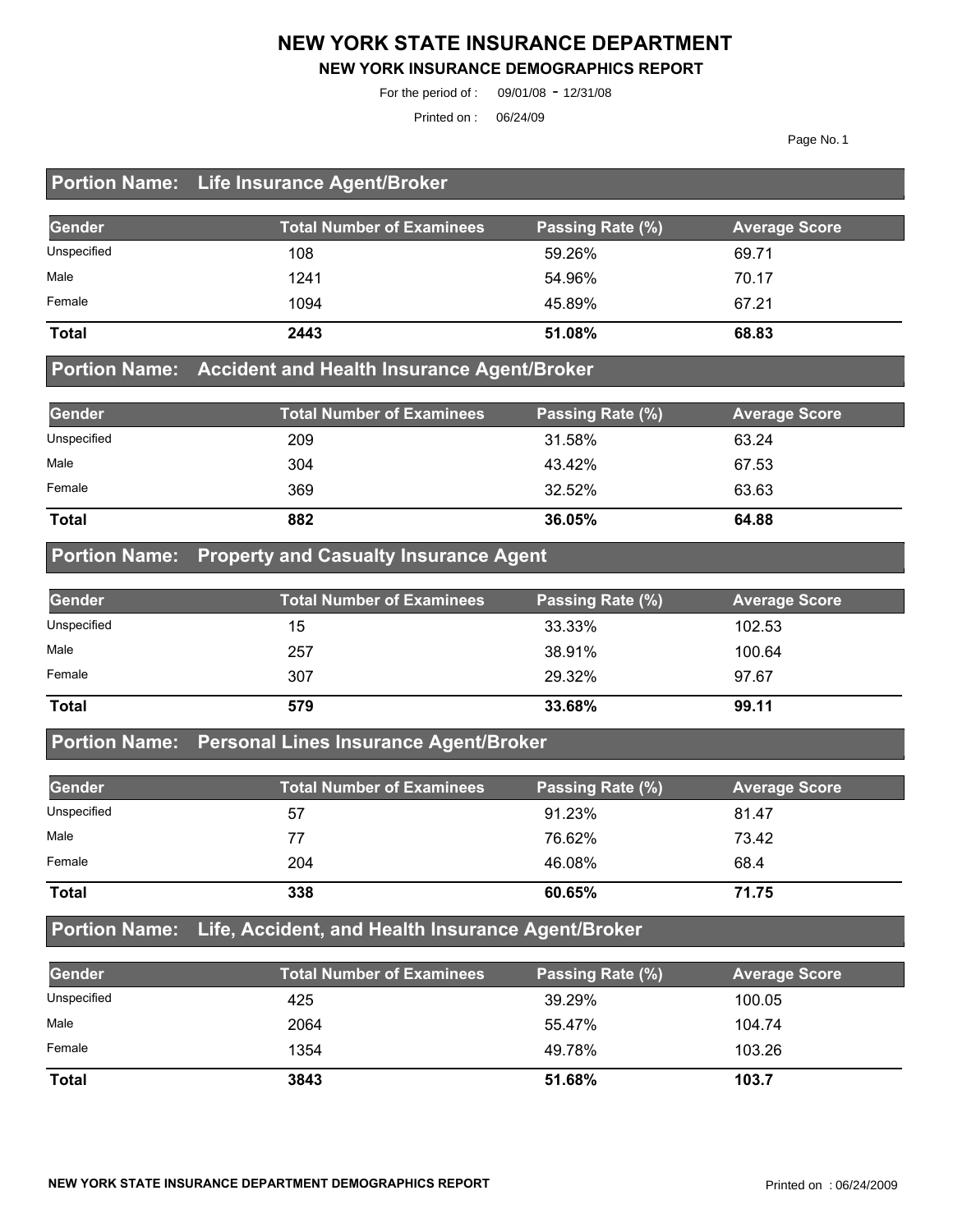### **Portion Name: Property and Casualty Insurance Broker**

| <b>Gender</b> | <b>Total Number of Examinees</b> | Passing Rate (%) | <b>Average Score</b> |
|---------------|----------------------------------|------------------|----------------------|
| Unspecified   | 30                               | 40.0%            | 99.13                |
| Male          | 446                              | 36.55%           | 99.69                |
| Female        | 518                              | 30.89%           | 96.7                 |
| <b>Total</b>  | 994                              | 33.7%            | 98.12                |

#### **Portion Name: Life, Accident, and Health Insurance Consultant**

| Gender       | <b>Total Number of Examinees</b> | Passing Rate (%) | <b>Average Score</b> |
|--------------|----------------------------------|------------------|----------------------|
| Unspecified  |                                  | $0.0\%$          | 0.0                  |
| Male         |                                  | 50.0%            | 84.5                 |
| Female       |                                  | $0.0\%$          | 86.5                 |
| <b>Total</b> | О                                | 33.33%           | 85.17                |

#### **Portion Name: Property and Casualty Insurance Consultant**

| Gender       | Total Number of Examinees | Passing Rate (%) | <b>Average Score</b> |
|--------------|---------------------------|------------------|----------------------|
| Unspecified  |                           | $0.0\%$          | 0.0                  |
| Male         |                           | 100.0%           | 113.0                |
| Female       |                           | $0.0\%$          | 0.0                  |
| <b>Total</b> |                           | 100.0%           | 113.0                |

#### **Portion Name: Bail Bond Agent**

| Gender       | <b>Total Number of Examinees</b> | Passing Rate (%) | <b>Average Score</b> |
|--------------|----------------------------------|------------------|----------------------|
| Unspecified  |                                  | 100.0%           | 48.0                 |
| Male         | 14                               | 64.29%           | 43.86                |
| Female       |                                  | 40.0%            | 41.0                 |
| <b>Total</b> | 20                               | 60.0%            | 43.35                |

#### **Portion Name: Mortgage Guaranty Agent**

| Gender       | <b>Total Number of Examinees</b> | Passing Rate (%) | <b>Average Score</b> |
|--------------|----------------------------------|------------------|----------------------|
| Unspecified  |                                  | $0.0\%$          | 0.0                  |
| Male         |                                  | 16.67%           | 26.33                |
| Female       |                                  | $0.0\%$          | 0.0                  |
| <b>Total</b> |                                  | 16.67%           | 26.33                |

#### **Portion Name: Public Adjuster**

| <b>Gender</b> | <b>Total Number of Examinees</b> | Passing Rate (%) | <b>Average Score</b> |
|---------------|----------------------------------|------------------|----------------------|
| Unspecified   |                                  | 0.0%             | 38.5                 |
| Male          | 24                               | 45.83%           | 40.54                |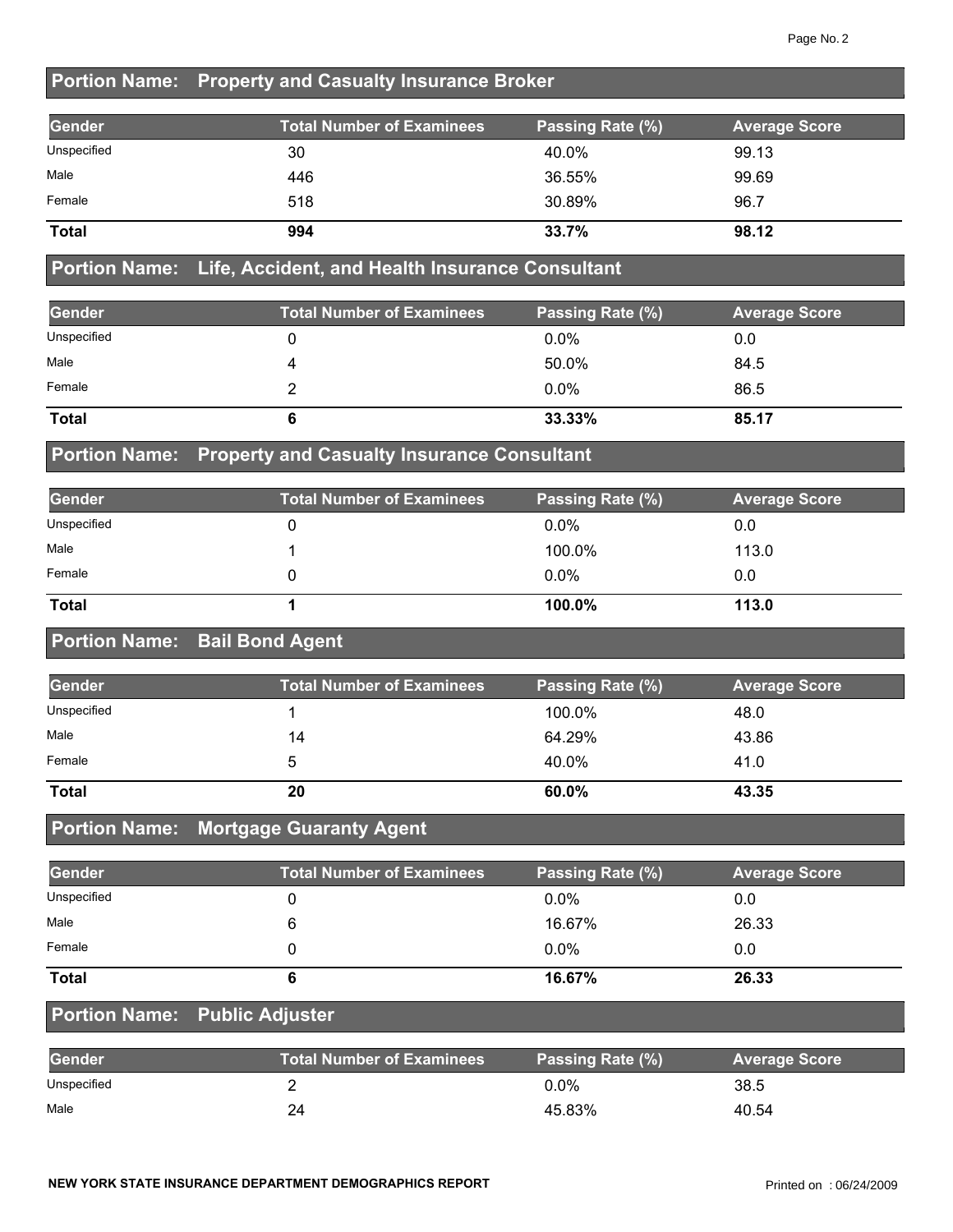|                      |                                                    |                  | Page No. 3           |
|----------------------|----------------------------------------------------|------------------|----------------------|
| Female               | $\overline{7}$                                     | 42.86%           | 41.29                |
| <b>Total</b>         | 33                                                 | 42.42%           | 40.58                |
| <b>Portion Name:</b> | Independent Accident and Health Insurance Adjuster |                  |                      |
| <b>Gender</b>        | <b>Total Number of Examinees</b>                   | Passing Rate (%) | <b>Average Score</b> |
| Unspecified          | $\overline{2}$                                     | 100.0%           | 45.5                 |
| Male                 | 31                                                 | 58.06%           | 42.0                 |
| Female               | 138                                                | 47.83%           | 40.69                |
| <b>Total</b>         | 171                                                | 50.29%           | 40.98                |
| <b>Portion Name:</b> | <b>Independent Fire Adjuster</b>                   |                  |                      |
| <b>Gender</b>        | <b>Total Number of Examinees</b>                   | Passing Rate (%) | <b>Average Score</b> |
| Unspecified          | 0                                                  | 0.0%             | 0.0                  |
| Male                 | 34                                                 | 44.12%           | 40.74                |
| Female               | 11                                                 | 100.0%           | 46.27                |
| <b>Total</b>         | 45                                                 | 57.78%           | 42.09                |
| <b>Portion Name:</b> | <b>Independent Casualty Insurance Adjuster</b>     |                  |                      |
| Gender               | <b>Total Number of Examinees</b>                   | Passing Rate (%) | <b>Average Score</b> |
| Unspecified          | 21                                                 | 47.62%           | 41.48                |

| <b>Total</b> | 347 | 42.65% | 40.01 |
|--------------|-----|--------|-------|
| Female       | 205 | 40.0%  | 39.82 |
| Male         | 121 | 46.28% | 40.07 |
| Unspecified  | 21  | 47.62% | 41.48 |

## **Portion Name: Independent Automobile Insurance Adjuster**

| <b>Gender</b> | <b>Total Number of Examinees</b> | Passing Rate (%) | <b>Average Score</b> |
|---------------|----------------------------------|------------------|----------------------|
| Unspecified   | 15                               | 73.33%           | 42.33                |
| Male          | 56                               | 46.43%           | 40.68                |
| Female        | 60                               | 45.0%            | 41.22                |
| <b>Total</b>  | 131                              | 48.85%           | 41.11                |

## **Portion Name: Independent Aviation Insurance Adjuster**

| Gender       | <b>Total Number of Examinees</b>                 | Passing Rate (%) | <b>Average Score</b> |
|--------------|--------------------------------------------------|------------------|----------------------|
| Unspecified  |                                                  | $0.0\%$          | 0.0                  |
| Male         |                                                  | 100.0%           | 51.33                |
| Female       |                                                  | $0.0\%$          | 37.0                 |
| <b>Total</b> |                                                  | 75.0%            | 47.75                |
|              | Portion Name: Independent Inland Marine Adjuster |                  |                      |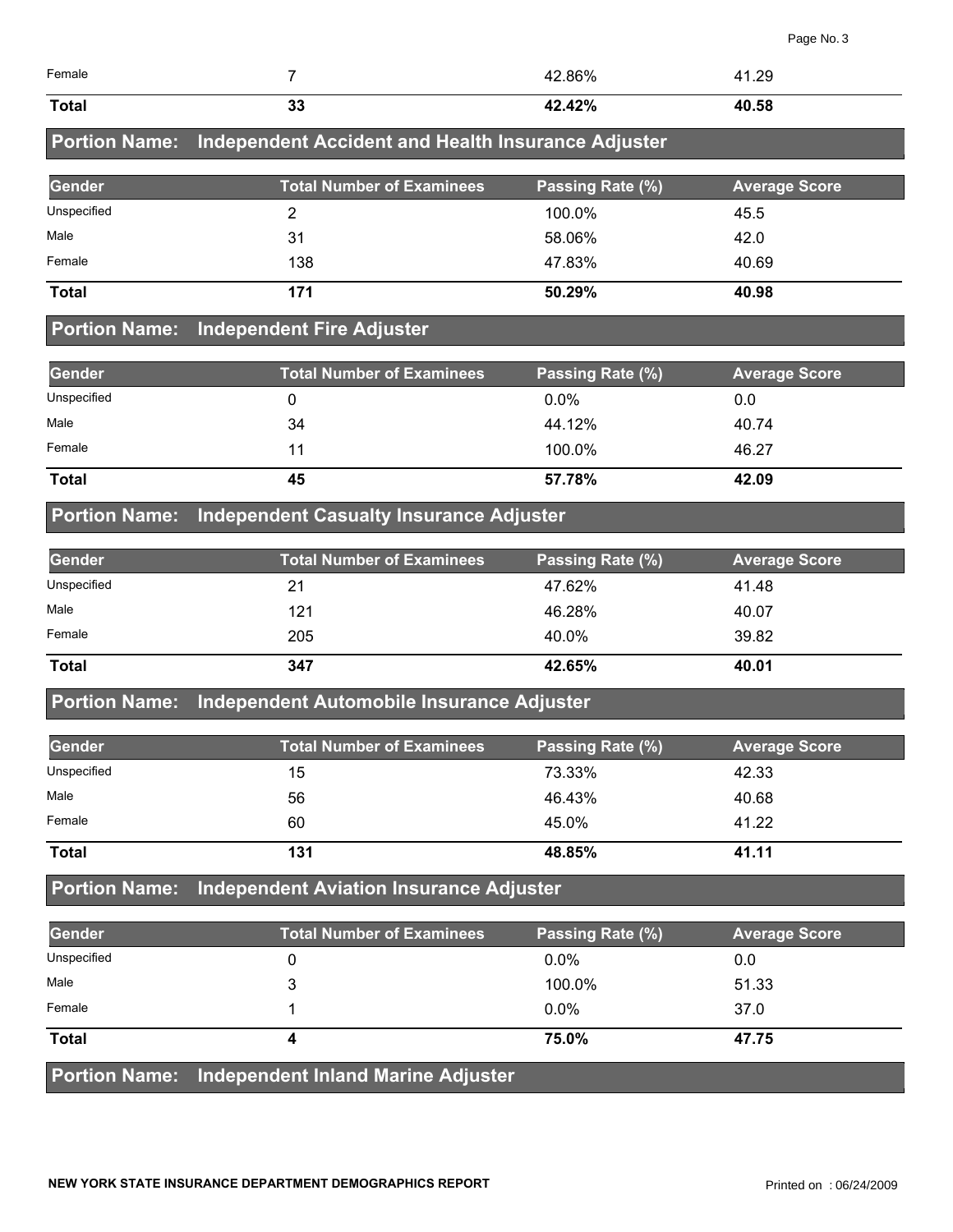| Gender       | <b>Total Number of Examinees</b> | Passing Rate (%) | <b>Average Score</b> |
|--------------|----------------------------------|------------------|----------------------|
| Unspecified  |                                  | $0.0\%$          | 0.0                  |
| Male         |                                  | 100.0%           | 47.5                 |
| Female       |                                  | $0.0\%$          | 0.0                  |
| <b>Total</b> |                                  | 100.0%           | 47.5                 |

#### **Portion Name: Independent General Adjuster**

| Gender       | <b>Total Number of Examinees</b> | <b>Passing Rate (%)</b> | <b>Average Score</b> |
|--------------|----------------------------------|-------------------------|----------------------|
| Unspecified  |                                  | 75.0%                   | 69.0                 |
| Male         | 102                              | 39.22%                  | 66.1                 |
| Female       | 106                              | 33.96%                  | 65.1                 |
| <b>Total</b> | 216                              | 37.96%                  | 65.72                |

#### **Portion Name: Ind Auto Damage and Theft Appraisal Adjuster**

| Gender       | <b>Total Number of Examinees</b> | Passing Rate (%) | <b>Average Score</b> |
|--------------|----------------------------------|------------------|----------------------|
| Unspecified  | 11                               | 54.55%           | 43.0                 |
| Male         | 137                              | 48.18%           | 41.25                |
| Female       | 29                               | 48.28%           | 40.69                |
| <b>Total</b> | 177                              | 48.59%           | 41.27                |

#### **Portion Name: Ind Motor Vehicle No-Fault Work Comp Health Adj**

| Gender       | <b>Total Number of Examinees</b> | Passing Rate (%) | <b>Average Score</b> |
|--------------|----------------------------------|------------------|----------------------|
| Unspecified  |                                  | 83.33%           | 46.0                 |
| Male         | 15                               | 60.0%            | 43.4                 |
| Female       | 150                              | 44.0%            | 40.01                |
| <b>Total</b> | 171                              | 46.78%           | 40.52                |

## **Portion Name: Life, Accident and Health Ins Laws and Regs**

| Gender       | <b>Total Number of Examinees</b> | Passing Rate (%) | <b>Average Score</b> |
|--------------|----------------------------------|------------------|----------------------|
| Unspecified  |                                  | $0.0\%$          | 0.0                  |
| Male         |                                  | 50.0%            | 33.75                |
| Female       |                                  | $0.0\%$          | 31.33                |
| <b>Total</b> |                                  | 28.57%           | 32.71                |

#### **Portion Name: Property and Casualty Ins Laws and Regs**

| Gender      | <b>Total Number of Examinees</b> | Passing Rate (%) | <b>Average Score</b> |
|-------------|----------------------------------|------------------|----------------------|
| Unspecified |                                  | $0.0\%$          | 0.0                  |
| Male        |                                  | 50.0%            | 29.5                 |
| Female      |                                  | 100.0%           | 42.5                 |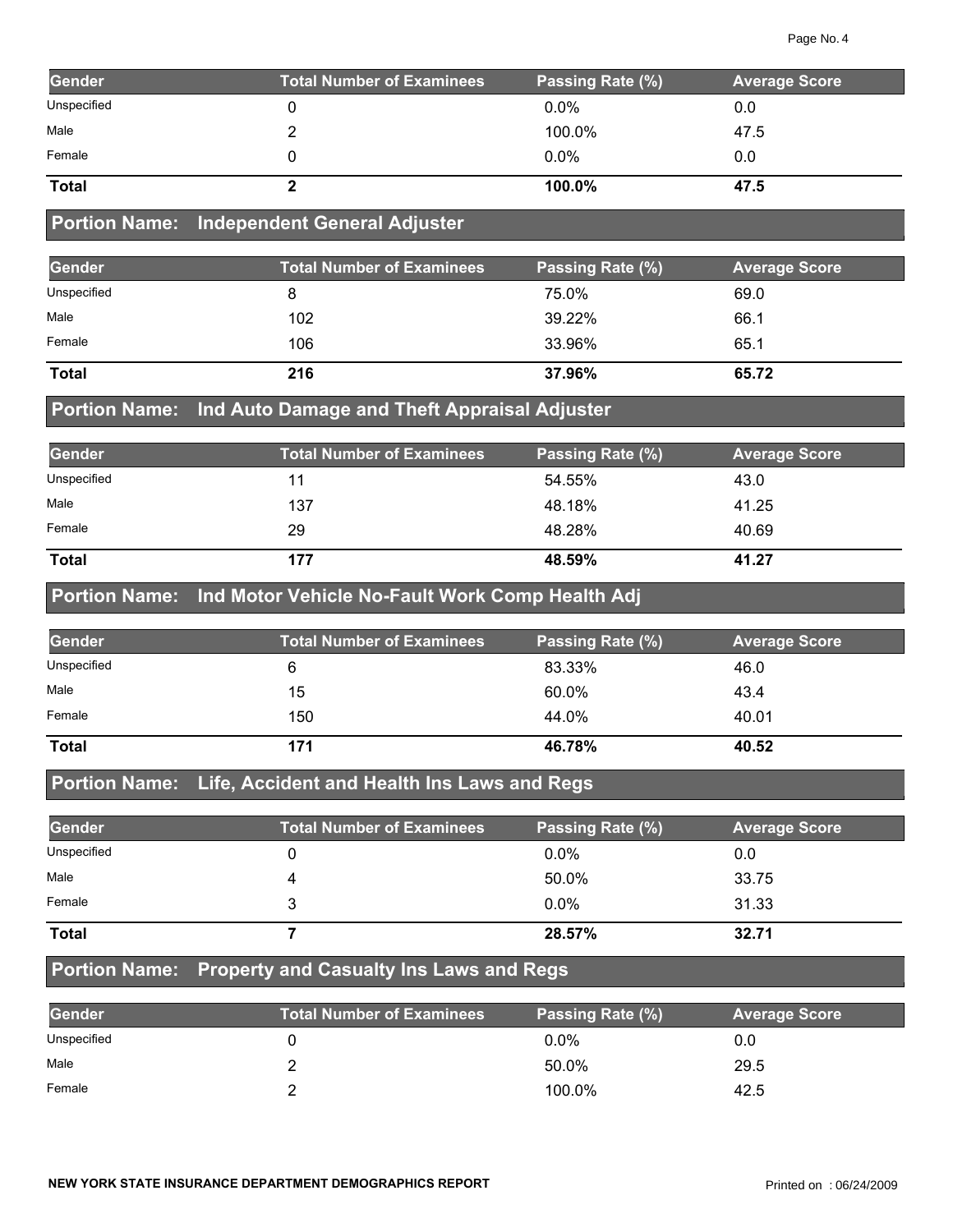| <b>Total</b>             | 4                                                                  | 75.0%            | 36.0                 |
|--------------------------|--------------------------------------------------------------------|------------------|----------------------|
| <b>Portion Name:</b>     | NY Life Insurance Agent/Broker Exam - Spanish                      |                  |                      |
| Gender                   | <b>Total Number of Examinees</b>                                   | Passing Rate (%) | <b>Average Score</b> |
| Unspecified              | 14                                                                 | 7.14%            | 58.36                |
| Male                     | 165                                                                | 16.36%           | 62.1                 |
| Female                   | 141                                                                | 12.06%           | 58.7                 |
| <b>Total</b>             | 320                                                                | 14.06%           | 60.44                |
| <b>Portion Name:</b>     | NY Life, Accident and Health Insurance Agent/Broker Exam - SPANISH |                  |                      |
| Gender                   | <b>Total Number of Examinees</b>                                   | Passing Rate (%) | <b>Average Score</b> |
| Unspecified              | 1                                                                  | 0.0%             | 69.0                 |
| Male                     | 1                                                                  | 0.0%             | 70.0                 |
| Female                   | 1                                                                  | 0.0%             | 78.0                 |
| <b>Total</b>             | $\mathbf{3}$                                                       | 0.0%             | 72.33                |
| <b>Portion Name:</b>     | NY Accident and Health Insurance Agent/ Broker Exam - SPANISH      |                  |                      |
| Gender                   | <b>Total Number of Examinees</b>                                   | Passing Rate (%) | <b>Average Score</b> |
| Unspecified              | 0                                                                  | 0.0%             | 0.0                  |
| Male                     | 15                                                                 | 6.67%            | 57.47                |
| Female                   | 5                                                                  | 0.0%             | 55.0                 |
| <b>Total</b>             | 20                                                                 | 5.0%             | 56.85                |
| <b>Portion Name:</b>     | Life Insurance Agent/Broker                                        |                  |                      |
| Age                      | <b>Total Number of Examinees</b>                                   | Passing Rate (%) | <b>Average Score</b> |
| I decline to participate | 1637                                                               | 47.53%           | 67.69                |
| Under 18                 | $\Omega$                                                           | በ በ%             | n n                  |

| <b>Total</b>            | 2427 | 51.09%  | 68.84 |  |
|-------------------------|------|---------|-------|--|
| Unspecified             | 137  | 50.36%  | 68.1  |  |
| 65 and over             | 6    | 50.0%   | 73.67 |  |
| 60-64                   | 20   | 85.0%   | 79.6  |  |
| 55-59                   | 33   | 63.64%  | 72.39 |  |
| 50-54                   | 43   | 76.74%  | 75.95 |  |
| 45-49                   | 56   | 64.29%  | 74.73 |  |
| 40-44                   | 69   | 56.52%  | 70.33 |  |
| $35 - 39$               | 69   | 56.52%  | 71.75 |  |
| 30-34                   | 84   | 65.48%  | 72.6  |  |
| 25-29                   | 129  | 56.59%  | 69.86 |  |
| 18-24                   | 144  | 53.47%  | 70.56 |  |
| Under 18                | 0    | $0.0\%$ | 0.0   |  |
| I decime to participate | 1037 | 47.53%  | 01.09 |  |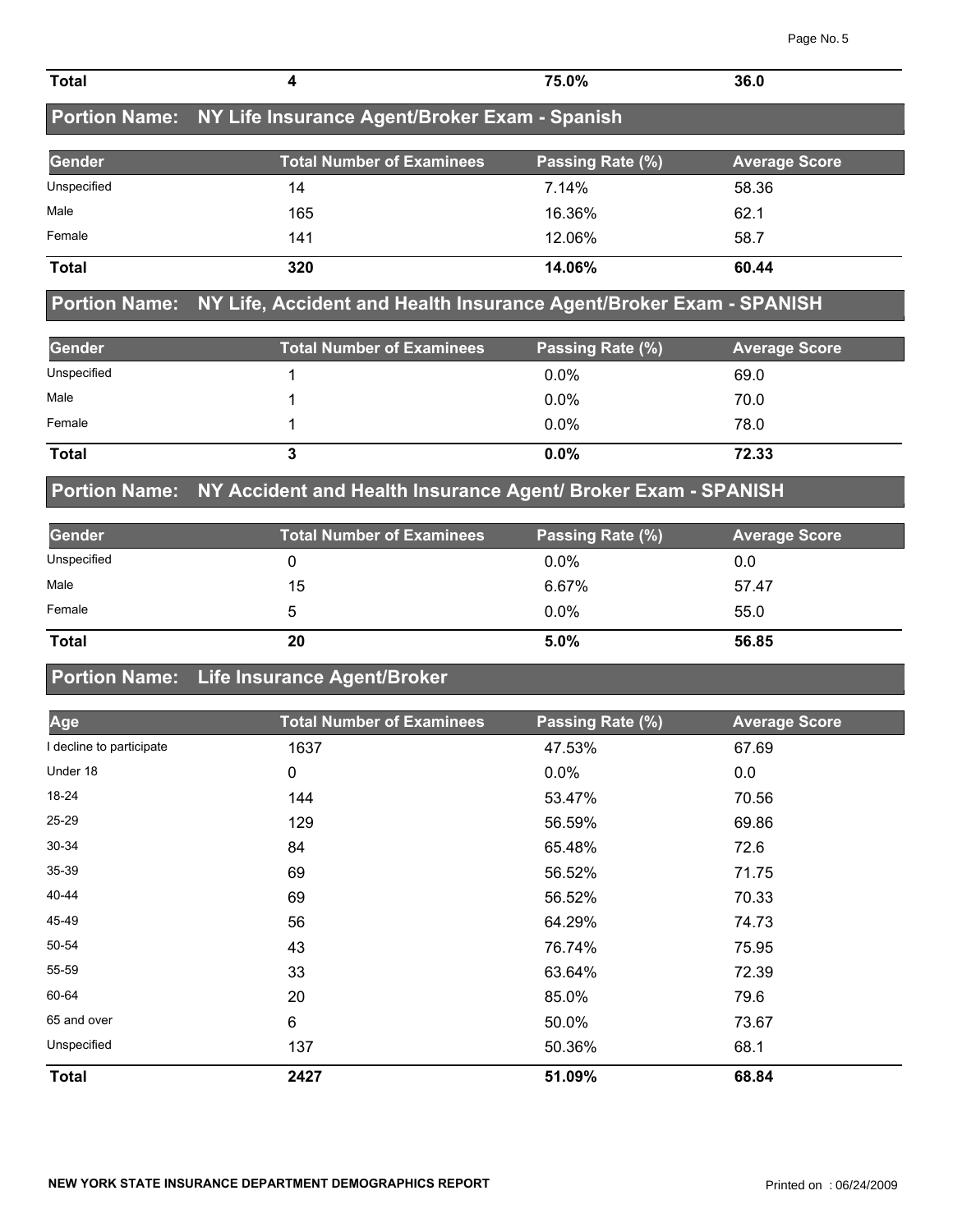## **Portion Name: Accident and Health Insurance Agent/Broker**

| Age                      | <b>Total Number of Examinees</b> | Passing Rate (%) | <b>Average Score</b> |
|--------------------------|----------------------------------|------------------|----------------------|
| I decline to participate | 576                              | 34.2%            | 64.66                |
| Under 18                 | 0                                | 0.0%             | 0.0                  |
| 18-24                    | 26                               | 42.31%           | 58.96                |
| 25-29                    | 34                               | 38.24%           | 65.26                |
| 30-34                    | 27                               | 48.15%           | 67.63                |
| 35-39                    | 19                               | 57.89%           | 69.95                |
| 40-44                    | 18                               | 27.78%           | 67.11                |
| 45-49                    | 22                               | 68.18%           | 71.18                |
| 50-54                    | 7                                | 42.86%           | 72.86                |
| 55-59                    | 7                                | 57.14%           | 71.0                 |
| 60-64                    | 6                                | 83.33%           | 72.0                 |
| 65 and over              | 4                                | $0.0\%$          | 64.75                |
| Unspecified              | 131                              | 29.77%           | 63.03                |
| <b>Total</b>             | 877                              | 36.03%           | 64.86                |

# **Portion Name: Property and Casualty Insurance Agent**

| Age                      | <b>Total Number of Examinees</b> | Passing Rate (%) | <b>Average Score</b> |
|--------------------------|----------------------------------|------------------|----------------------|
| I decline to participate | 377                              | 27.06%           | 97.22                |
| Under 18                 | 0                                | $0.0\%$          | 0.0                  |
| 18-24                    | 42                               | 40.48%           | 98.02                |
| 25-29                    | 37                               | 43.24%           | 102.59               |
| 30-34                    | 23                               | 47.83%           | 104.04               |
| 35-39                    | 20                               | 50.0%            | 104.6                |
| 40-44                    | 20                               | 60.0%            | 109.2                |
| 45-49                    | 14                               | 35.71%           | 103.29               |
| 50-54                    | 8                                | 75.0%            | 115.63               |
| 55-59                    | 7                                | 85.71%           | 113.29               |
| 60-64                    | 1                                | 100.0%           | 124.0                |
| 65 and over              | 0                                | 0.0%             | 0.0                  |
| Unspecified              | 27                               | 33.33%           | 96.78                |
| <b>Total</b>             | 576                              | 33.85%           | 99.19                |

### **Portion Name: Personal Lines Insurance Agent/Broker**

| Age                      | Total Number of Examinees | Passing Rate (%) | <b>Average Score</b> |
|--------------------------|---------------------------|------------------|----------------------|
| I decline to participate | 200                       | 61.5%            | 71.69                |
| Under 18                 |                           | $0.0\%$          | 0.0                  |
| $18 - 24$                | 31                        | 45.16%           | 69.16                |
| $25 - 29$                | 21                        | 76.19%           | 75.14                |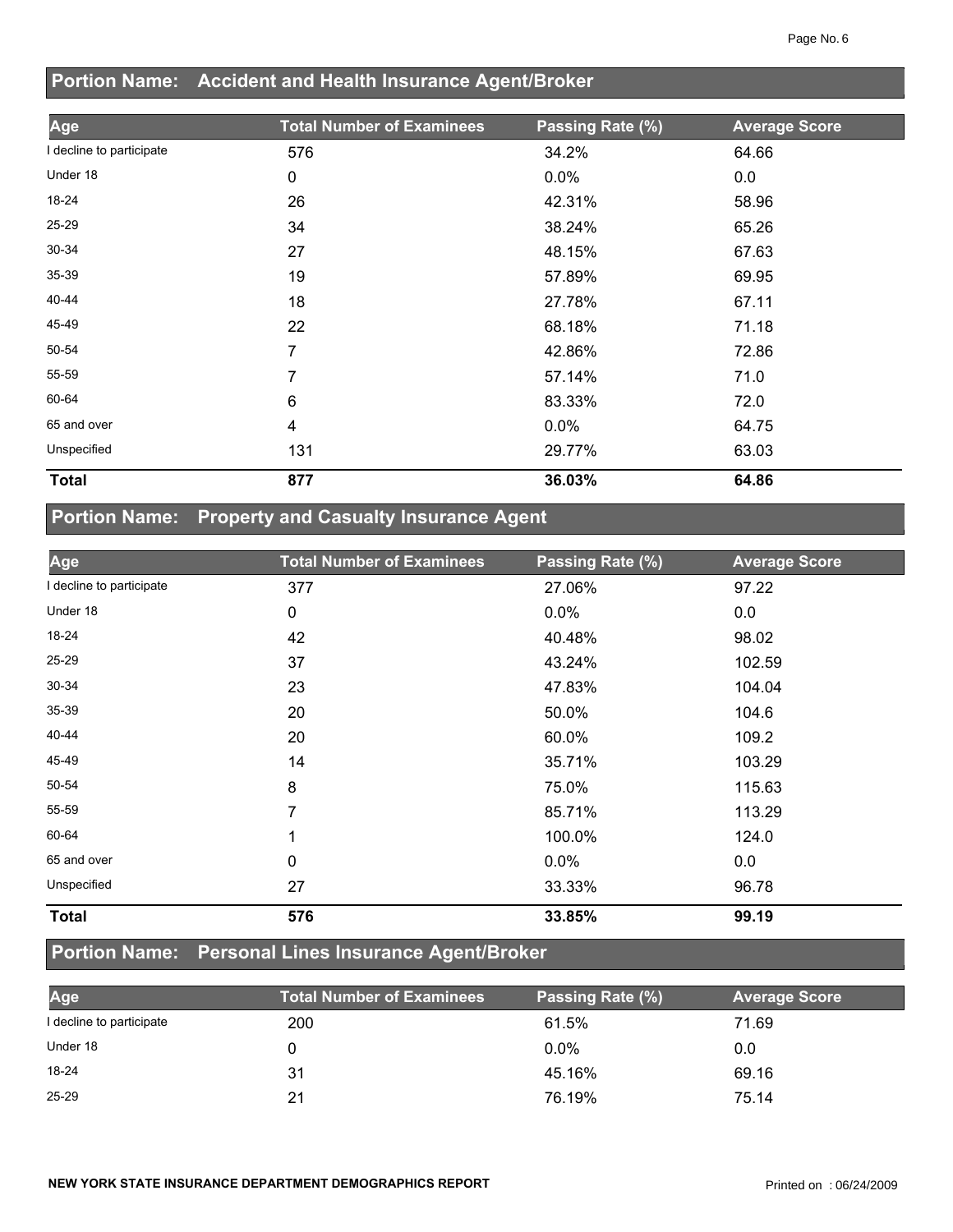| <b>Total</b> | 335            | 61.19% | 71.81 |  |
|--------------|----------------|--------|-------|--|
| Unspecified  | 10             | 10.0%  | 62.0  |  |
| 65 and over  | 3              | 33.33% | 65.33 |  |
| 60-64        | $\overline{2}$ | 100.0% | 81.0  |  |
| 55-59        | 8              | 87.5%  | 75.88 |  |
| 50-54        | 10             | 70.0%  | 75.9  |  |
| 45-49        | 11             | 72.73% | 73.09 |  |
| 40-44        | 14             | 71.43% | 75.64 |  |
| 35-39        | 11             | 63.64% | 71.09 |  |
| 30-34        | 14             | 64.29% | 71.86 |  |

#### **Portion Name: Life, Accident, and Health Insurance Agent/Broker**

| Age                      | <b>Total Number of Examinees</b> | Passing Rate (%) | <b>Average Score</b> |
|--------------------------|----------------------------------|------------------|----------------------|
| I decline to participate | 2362                             | 45.55%           | 101.62               |
| Under 18                 | 0                                | $0.0\%$          | 0.0                  |
| 18-24                    | 350                              | 55.43%           | 104.27               |
| 25-29                    | 254                              | 57.48%           | 104.66               |
| 30-34                    | 145                              | 66.21%           | 108.29               |
| 35-39                    | 142                              | 59.86%           | 107.23               |
| 40-44                    | 143                              | 72.73%           | 111.5                |
| 45-49                    | 113                              | 69.03%           | 110.89               |
| 50-54                    | 89                               | 68.54%           | 110.1                |
| 55-59                    | 49                               | 77.55%           | 114.1                |
| 60-64                    | 20                               | 95.0%            | 121.15               |
| 65 and over              | $6\phantom{1}$                   | 66.67%           | 100.67               |
| Unspecified              | 134                              | 49.25%           | 102.29               |
| <b>Total</b>             | 3807                             | 51.67%           | 103.66               |

### **Portion Name: Property and Casualty Insurance Broker**

| Age                      | <b>Total Number of Examinees</b> | Passing Rate (%) | <b>Average Score</b> |
|--------------------------|----------------------------------|------------------|----------------------|
| I decline to participate | 606                              | 31.68%           | 97.42                |
| Under 18                 | 0                                | 0.0%             | 0.0                  |
| 18-24                    | 66                               | 24.24%           | 97.03                |
| $25 - 29$                | 71                               | 29.58%           | 97.27                |
| 30-34                    | 53                               | 32.08%           | 98.74                |
| 35-39                    | 31                               | 41.94%           | 102.45               |
| 40-44                    | 47                               | 55.32%           | 103.68               |
| 45-49                    | 33                               | 51.52%           | 103.64               |
| 50-54                    | 23                               | 34.78%           | 99.78                |
| 55-59                    | 9                                | 44.44%           | 101.67               |
| 60-64                    | 5                                | 80.0%            | 106.8                |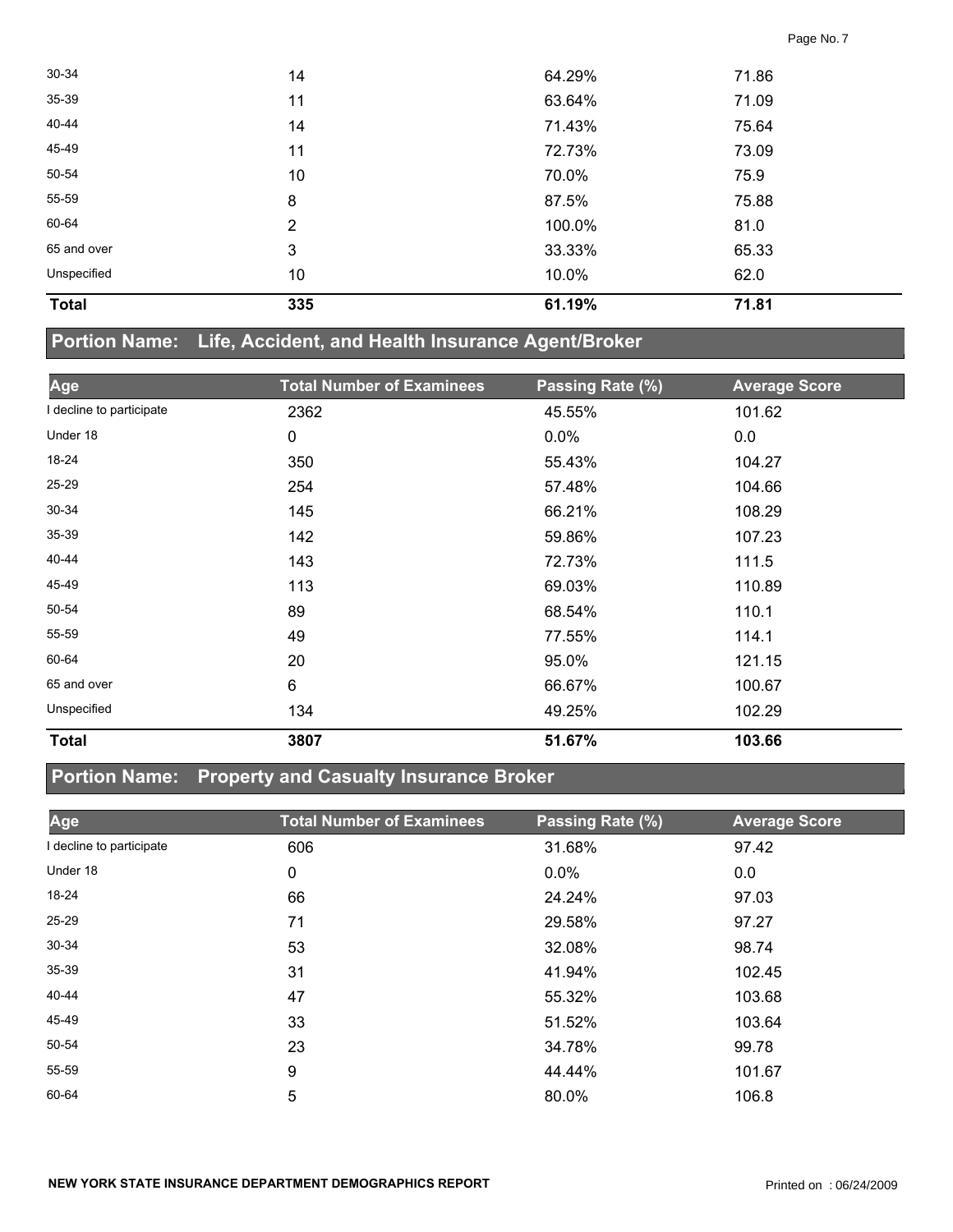| 65 and over  |     | 0.0%   | 0.0   |
|--------------|-----|--------|-------|
| Unspecified  | 24  | 45.83% | 97.21 |
| <b>Total</b> | 968 | 33.99% | 98.27 |

## **Portion Name: Life, Accident, and Health Insurance Consultant**

| Age                      | <b>Total Number of Examinees</b> | Passing Rate (%) | <b>Average Score</b> |
|--------------------------|----------------------------------|------------------|----------------------|
| I decline to participate | 3                                | 33.33%           | 99.0                 |
| Under 18                 | 0                                | $0.0\%$          | 0.0                  |
| 18-24                    | 0                                | 0.0%             | 0.0                  |
| $25 - 29$                | 0                                | 0.0%             | 0.0                  |
| 30-34                    |                                  | 0.0%             | 83.0                 |
| $35 - 39$                |                                  | 100.0%           | 131.0                |
| 40-44                    |                                  | 0.0%             | 0.0                  |
| 45-49                    | 0                                | 0.0%             | 0.0                  |
| 50-54                    | 0                                | $0.0\%$          | 0.0                  |
| 55-59                    | 0                                | 0.0%             | 0.0                  |
| 60-64                    | 0                                | 0.0%             | 0.0                  |
| 65 and over              | 0                                | 0.0%             | 0.0                  |
| Unspecified              | 0                                | 0.0%             | 0.0                  |
| <b>Total</b>             | 6                                | 33.33%           | 85.17                |

## **Portion Name: Property and Casualty Insurance Consultant**

| Age                      | <b>Total Number of Examinees</b> | Passing Rate (%) | <b>Average Score</b> |
|--------------------------|----------------------------------|------------------|----------------------|
| I decline to participate | 0                                | 0.0%             | 0.0                  |
| Under 18                 | 0                                | 0.0%             | 0.0                  |
| 18-24                    | 0                                | 0.0%             | 0.0                  |
| $25 - 29$                | 0                                | 0.0%             | 0.0                  |
| 30-34                    | 0                                | 0.0%             | 0.0                  |
| 35-39                    | 0                                | 0.0%             | 0.0                  |
| 40-44                    | 0                                | 0.0%             | 0.0                  |
| 45-49                    | $\mathbf 0$                      | 0.0%             | 0.0                  |
| 50-54                    | 0                                | 0.0%             | 0.0                  |
| 55-59                    | $\mathbf 0$                      | 0.0%             | 0.0                  |
| 60-64                    | 0                                | 0.0%             | 0.0                  |
| 65 and over              | 1                                | 100.0%           | 113.0                |
| Unspecified              | 0                                | 0.0%             | 0.0                  |
| <b>Total</b>             | 1                                | 100.0%           | 113.0                |

#### **Portion Name: Bail Bond Agent**

| Age                      | <b>Total Number of Examinees</b> | Passing Rate (%) | <b>Average Score</b> |
|--------------------------|----------------------------------|------------------|----------------------|
| I decline to participate | 16                               | 62.5%            | 43.94                |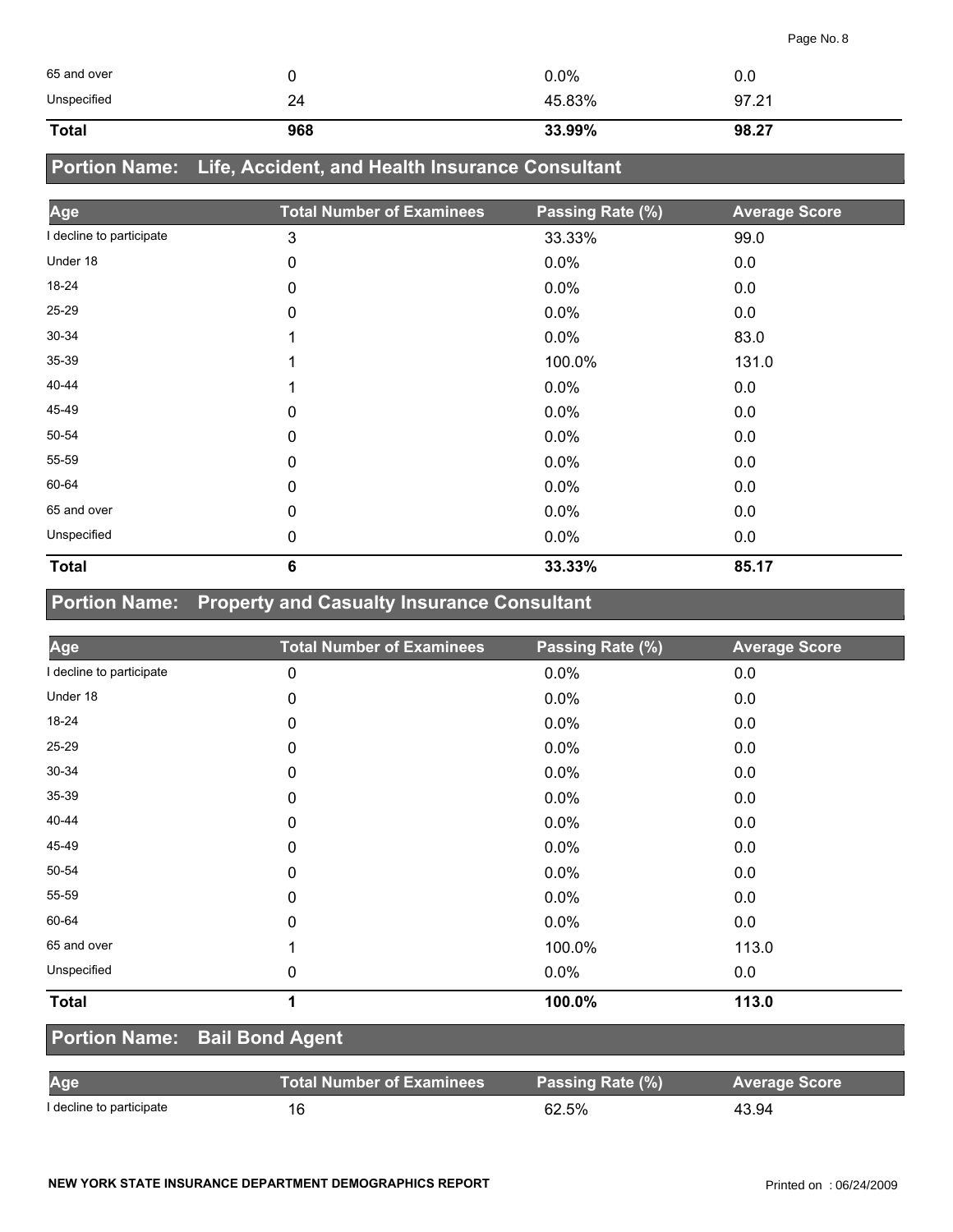| <b>Total</b> | 20          | 60.0%   | 43.35 |  |
|--------------|-------------|---------|-------|--|
| Unspecified  | $\mathbf 0$ | 0.0%    | 0.0   |  |
| 65 and over  | $\pmb{0}$   | $0.0\%$ | 0.0   |  |
| 60-64        | $\pmb{0}$   | 0.0%    | 0.0   |  |
| 55-59        | $\mathbf 0$ | 0.0%    | 0.0   |  |
| 50-54        | $\mathbf 0$ | 0.0%    | 0.0   |  |
| 45-49        | $\pmb{0}$   | $0.0\%$ | 0.0   |  |
| 40-44        | $\pmb{0}$   | 0.0%    | 0.0   |  |
| 35-39        | 3           | 33.33%  | 40.0  |  |
| 30-34        | $\mathbf 0$ | $0.0\%$ | 0.0   |  |
| 25-29        | $\pmb{0}$   | $0.0\%$ | 0.0   |  |
| 18-24        | 1           | 100.0%  | 44.0  |  |
| Under 18     | $\pmb{0}$   | 0.0%    | 0.0   |  |

# **Portion Name: Mortgage Guaranty Agent**

| Age                      | <b>Total Number of Examinees</b> | Passing Rate (%) | <b>Average Score</b> |
|--------------------------|----------------------------------|------------------|----------------------|
| I decline to participate | 6                                | 16.67%           | 26.33                |
| Under 18                 | 0                                | 0.0%             | 0.0                  |
| 18-24                    | 0                                | $0.0\%$          | 0.0                  |
| 25-29                    | 0                                | 0.0%             | 0.0                  |
| 30-34                    | 0                                | 0.0%             | 0.0                  |
| 35-39                    | 0                                | 0.0%             | 0.0                  |
| 40-44                    | 0                                | 0.0%             | 0.0                  |
| 45-49                    | 0                                | 0.0%             | 0.0                  |
| 50-54                    | 0                                | $0.0\%$          | 0.0                  |
| 55-59                    | $\mathbf{0}$                     | 0.0%             | 0.0                  |
| 60-64                    | 0                                | $0.0\%$          | 0.0                  |
| 65 and over              | 0                                | 0.0%             | 0.0                  |
| Unspecified              | 0                                | 0.0%             | 0.0                  |
| <b>Total</b>             | 6                                | 16.67%           | 26.33                |

## **Portion Name: Public Adjuster**

| Age                    | <b>Total Number of Examinees</b> | Passing Rate (%) | <b>Average Score</b> |
|------------------------|----------------------------------|------------------|----------------------|
| decline to participate | 17                               | 35.29%           | 39.76                |
| Under 18               | 0                                | $0.0\%$          | 0.0                  |
| 18-24                  |                                  | $0.0\%$          | 27.0                 |
| 25-29                  | 0                                | $0.0\%$          | 0.0                  |
| $30 - 34$              |                                  | 100.0%           | 46.0                 |
| 35-39                  | 5                                | 40.0%            | 39.4                 |
| 40-44                  |                                  | $0.0\%$          | 40.0                 |
| 45-49                  | 5                                | 60.0%            | 43.2                 |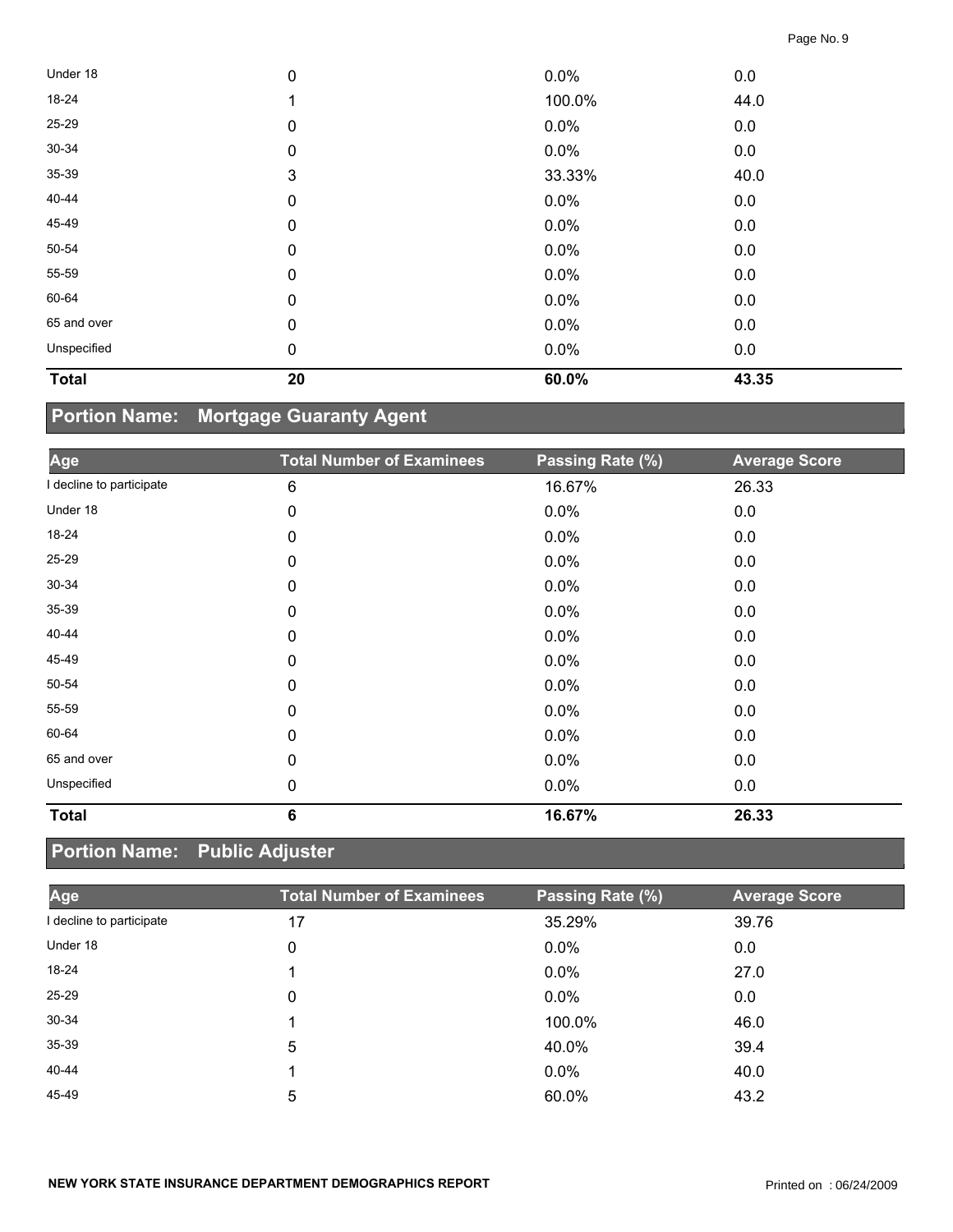| 50-54        | 3  | 66.67%  | 45.67 |
|--------------|----|---------|-------|
| 55-59        | 0  | $0.0\%$ | 0.0   |
| 60-64        | 0  | 0.0%    | 0.0   |
| 65 and over  | 0  | 0.0%    | 0.0   |
| Unspecified  | 0  | 0.0%    | 0.0   |
| <b>Total</b> | 33 | 42.42%  | 40.58 |

**Portion Name: Independent Accident and Health Insurance Adjuster**

| Age                      | <b>Total Number of Examinees</b> | Passing Rate (%) | <b>Average Score</b> |
|--------------------------|----------------------------------|------------------|----------------------|
| I decline to participate | 116                              | 44.83%           | 40.34                |
| Under 18                 | 0                                | 0.0%             | 0.0                  |
| 18-24                    | 0                                | 0.0%             | 0.0                  |
| 25-29                    | 6                                | 33.33%           | 39.83                |
| $30 - 34$                | 5                                | 100.0%           | 47.2                 |
| 35-39                    | 8                                | 75.0%            | 43.63                |
| 40-44                    | 8                                | 50.0%            | 41.13                |
| 45-49                    | 8                                | 50.0%            | 40.38                |
| 50-54                    | 7                                | 100.0%           | 46.71                |
| 55-59                    | 4                                | 25.0%            | 39.75                |
| 60-64                    | 1                                | 100.0%           | 45.0                 |
| 65 and over              | 0                                | $0.0\%$          | 0.0                  |
| Unspecified              | 5                                | 20.0%            | 37.4                 |
| <b>Total</b>             | 168                              | 49.4%            | 40.92                |

## **Portion Name: Independent Fire Adjuster**

| Age                      | <b>Total Number of Examinees</b> | Passing Rate (%) | <b>Average Score</b> |
|--------------------------|----------------------------------|------------------|----------------------|
| I decline to participate | 23                               | 52.17%           | 41.78                |
| Under 18                 | 0                                | 0.0%             | 0.0                  |
| 18-24                    | $\overline{2}$                   | 0.0%             | 38.5                 |
| $25 - 29$                |                                  | 100.0%           | 43.0                 |
| $30 - 34$                |                                  | 100.0%           | 43.0                 |
| 35-39                    | 3                                | 33.33%           | 40.33                |
| 40-44                    |                                  | 100.0%           | 55.0                 |
| 45-49                    | 5                                | 100.0%           | 45.2                 |
| 50-54                    | 4                                | 25.0%            | 36.75                |
| 55-59                    | $\overline{2}$                   | 100.0%           | 49.5                 |
| 60-64                    |                                  | 100.0%           | 47.0                 |
| 65 and over              | $\mathbf 0$                      | 0.0%             | 0.0                  |
| Unspecified              | 0                                | 0.0%             | 0.0                  |
| <b>Total</b>             | 43                               | 58.14%           | 42.3                 |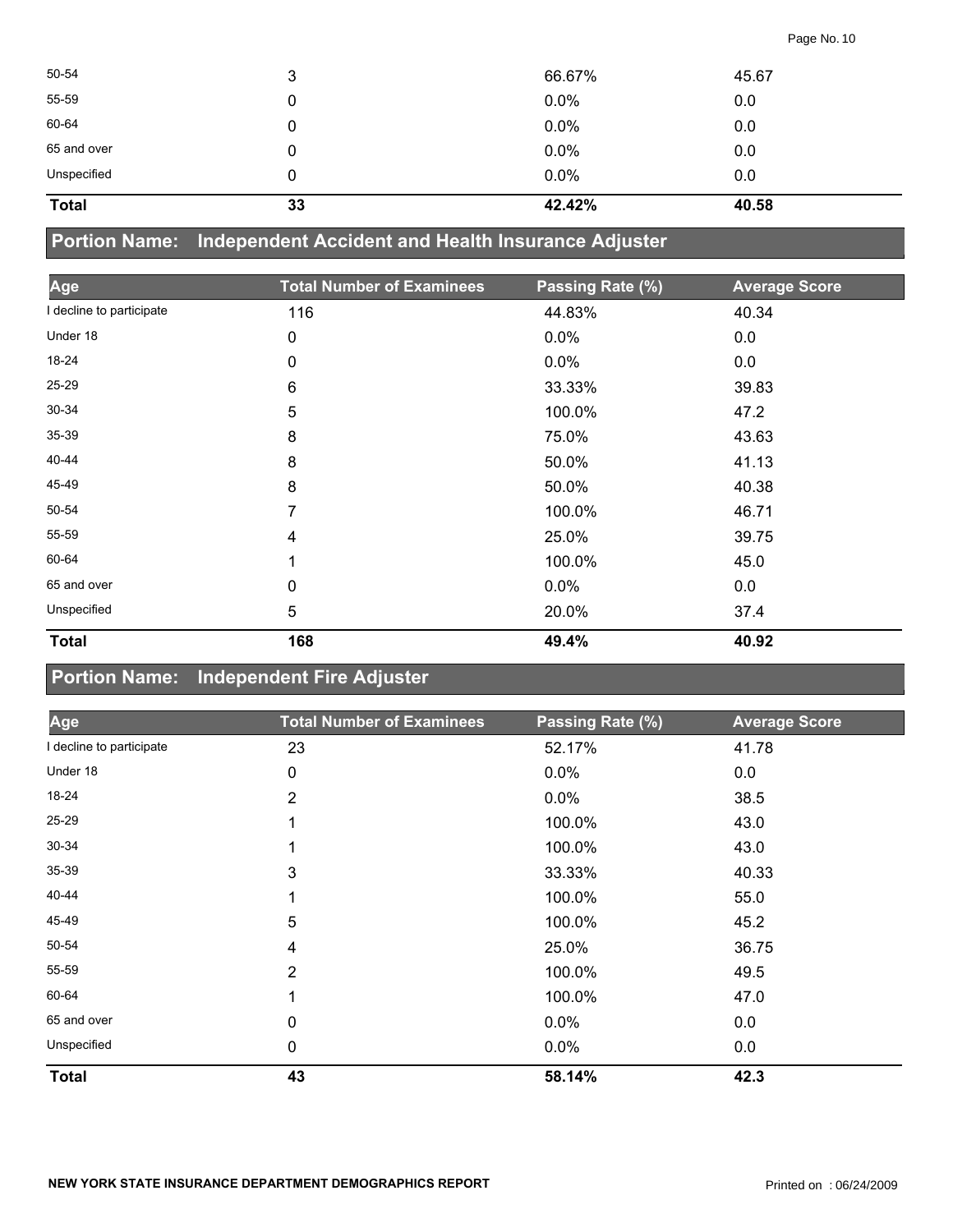#### **Portion Name: Independent Casualty Insurance Adjuster**

| Age                      | <b>Total Number of Examinees</b> | Passing Rate (%) | <b>Average Score</b> |
|--------------------------|----------------------------------|------------------|----------------------|
| I decline to participate | 197                              | 40.61%           | 39.87                |
| Under 18                 | $\mathbf 0$                      | 0.0%             | 0.0                  |
| 18-24                    | 7                                | 28.57%           | 39.57                |
| 25-29                    | 6                                | 16.67%           | 35.67                |
| 30-34                    | 12                               | 33.33%           | 38.25                |
| 35-39                    | 12                               | 41.67%           | 39.83                |
| 40-44                    | 17                               | 41.18%           | 39.47                |
| 45-49                    | 13                               | 61.54%           | 42.23                |
| 50-54                    | 12                               | 41.67%           | 41.5                 |
| 55-59                    | 6                                | 100.0%           | 47.33                |
| 60-64                    | 0                                | $0.0\%$          | 0.0                  |
| 65 and over              | 0                                | 0.0%             | 0.0                  |
| Unspecified              | 36                               | 44.44%           | 39.94                |
| <b>Total</b>             | 318                              | 42.14%           | 40.01                |

## **Portion Name: Independent Automobile Insurance Adjuster**

| Age                      | <b>Total Number of Examinees</b> | Passing Rate (%) | <b>Average Score</b> |
|--------------------------|----------------------------------|------------------|----------------------|
| I decline to participate | 65                               | 40.0%            | 39.94                |
| Under 18                 | 0                                | $0.0\%$          | 0.0                  |
| 18-24                    | 2                                | $0.0\%$          | 34.0                 |
| 25-29                    | 3                                | 66.67%           | 44.0                 |
| 30-34                    | 5                                | 40.0%            | 40.8                 |
| 35-39                    | 11                               | 54.55%           | 41.64                |
| 40-44                    | 9                                | 55.56%           | 42.11                |
| 45-49                    | 9                                | 66.67%           | 43.33                |
| 50-54                    | $\overline{2}$                   | 50.0%            | 47.5                 |
| 55-59                    | $\overline{2}$                   | 100.0%           | 48.0                 |
| 60-64                    | 0                                | $0.0\%$          | 0.0                  |
| 65 and over              | 1                                | 100.0%           | 48.0                 |
| Unspecified              | 10                               | 40.0%            | 37.6                 |
| <b>Total</b>             | 119                              | 46.22%           | 40.69                |

## **Portion Name: Independent Aviation Insurance Adjuster**

| Age                      | <b>Total Number of Examinees</b> | Passing Rate (%) | <b>Average Score</b> |
|--------------------------|----------------------------------|------------------|----------------------|
| I decline to participate |                                  | 66.67%           | 46.33                |
| Under 18                 |                                  | $0.0\%$          | 0.0                  |
| $18 - 24$                |                                  | $0.0\%$          | 0.0                  |
| $25 - 29$                |                                  | $0.0\%$          | 0.0                  |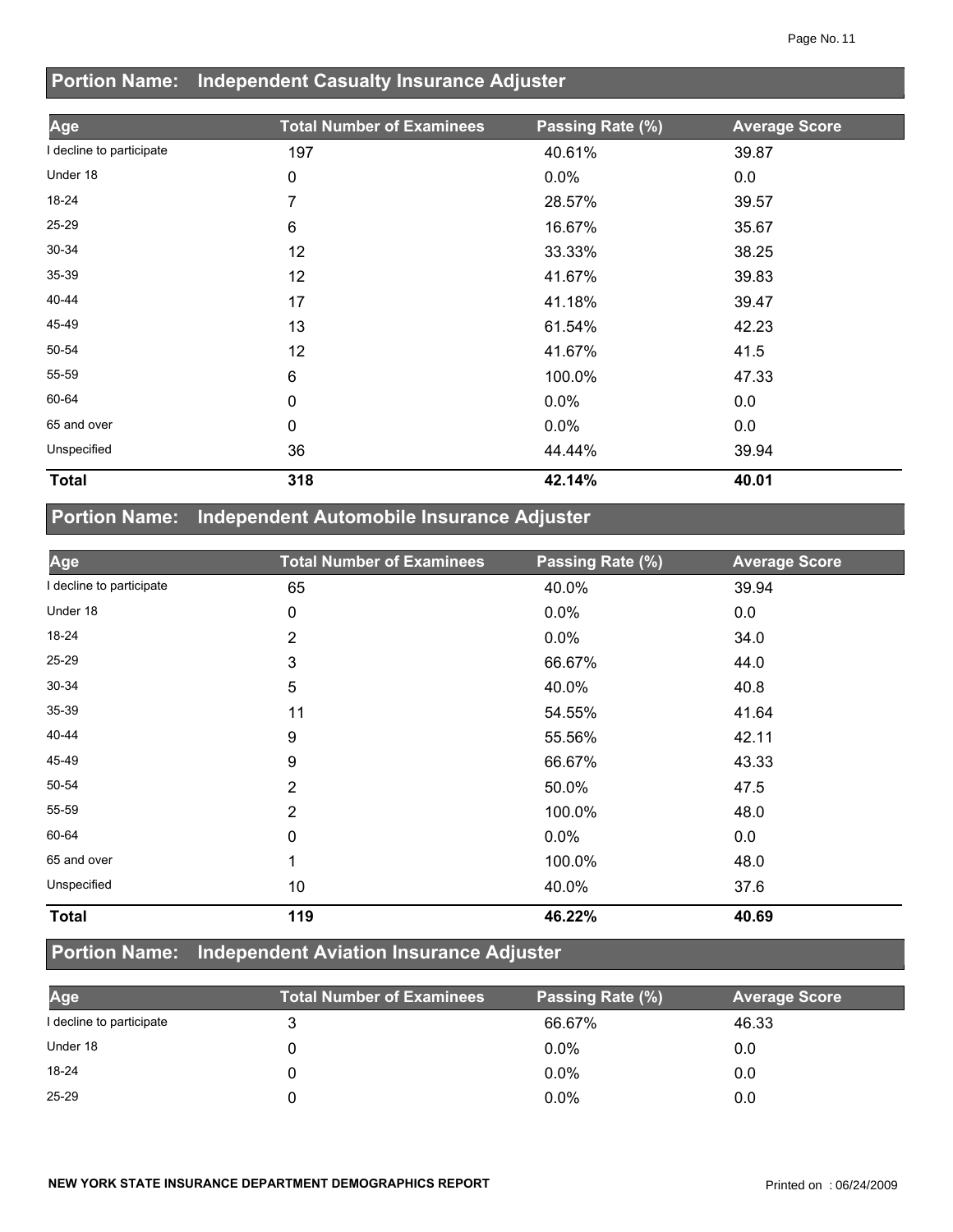| 30-34        |             | 100.0% | 52.0  |
|--------------|-------------|--------|-------|
| 35-39        | $\mathbf 0$ | 0.0%   | 0.0   |
| 40-44        | $\mathbf 0$ | 0.0%   | 0.0   |
| 45-49        | $\mathbf 0$ | 0.0%   | 0.0   |
| 50-54        | $\mathbf 0$ | 0.0%   | 0.0   |
| 55-59        | $\mathbf 0$ | 0.0%   | 0.0   |
| 60-64        | 0           | 0.0%   | 0.0   |
| 65 and over  | 0           | 0.0%   | 0.0   |
| Unspecified  | 0           | 0.0%   | 0.0   |
| <b>Total</b> | 4           | 75.0%  | 47.75 |

## **Portion Name: Independent Inland Marine Adjuster**

| Age                      | <b>Total Number of Examinees</b> | Passing Rate (%) | <b>Average Score</b> |
|--------------------------|----------------------------------|------------------|----------------------|
| I decline to participate | 1                                | 100.0%           | 50.0                 |
| Under 18                 | 0                                | 0.0%             | 0.0                  |
| 18-24                    | 0                                | 0.0%             | 0.0                  |
| $25 - 29$                | 1                                | 100.0%           | 45.0                 |
| $30 - 34$                | 0                                | 0.0%             | 0.0                  |
| 35-39                    | 0                                | $0.0\%$          | 0.0                  |
| 40-44                    | 0                                | $0.0\%$          | 0.0                  |
| 45-49                    | 0                                | $0.0\%$          | 0.0                  |
| 50-54                    | 0                                | 0.0%             | 0.0                  |
| 55-59                    | 0                                | 0.0%             | 0.0                  |
| 60-64                    | 0                                | 0.0%             | 0.0                  |
| 65 and over              | 0                                | 0.0%             | 0.0                  |
| Unspecified              | 0                                | $0.0\%$          | 0.0                  |
| <b>Total</b>             | $\overline{2}$                   | 100.0%           | 47.5                 |

## **Portion Name: Independent General Adjuster**

| Age                      | <b>Total Number of Examinees</b> | Passing Rate (%) | <b>Average Score</b> |
|--------------------------|----------------------------------|------------------|----------------------|
| I decline to participate | 140                              | 37.14%           | 65.64                |
| Under 18                 | 0                                | 0.0%             | 0.0                  |
| 18-24                    | 5                                | 0.0%             | 56.4                 |
| $25 - 29$                | 9                                | 22.22%           | 61.56                |
| 30-34                    | 4                                | 25.0%            | 56.5                 |
| $35 - 39$                |                                  | $0.0\%$          | 66.0                 |
| 40-44                    | 9                                | 55.56%           | 68.89                |
| 45-49                    | 10                               | 30.0%            | 63.7                 |
| 50-54                    | 6                                | 100.0%           | 75.5                 |
| 55-59                    | 5                                | 60.0%            | 68.8                 |
| 60-64                    |                                  | 100.0%           | 87.0                 |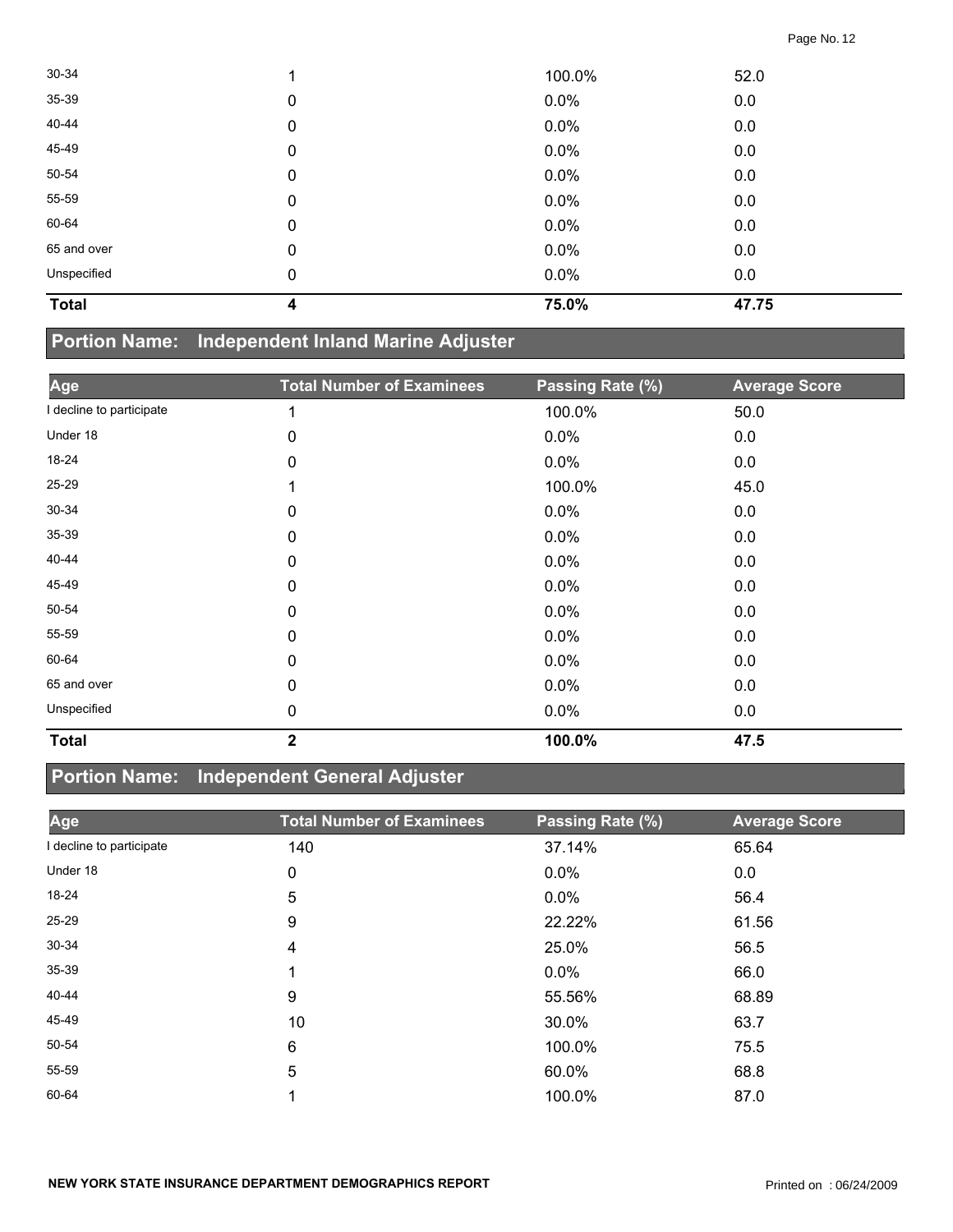| 65 and over  | ັ   | 0.0%  | 0.0   |
|--------------|-----|-------|-------|
| Unspecified  | 10  | 50.0% | 66.7  |
| <b>Total</b> | 200 | 39.0% | 65.63 |

## **Portion Name: Ind Auto Damage and Theft Appraisal Adjuster**

| Age                      | <b>Total Number of Examinees</b> | Passing Rate (%) | <b>Average Score</b> |
|--------------------------|----------------------------------|------------------|----------------------|
| I decline to participate | 88                               | 48.86%           | 41.73                |
| Under 18                 | $\pmb{0}$                        | $0.0\%$          | 0.0                  |
| 18-24                    | 10                               | 50.0%            | 40.0                 |
| $25 - 29$                | 15                               | 53.33%           | 41.8                 |
| 30-34                    | 13                               | 46.15%           | 40.15                |
| $35 - 39$                | 11                               | 54.55%           | 41.45                |
| 40-44                    | 12                               | 41.67%           | 41.25                |
| 45-49                    | 7                                | 57.14%           | 41.71                |
| 50-54                    | 3                                | 33.33%           | 40.33                |
| 55-59                    | 3                                | 100.0%           | 45.33                |
| 60-64                    | 0                                | $0.0\%$          | 0.0                  |
| 65 and over              | 1                                | 0.0%             | 37.0                 |
| Unspecified              | 10                               | 40.0%            | 39.2                 |
| <b>Total</b>             | 173                              | 49.13%           | 41.33                |

## **Portion Name: Ind Motor Vehicle No-Fault Work Comp Health Adj**

| Age                      | <b>Total Number of Examinees</b> | Passing Rate (%) | <b>Average Score</b> |
|--------------------------|----------------------------------|------------------|----------------------|
| I decline to participate | 93                               | 45.16%           | 40.69                |
| Under 18                 | 0                                | $0.0\%$          | 0.0                  |
| 18-24                    | 9                                | 66.67%           | 41.33                |
| 25-29                    | 5                                | 60.0%            | 39.6                 |
| $30 - 34$                | $\overline{2}$                   | 50.0%            | 41.0                 |
| $35 - 39$                | 10                               | 40.0%            | 39.5                 |
| 40-44                    | 17                               | 64.71%           | 43.76                |
| 45-49                    | 9                                | 22.22%           | 38.33                |
| 50-54                    | 7                                | 57.14%           | 41.86                |
| 55-59                    | 1                                | 100.0%           | 48.0                 |
| 60-64                    | $\overline{2}$                   | 0.0%             | 32.0                 |
| 65 and over              | $\mathbf 0$                      | 0.0%             | 0.0                  |
| Unspecified              | $\overline{\mathbf{4}}$          | 25.0%            | 34.0                 |
| <b>Total</b>             | 159                              | 47.17%           | 40.64                |

#### **Portion Name: Life, Accident and Health Ins Laws and Regs**

| Age                      | <b>Total Number of Examinees</b> | Passing Rate (%) | <b>Average Score</b> |
|--------------------------|----------------------------------|------------------|----------------------|
| I decline to participate |                                  | 40.0%            | 32.6                 |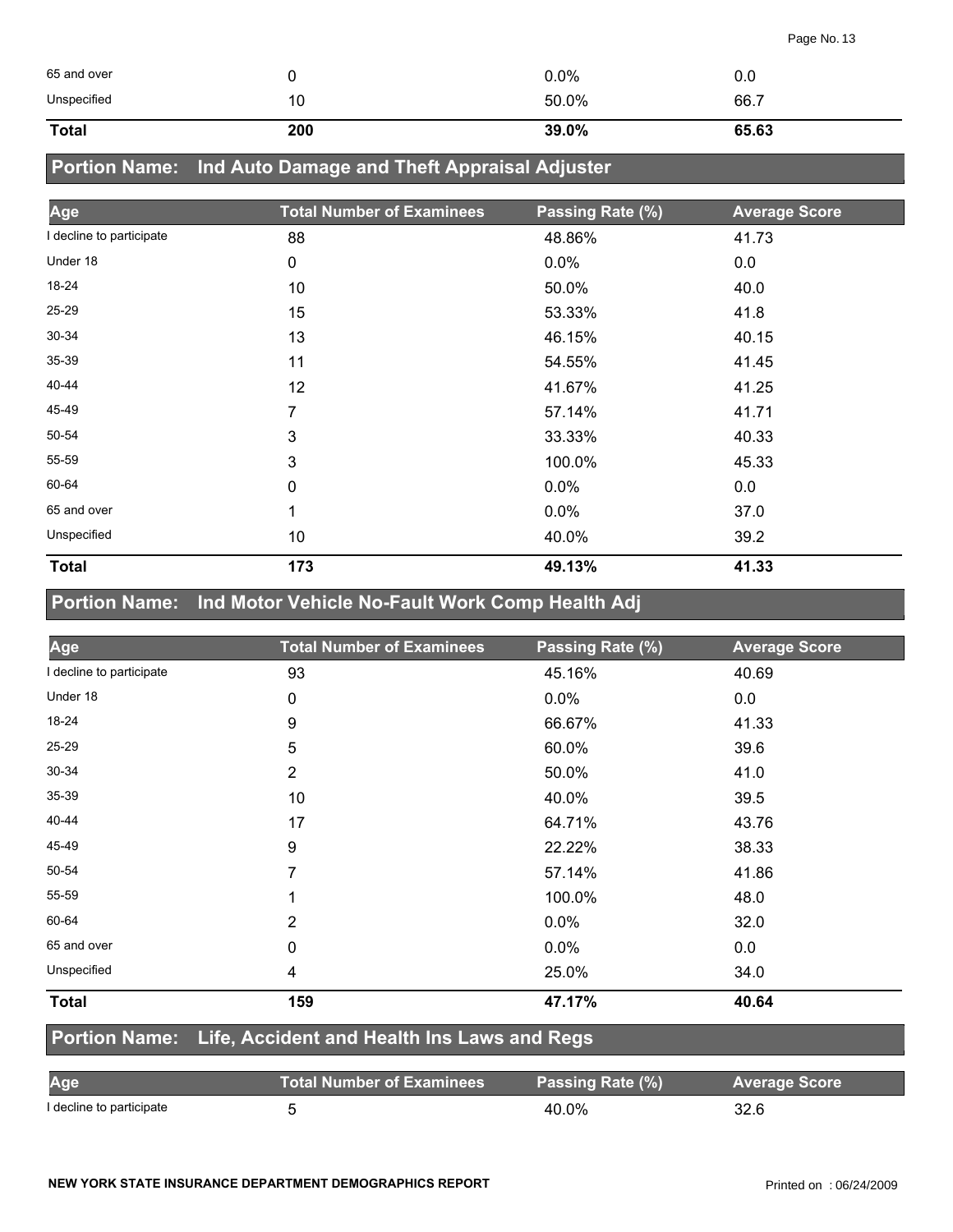| <b>Total</b> | 7         | 28.57% | 32.71 |  |
|--------------|-----------|--------|-------|--|
| Unspecified  | $\pmb{0}$ | 0.0%   | 0.0   |  |
| 65 and over  | 0         | 0.0%   | 0.0   |  |
| 60-64        | -1        | 0.0%   | 32.0  |  |
| 55-59        | $\pmb{0}$ | 0.0%   | 0.0   |  |
| 50-54        | $\pmb{0}$ | 0.0%   | 0.0   |  |
| 45-49        | 0         | 0.0%   | 0.0   |  |
| 40-44        | $\pmb{0}$ | 0.0%   | 0.0   |  |
| 35-39        | $\pmb{0}$ | 0.0%   | 0.0   |  |
| 30-34        | $\pmb{0}$ | 0.0%   | 0.0   |  |
| 25-29        | $\pmb{0}$ | 0.0%   | 0.0   |  |
| 18-24        |           | 0.0%   | 34.0  |  |
| Under 18     | $\pmb{0}$ | 0.0%   | 0.0   |  |

## **Portion Name: Property and Casualty Ins Laws and Regs**

| Age                      | <b>Total Number of Examinees</b> | Passing Rate (%) | <b>Average Score</b> |
|--------------------------|----------------------------------|------------------|----------------------|
| I decline to participate | 1                                | 100.0%           | 42.0                 |
| Under 18                 | 0                                | 0.0%             | 0.0                  |
| 18-24                    | 0                                | 0.0%             | 0.0                  |
| 25-29                    | 0                                | 0.0%             | 0.0                  |
| 30-34                    | 0                                | 0.0%             | 0.0                  |
| 35-39                    | 0                                | 0.0%             | 0.0                  |
| 40-44                    | 3                                | 66.67%           | 34.0                 |
| 45-49                    | 0                                | 0.0%             | 0.0                  |
| 50-54                    | 0                                | 0.0%             | 0.0                  |
| 55-59                    | 0                                | 0.0%             | 0.0                  |
| 60-64                    | 0                                | 0.0%             | 0.0                  |
| 65 and over              | 0                                | 0.0%             | 0.0                  |
| Unspecified              | 0                                | 0.0%             | 0.0                  |
| <b>Total</b>             | 4                                | 75.0%            | 36.0                 |

## **Portion Name: NY Life Insurance Agent/Broker Exam - Spanish**

| Age                      | <b>Total Number of Examinees</b> | Passing Rate (%) | <b>Average Score</b> |
|--------------------------|----------------------------------|------------------|----------------------|
| I decline to participate | 282                              | 13.48%           | 60.75                |
| Under 18                 | 0                                | $0.0\%$          | 0.0                  |
| $18-24$                  | 0                                | $0.0\%$          | 0.0                  |
| 25-29                    |                                  | $0.0\%$          | 46.0                 |
| 30-34                    | 8                                | 12.5%            | 54.25                |
| $35 - 39$                | 4                                | 75.0%            | 66.75                |
| 40-44                    | $\overline{2}$                   | 0.0%             | 52.5                 |
| 45-49                    |                                  | 100.0%           | 76.0                 |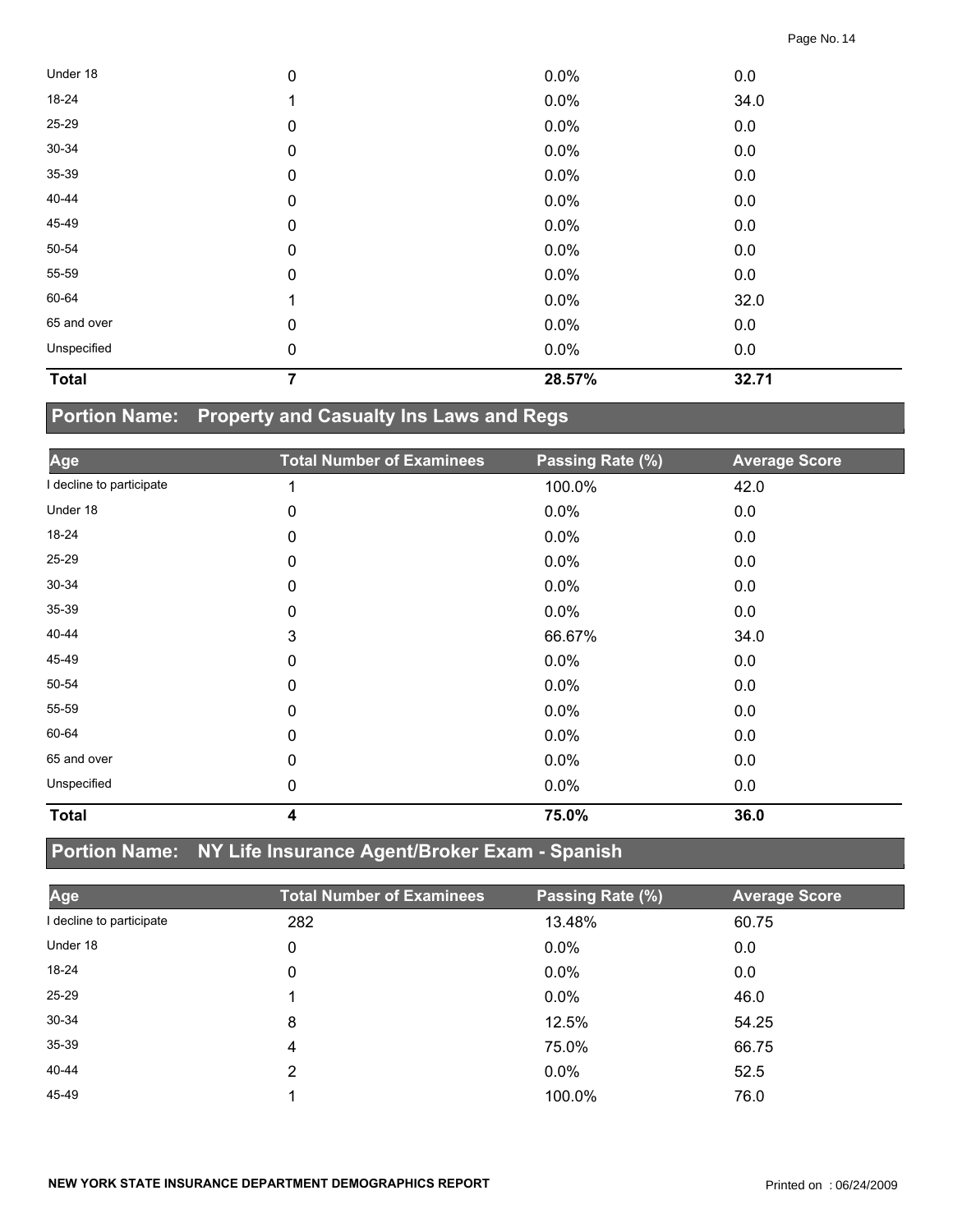| <b>Total</b> | 319 | 14.11%  | 60.42 |
|--------------|-----|---------|-------|
| Unspecified  | 19  | 10.53%  | 59.05 |
| 65 and over  | 0   | 0.0%    | 0.0   |
| 60-64        |     | $0.0\%$ | 32.0  |
| 55-59        | 0   | 0.0%    | 0.0   |
| 50-54        |     | $0.0\%$ | 60.0  |
|              |     |         |       |

**Portion Name: NY Life, Accident and Health Insurance Agent/Broker Exam - SPANISH**

| Age                      | <b>Total Number of Examinees</b> | Passing Rate (%) | <b>Average Score</b> |
|--------------------------|----------------------------------|------------------|----------------------|
| I decline to participate | $\overline{2}$                   | 0.0%             | 73.5                 |
| Under 18                 | 0                                | 0.0%             | 0.0                  |
| 18-24                    | 0                                | 0.0%             | 0.0                  |
| 25-29                    | 0                                | 0.0%             | 0.0                  |
| 30-34                    | 0                                | 0.0%             | 0.0                  |
| 35-39                    | 0                                | 0.0%             | 0.0                  |
| 40-44                    | 0                                | 0.0%             | 0.0                  |
| 45-49                    | 0                                | 0.0%             | 0.0                  |
| 50-54                    | 0                                | 0.0%             | 0.0                  |
| 55-59                    | 1                                | 0.0%             | 70.0                 |
| 60-64                    | 0                                | 0.0%             | 0.0                  |
| 65 and over              | 0                                | 0.0%             | 0.0                  |
| Unspecified              | 0                                | 0.0%             | 0.0                  |
| <b>Total</b>             | 3                                | 0.0%             | 72.33                |

**Portion Name: NY Accident and Health Insurance Agent/ Broker Exam - SPANISH**

| Age                      | <b>Total Number of Examinees</b> | Passing Rate (%) | <b>Average Score</b> |
|--------------------------|----------------------------------|------------------|----------------------|
| I decline to participate | 18                               | 5.56%            | 57.44                |
| Under 18                 | 0                                | 0.0%             | 0.0                  |
| 18-24                    | 0                                | 0.0%             | 0.0                  |
| 25-29                    | 0                                | 0.0%             | 0.0                  |
| 30-34                    | $\overline{2}$                   | 0.0%             | 51.5                 |
| 35-39                    | 0                                | 0.0%             | 0.0                  |
| 40-44                    | 0                                | 0.0%             | 0.0                  |
| 45-49                    | 0                                | $0.0\%$          | 0.0                  |
| 50-54                    | 0                                | 0.0%             | 0.0                  |
| 55-59                    | 0                                | 0.0%             | 0.0                  |
| 60-64                    | $\mathbf 0$                      | 0.0%             | 0.0                  |
| 65 and over              | 0                                | 0.0%             | 0.0                  |
| Unspecified              | 0                                | 0.0%             | 0.0                  |
| <b>Total</b>             | 20                               | 5.0%             | 56.85                |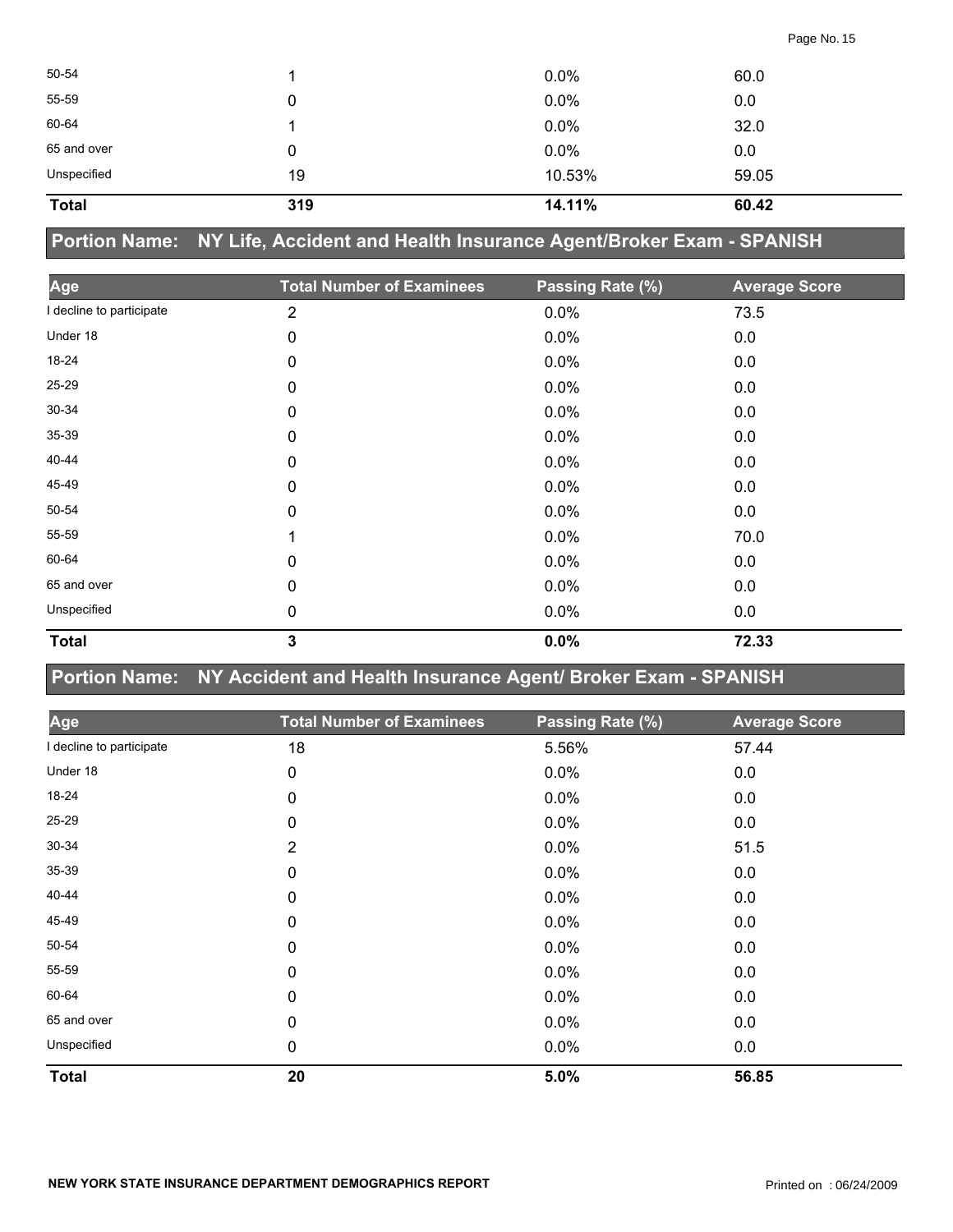### **Portion Name: Life Insurance Agent/Broker**

| <b>Education</b>                   | <b>Total Number of Examinees</b> | Passing Rate (%) | <b>Average Score</b> |
|------------------------------------|----------------------------------|------------------|----------------------|
| decline to participate             | 1652                             | 47.46%           | 67.69                |
| High School or GED                 | 89                               | 34.83%           | 65.69                |
| Some College                       | 191                              | 57.59%           | 70.19                |
| 2-Year College Degree (Associates) | 83                               | 45.78%           | 67.94                |
| 4-Year College Degree (BA - BS)    | 210                              | 74.29%           | 76.1                 |
| Master's Degree                    | 60                               | 81.67%           | 77.88                |
| Doctoral Degree                    | 4                                | 75.0%            | 82.25                |
| Unspecified                        | 138                              | 50.0%            | 67.94                |
| <b>Total</b>                       | 2427                             | 51.09%           | 68.84                |

### **Portion Name: Accident and Health Insurance Agent/Broker**

| <b>Education</b>                   | <b>Total Number of Examinees</b> | Passing Rate (%) | <b>Average Score</b> |
|------------------------------------|----------------------------------|------------------|----------------------|
| I decline to participate           | 580                              | 34.31%           | 64.66                |
| High School or GED                 | 14                               | 35.71%           | 66.0                 |
| Some College                       | 51                               | 37.25%           | 64.45                |
| 2-Year College Degree (Associates) | 19                               | 57.89%           | 69.79                |
| 4-Year College Degree (BA - BS)    | 67                               | 49.25%           | 67.28                |
| Master's Degree                    | 14                               | 57.14%           | 70.86                |
| Doctoral Degree                    | 2                                | 100.0%           | 72.0                 |
| Unspecified                        | 130                              | 30.0%            | 63.05                |
| <b>Total</b>                       | 877                              | 36.03%           | 64.86                |

#### **Portion Name: Property and Casualty Insurance Agent**

| <b>Education</b>                   | <b>Total Number of Examinees</b> | Passing Rate (%) | <b>Average Score</b> |
|------------------------------------|----------------------------------|------------------|----------------------|
| I decline to participate           | 380                              | 27.11%           | 97.39                |
| High School or GED                 | 28                               | 28.57%           | 96.21                |
| Some College                       | 52                               | 32.69%           | 100.29               |
| 2-Year College Degree (Associates) | 29                               | 37.93%           | 101.34               |
| 4-Year College Degree (BA - BS)    | 47                               | 78.72%           | 110.32               |
| Master's Degree                    | 11                               | 81.82%           | 113.64               |
| Doctoral Degree                    |                                  | 100.0%           | 120.0                |
| Unspecified                        | 28                               | 32.14%           | 97.25                |
| <b>Total</b>                       | 576                              | 33.85%           | 99.19                |

#### **Portion Name: Personal Lines Insurance Agent/Broker**

| <b>Education</b>         | <b>Total Number of Examinees</b> | Passing Rate (%) | <b>Average Score</b> |
|--------------------------|----------------------------------|------------------|----------------------|
| I decline to participate | 202                              | 60.89%           | 71.65                |
| High School or GED       |                                  | 36.36%           | 67.23                |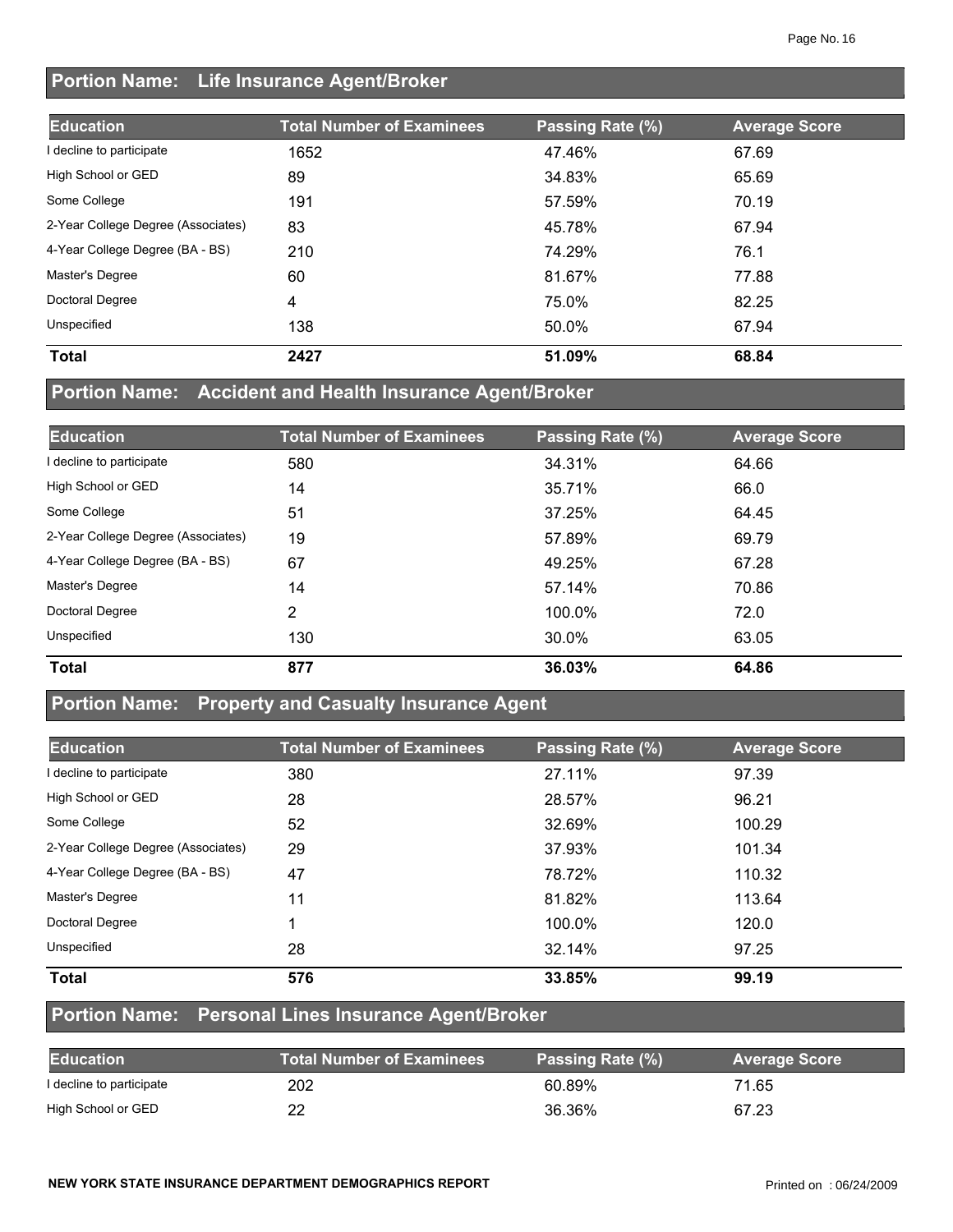| Some College                       | 40  | 60.0%   | 71.2  |
|------------------------------------|-----|---------|-------|
| 2-Year College Degree (Associates) | 14  | 78.57%  | 75.07 |
| 4-Year College Degree (BA - BS)    | 44  | 77.27%  | 75.41 |
| Master's Degree                    | 4   | 100.0%  | 82.75 |
| Doctoral Degree                    | 0   | $0.0\%$ | 0.0   |
| Unspecified                        | 9   | 11.11%  | 61.67 |
| <b>Total</b>                       | 335 | 61.19%  | 71.81 |

#### **Portion Name: Life, Accident, and Health Insurance Agent/Broker**

| <b>Education</b>                   | <b>Total Number of Examinees</b> | Passing Rate (%) | <b>Average Score</b> |
|------------------------------------|----------------------------------|------------------|----------------------|
| I decline to participate           | 2393                             | 45.63%           | 101.63               |
| High School or GED                 | 90                               | 43.33%           | 102.34               |
| Some College                       | 280                              | 47.14%           | 101.83               |
| 2-Year College Degree (Associates) | 132                              | 57.58%           | 106.49               |
| 4-Year College Degree (BA - BS)    | 632                              | 70.25%           | 109.37               |
| Master's Degree                    | 130                              | 78.46%           | 114.55               |
| Doctoral Degree                    | 14                               | 92.86%           | 117.79               |
| Unspecified                        | 136                              | 50.74%           | 102.86               |
| <b>Total</b>                       | 3807                             | 51.67%           | 103.66               |

## **Portion Name: Property and Casualty Insurance Broker**

| <b>Education</b>                   | <b>Total Number of Examinees</b> | Passing Rate (%) | <b>Average Score</b> |
|------------------------------------|----------------------------------|------------------|----------------------|
| I decline to participate           | 618                              | 31.55%           | 97.37                |
| High School or GED                 | 32                               | 28.13%           | 98.22                |
| Some College                       | 92                               | 28.26%           | 96.22                |
| 2-Year College Degree (Associates) | 43                               | 27.91%           | 96.4                 |
| 4-Year College Degree (BA - BS)    | 130                              | 41.54%           | 101.75               |
| Master's Degree                    | 21                               | 85.71%           | 112.95               |
| Doctoral Degree                    | 5                                | 100.0%           | 118.6                |
| Unspecified                        | 27                               | 37.04%           | 96.96                |
| <b>Total</b>                       | 968                              | 33.99%           | 98.27                |

## **Portion Name: Life, Accident, and Health Insurance Consultant**

| <b>Education</b>                   | <b>Total Number of Examinees</b> | Passing Rate (%) | <b>Average Score</b> |
|------------------------------------|----------------------------------|------------------|----------------------|
| I decline to participate           | 3                                | 33.33%           | 99.0                 |
| High School or GED                 | 0                                | $0.0\%$          | 0.0                  |
| Some College                       | 0                                | $0.0\%$          | 0.0                  |
| 2-Year College Degree (Associates) |                                  | $0.0\%$          | 0.0                  |
| 4-Year College Degree (BA - BS)    | っ                                | 50.0%            | 107.0                |
| Master's Degree                    |                                  | $0.0\%$          | 0.0                  |
| Doctoral Degree                    |                                  | $0.0\%$          | 0.0                  |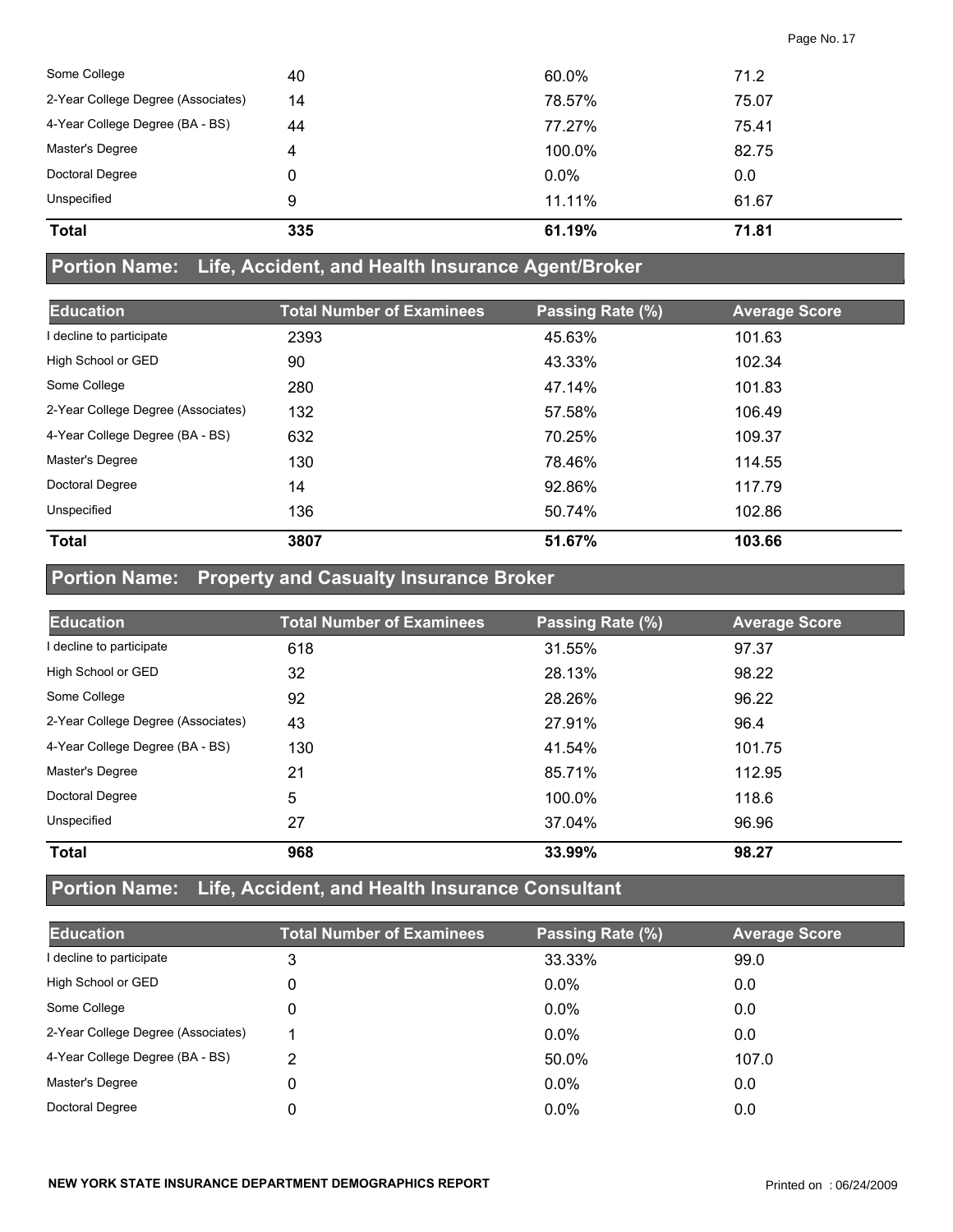| Unspecified  | $0.0\%$ | v.u   |
|--------------|---------|-------|
| <b>Total</b> | 33.33%  | 85.17 |

## **Portion Name: Property and Casualty Insurance Consultant**

| <b>Education</b>                   | <b>Total Number of Examinees</b> | Passing Rate (%) | <b>Average Score</b> |
|------------------------------------|----------------------------------|------------------|----------------------|
| I decline to participate           | 0                                | $0.0\%$          | 0.0                  |
| High School or GED                 | 0                                | $0.0\%$          | 0.0                  |
| Some College                       | 0                                | $0.0\%$          | 0.0                  |
| 2-Year College Degree (Associates) | 0                                | 0.0%             | 0.0                  |
| 4-Year College Degree (BA - BS)    |                                  | 100.0%           | 113.0                |
| Master's Degree                    | 0                                | $0.0\%$          | 0.0                  |
| Doctoral Degree                    | 0                                | $0.0\%$          | 0.0                  |
| Unspecified                        | 0                                | $0.0\%$          | 0.0                  |
| <b>Total</b>                       |                                  | 100.0%           | 113.0                |

## **Portion Name: Bail Bond Agent**

| <b>Education</b>                   | <b>Total Number of Examinees</b> | Passing Rate (%) | <b>Average Score</b> |
|------------------------------------|----------------------------------|------------------|----------------------|
| I decline to participate           | 16                               | 62.5%            | 43.94                |
| High School or GED                 | 0                                | $0.0\%$          | 0.0                  |
| Some College                       | 3                                | 33.33%           | 40.0                 |
| 2-Year College Degree (Associates) | 1                                | 100.0%           | 44.0                 |
| 4-Year College Degree (BA - BS)    | 0                                | $0.0\%$          | 0.0                  |
| Master's Degree                    | 0                                | $0.0\%$          | 0.0                  |
| Doctoral Degree                    | $\Omega$                         | $0.0\%$          | 0.0                  |
| Unspecified                        | 0                                | $0.0\%$          | 0.0                  |
| <b>Total</b>                       | 20                               | 60.0%            | 43.35                |

#### **Portion Name: Mortgage Guaranty Agent**

| <b>Education</b>                     | <b>Total Number of Examinees</b> | Passing Rate (%) | <b>Average Score</b> |  |
|--------------------------------------|----------------------------------|------------------|----------------------|--|
| I decline to participate             | 6                                | 16.67%           | 26.33                |  |
| High School or GED                   | 0                                | $0.0\%$          | 0.0                  |  |
| Some College                         | 0                                | $0.0\%$          | 0.0                  |  |
| 2-Year College Degree (Associates)   | 0                                | $0.0\%$          | 0.0                  |  |
| 4-Year College Degree (BA - BS)      | 0                                | 0.0%             | 0.0                  |  |
| Master's Degree                      | 0                                | $0.0\%$          | 0.0                  |  |
| Doctoral Degree                      | 0                                | $0.0\%$          | 0.0                  |  |
| Unspecified                          | 0                                | $0.0\%$          | 0.0                  |  |
| <b>Total</b>                         | 6                                | 16.67%           | 26.33                |  |
| <b>Portion Name: Public Adjuster</b> |                                  |                  |                      |  |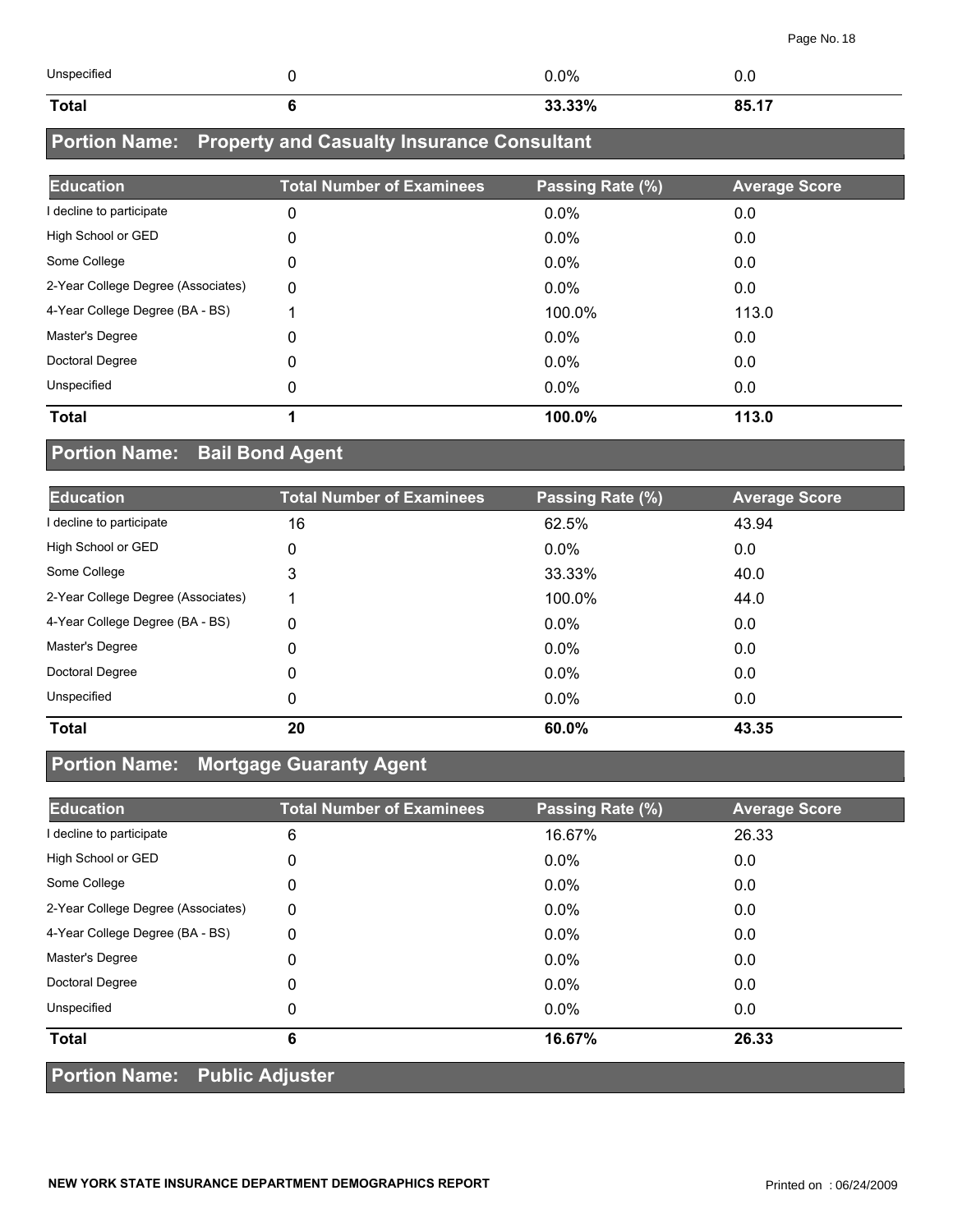| <b>Education</b>                   | <b>Total Number of Examinees</b> | Passing Rate (%) | <b>Average Score</b> |
|------------------------------------|----------------------------------|------------------|----------------------|
| I decline to participate           | 19                               | 36.84%           | 40.32                |
| High School or GED                 |                                  | $0.0\%$          | 27.0                 |
| Some College                       | 4                                | 50.0%            | 39.75                |
| 2-Year College Degree (Associates) | 0                                | $0.0\%$          | 0.0                  |
| 4-Year College Degree (BA - BS)    | 8                                | 50.0%            | 42.63                |
| Master's Degree                    |                                  | 100.0%           | 46.0                 |
| Doctoral Degree                    | $\Omega$                         | $0.0\%$          | 0.0                  |
| Unspecified                        | 0                                | $0.0\%$          | 0.0                  |
| <b>Total</b>                       | 33                               | 42.42%           | 40.58                |

## **Portion Name: Independent Accident and Health Insurance Adjuster**

| <b>Education</b>                   | <b>Total Number of Examinees</b> | Passing Rate (%) | <b>Average Score</b> |
|------------------------------------|----------------------------------|------------------|----------------------|
| I decline to participate           | 116                              | 44.83%           | 40.41                |
| High School or GED                 | 2                                | 100.0%           | 44.0                 |
| Some College                       | 15                               | 46.67%           | 40.53                |
| 2-Year College Degree (Associates) | 9                                | 44.44%           | 39.67                |
| 4-Year College Degree (BA - BS)    | 11                               | 90.91%           | 45.18                |
| Master's Degree                    | 3                                | 100.0%           | 51.33                |
| Doctoral Degree                    | 0                                | $0.0\%$          | 0.0                  |
| Unspecified                        | 12                               | 41.67%           | 40.25                |
| <b>Total</b>                       | 168                              | 49.4%            | 40.92                |

#### **Portion Name: Independent Fire Adjuster**

| <b>Education</b>                   | <b>Total Number of Examinees</b> | Passing Rate (%) | <b>Average Score</b> |
|------------------------------------|----------------------------------|------------------|----------------------|
| I decline to participate           | 23                               | 52.17%           | 41.78                |
| High School or GED                 |                                  | 100.0%           | 43.0                 |
| Some College                       | 5                                | 40.0%            | 38.6                 |
| 2-Year College Degree (Associates) | 5                                | 60.0%            | 44.8                 |
| 4-Year College Degree (BA - BS)    | 9                                | 77.78%           | 44.22                |
| Master's Degree                    | 0                                | $0.0\%$          | 0.0                  |
| Doctoral Degree                    | 0                                | $0.0\%$          | 0.0                  |
| Unspecified                        | 0                                | $0.0\%$          | 0.0                  |
| <b>Total</b>                       | 43                               | 58.14%           | 42.3                 |

#### **Portion Name: Independent Casualty Insurance Adjuster**

| <b>Education</b>         | <b>Total Number of Examinees</b> | Passing Rate (%) | <b>Average Score</b> |
|--------------------------|----------------------------------|------------------|----------------------|
| I decline to participate | 196                              | 40.82%           | 39.89                |
| High School or GED       | 11                               | 18.18%           | 37.91                |
| Some College             | 15                               | 26.67%           | 36.2                 |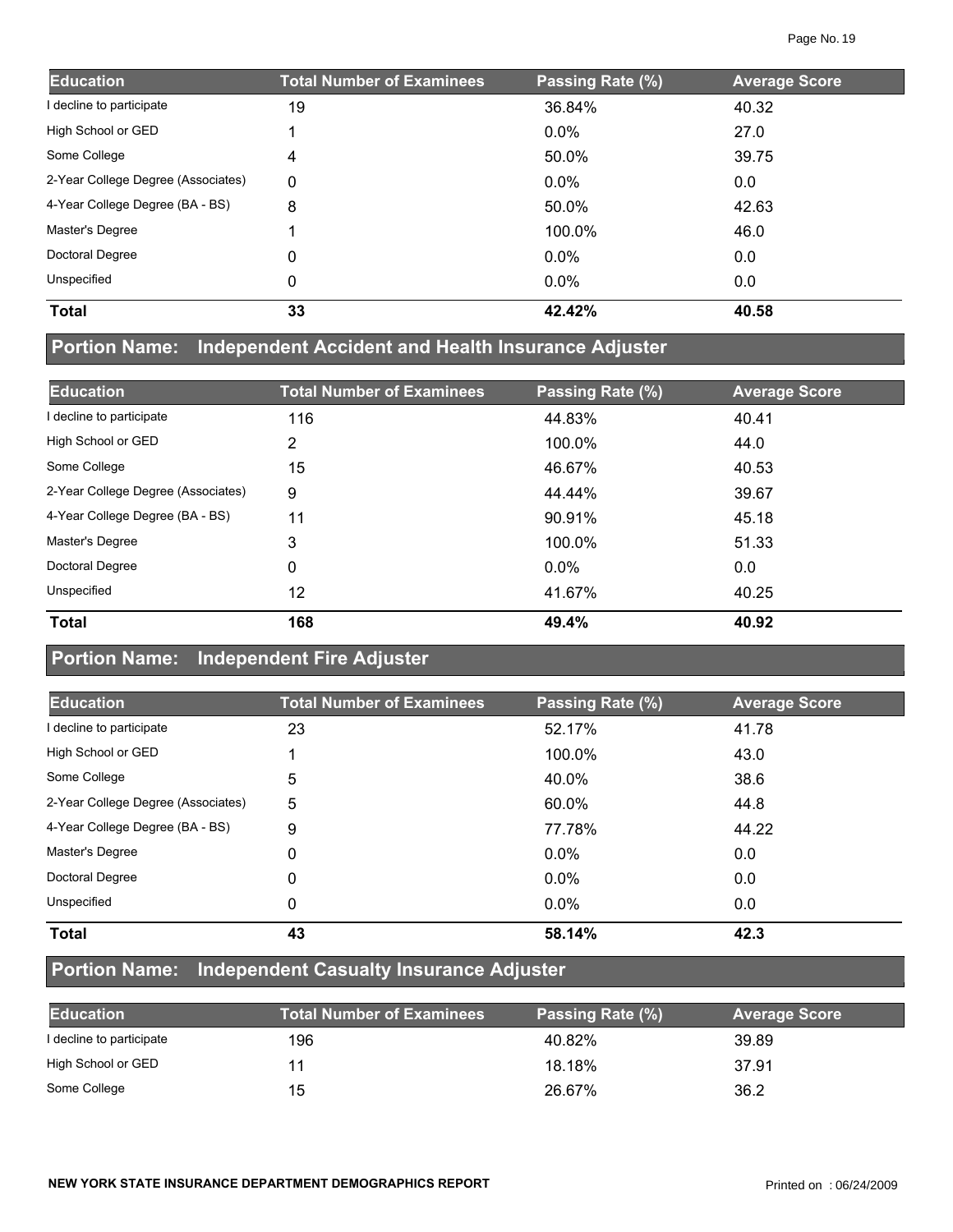| <b>Total</b>                       | 318 | 42.14% | 40.01 |
|------------------------------------|-----|--------|-------|
| Unspecified                        | 36  | 44.44% | 39.94 |
| Doctoral Degree                    |     | 50.0%  | 37.75 |
| Master's Degree                    | 8   | 50.0%  | 40.88 |
| 4-Year College Degree (BA - BS)    | 42  | 52.38% | 41.86 |
| 2-Year College Degree (Associates) | 6   | 66.67% | 45.17 |

#### **Portion Name: Independent Automobile Insurance Adjuster**

| <b>Education</b>                   | <b>Total Number of Examinees</b> | Passing Rate (%) | <b>Average Score</b> |
|------------------------------------|----------------------------------|------------------|----------------------|
| I decline to participate           | 71                               | 39.44%           | 40.0                 |
| High School or GED                 | 6                                | 33.33%           | 37.5                 |
| Some College                       | 10                               | 50.0%            | 40.9                 |
| 2-Year College Degree (Associates) | 7                                | 28.57%           | 39.86                |
| 4-Year College Degree (BA - BS)    | 16                               | 87.5%            | 46.06                |
| Master's Degree                    | 0                                | 0.0%             | 0.0                  |
| Doctoral Degree                    | 0                                | 0.0%             | 0.0                  |
| Unspecified                        | 9                                | 44.44%           | 39.11                |
| <b>Total</b>                       | 119                              | 46.22%           | 40.69                |

## **Portion Name: Independent Aviation Insurance Adjuster**

| <b>Education</b>                   | <b>Total Number of Examinees</b> | Passing Rate (%) | <b>Average Score</b> |
|------------------------------------|----------------------------------|------------------|----------------------|
| I decline to participate           | 3                                | 66.67%           | 46.33                |
| High School or GED                 | 0                                | $0.0\%$          | 0.0                  |
| Some College                       | 0                                | $0.0\%$          | 0.0                  |
| 2-Year College Degree (Associates) | $\Omega$                         | 0.0%             | 0.0                  |
| 4-Year College Degree (BA - BS)    | 0                                | $0.0\%$          | 0.0                  |
| Master's Degree                    |                                  | 100.0%           | 52.0                 |
| Doctoral Degree                    | 0                                | $0.0\%$          | 0.0                  |
| Unspecified                        | 0                                | $0.0\%$          | 0.0                  |
| <b>Total</b>                       | 4                                | 75.0%            | 47.75                |

## **Portion Name: Independent Inland Marine Adjuster**

| <b>Education</b>                   | <b>Total Number of Examinees</b> | Passing Rate (%) | <b>Average Score</b> |
|------------------------------------|----------------------------------|------------------|----------------------|
| I decline to participate           |                                  | 100.0%           | 50.0                 |
| High School or GED                 | 0                                | $0.0\%$          | 0.0                  |
| Some College                       | 0                                | $0.0\%$          | 0.0                  |
| 2-Year College Degree (Associates) | 0                                | $0.0\%$          | 0.0                  |
| 4-Year College Degree (BA - BS)    |                                  | 100.0%           | 45.0                 |
| Master's Degree                    | 0                                | $0.0\%$          | 0.0                  |
| Doctoral Degree                    | 0                                | $0.0\%$          | 0.0                  |
| Unspecified                        | 0                                | $0.0\%$          | 0.0                  |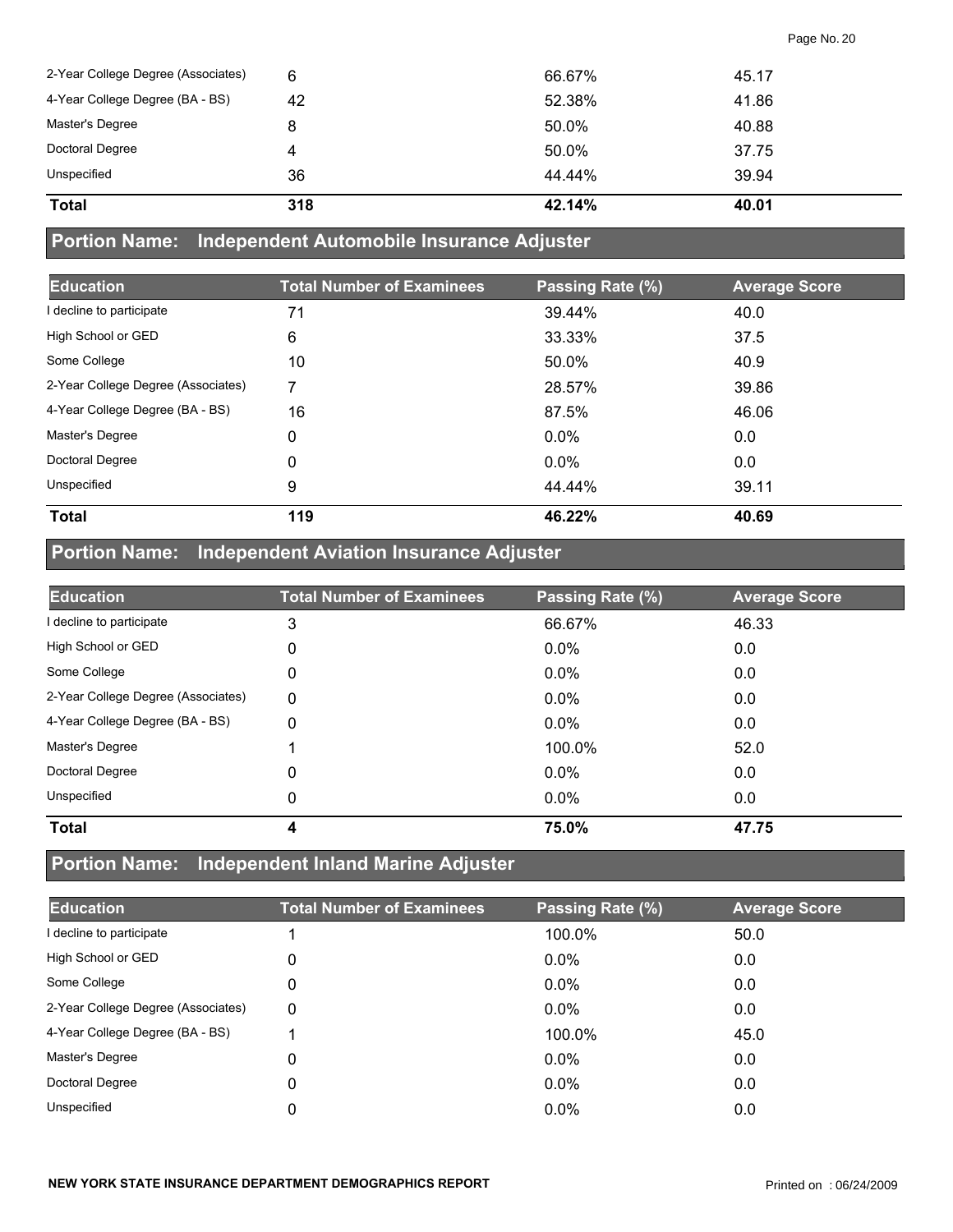| <b>Total</b>             |                                            | $100.0\%$        | 47.5                 |
|--------------------------|--------------------------------------------|------------------|----------------------|
|                          | Portion Name: Independent General Adjuster |                  |                      |
| <b>Education</b>         | <b>Total Number of Examinees</b>           | Passing Rate (%) | <b>Average Score</b> |
| I decline to participate | 140                                        | 37.86%           | 65.79                |
| High School or GED       |                                            | 50.0%            | 67.25                |

Some College 7 28.57% 63.29 2-Year College Degree (Associates) 4 25.0% 58.25

| <b>Total</b>                    | 200 | 39.0%   | 65.63 |
|---------------------------------|-----|---------|-------|
| Unspecified                     | 11  | 45.45%  | 65.64 |
| Doctoral Degree                 |     | 100.0%  | 88.0  |
| Master's Degree                 |     | $0.0\%$ | 63.0  |
| 4-Year College Degree (BA - BS) | 32  | 43.75%  | 65.5  |

#### **Portion Name: Ind Auto Damage and Theft Appraisal Adjuster**

| <b>Education</b>                   | <b>Total Number of Examinees</b> | Passing Rate (%) | <b>Average Score</b> |
|------------------------------------|----------------------------------|------------------|----------------------|
| I decline to participate           | 89                               | 48.31%           | 41.7                 |
| High School or GED                 | 20                               | 50.0%            | 41.0                 |
| Some College                       | 24                               | 62.5%            | 42.13                |
| 2-Year College Degree (Associates) | 8                                | 12.5%            | 39.75                |
| 4-Year College Degree (BA - BS)    | 19                               | 57.89%           | 41.26                |
| Master's Degree                    | 2                                | 50.0%            | 43.0                 |
| <b>Doctoral Degree</b>             | 0                                | $0.0\%$          | 0.0                  |
| Unspecified                        | 11                               | 36.36%           | 38.18                |
| <b>Total</b>                       | 173                              | 49.13%           | 41.33                |

### **Portion Name: Ind Motor Vehicle No-Fault Work Comp Health Adj**

| <b>Education</b>                   | <b>Total Number of Examinees</b>                          | Passing Rate (%) | <b>Average Score</b> |  |  |
|------------------------------------|-----------------------------------------------------------|------------------|----------------------|--|--|
| I decline to participate           | 98                                                        | 44.9%            | 40.66                |  |  |
| High School or GED                 | 16                                                        | 31.25%           | 37.44                |  |  |
| Some College                       | 12                                                        | 33.33%           | 37.58                |  |  |
| 2-Year College Degree (Associates) | 9                                                         | 44.44%           | 40.56                |  |  |
| 4-Year College Degree (BA - BS)    | 19                                                        | 84.21%           | 45.95                |  |  |
| Master's Degree                    |                                                           | 100.0%           | 52.0                 |  |  |
| Doctoral Degree                    | 0                                                         | $0.0\%$          | 0.0                  |  |  |
| Unspecified                        | 4                                                         | 25.0%            | 34.0                 |  |  |
| <b>Total</b>                       | 159                                                       | 47.17%           | 40.64                |  |  |
|                                    | Portion Name: Life, Accident and Health Ins Laws and Regs |                  |                      |  |  |
| <b>Education</b>                   | <b>Total Number of Examinees</b>                          | Passing Rate (%) | <b>Average Score</b> |  |  |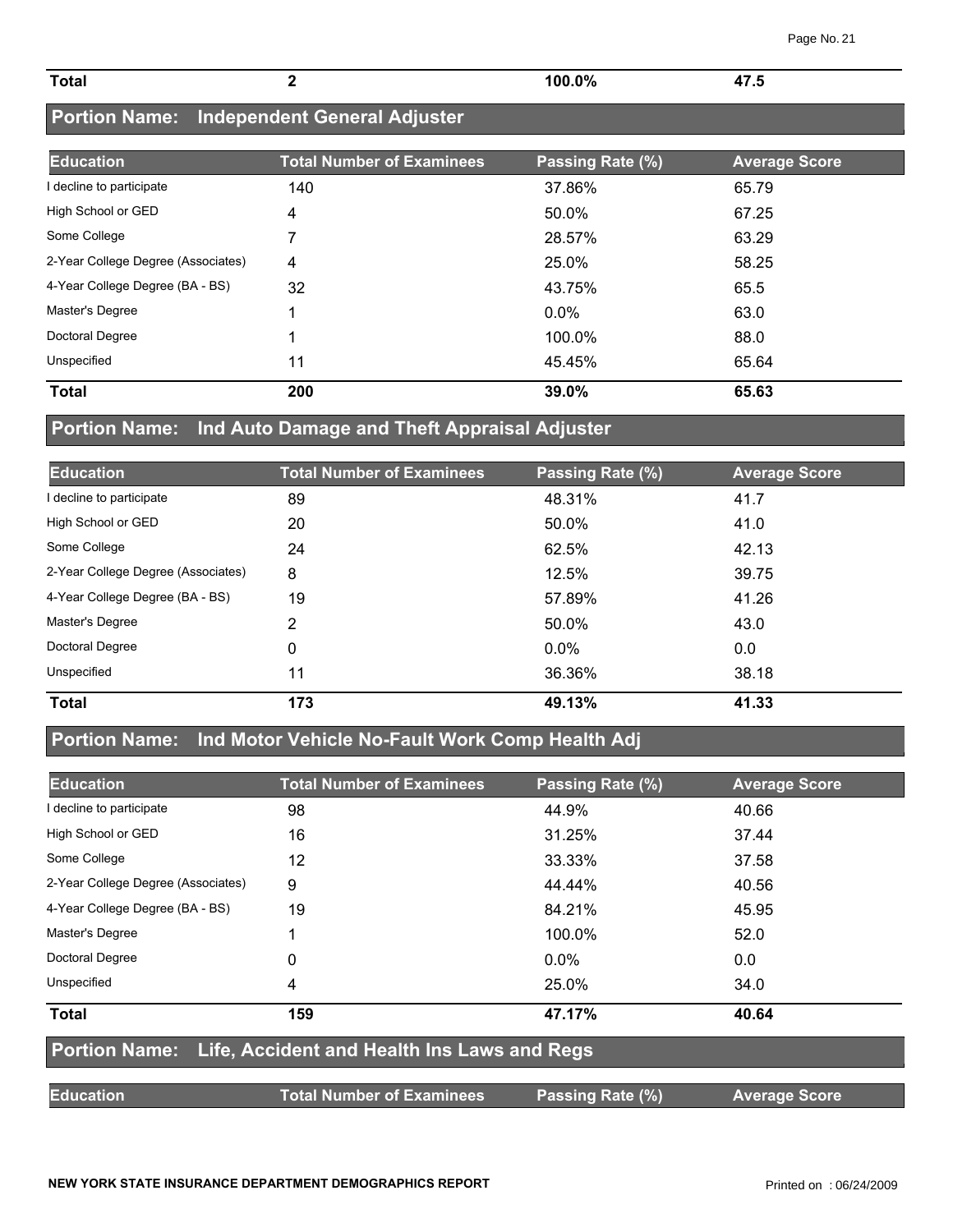| <b>Total</b>                       |   | 28.57%  | 32.71 |
|------------------------------------|---|---------|-------|
| Unspecified                        | 0 | 0.0%    | 0.0   |
| Doctoral Degree                    | 0 | $0.0\%$ | 0.0   |
| Master's Degree                    | 0 | $0.0\%$ | 0.0   |
| 4-Year College Degree (BA - BS)    |   | $0.0\%$ | 34.0  |
| 2-Year College Degree (Associates) |   | 0.0%    | 32.0  |
| Some College                       | 0 | $0.0\%$ | 0.0   |
| High School or GED                 | 0 | $0.0\%$ | 0.0   |
| I decline to participate           | 5 | 40.0%   | 32.6  |

#### **Portion Name: Property and Casualty Ins Laws and Regs**

| <b>Education</b>                   | <b>Total Number of Examinees</b> | Passing Rate (%) | <b>Average Score</b> |
|------------------------------------|----------------------------------|------------------|----------------------|
| I decline to participate           |                                  | 100.0%           | 42.0                 |
| High School or GED                 | 0                                | $0.0\%$          | 0.0                  |
| Some College                       | 0                                | $0.0\%$          | 0.0                  |
| 2-Year College Degree (Associates) | 4                                | 100.0%           | 43.0                 |
| 4-Year College Degree (BA - BS)    | 2                                | 50.0%            | 29.5                 |
| Master's Degree                    | 0                                | $0.0\%$          | 0.0                  |
| Doctoral Degree                    | 0                                | $0.0\%$          | 0.0                  |
| Unspecified                        | 0                                | $0.0\%$          | 0.0                  |
| <b>Total</b>                       | 4                                | 75.0%            | 36.0                 |

#### **Portion Name: NY Life Insurance Agent/Broker Exam - Spanish**

| <b>Education</b>                   | <b>Total Number of Examinees</b> | Passing Rate (%) | <b>Average Score</b> |
|------------------------------------|----------------------------------|------------------|----------------------|
| I decline to participate           | 288                              | 13.89%           | 60.77                |
| High School or GED                 |                                  | 14.29%           | 50.57                |
| Some College                       | 6                                | 33.33%           | 60.0                 |
| 2-Year College Degree (Associates) | $\Omega$                         | $0.0\%$          | 0.0                  |
| 4-Year College Degree (BA - BS)    | 3                                | 33.33%           | 62.33                |
| Master's Degree                    | 0                                | $0.0\%$          | 0.0                  |
| Doctoral Degree                    | 0                                | $0.0\%$          | 0.0                  |
| Unspecified                        | 15                               | 6.67%            | 58.07                |
| <b>Total</b>                       | 319                              | 14.11%           | 60.42                |

## **Portion Name: NY Life, Accident and Health Insurance Agent/Broker Exam - SPANISH**

| <b>Education</b>                   | <b>Total Number of Examinees</b> | Passing Rate (%) | <b>Average Score</b> |
|------------------------------------|----------------------------------|------------------|----------------------|
| I decline to participate           |                                  | $0.0\%$          | 73.5                 |
| High School or GED                 |                                  | $0.0\%$          | 0.0                  |
| Some College                       |                                  | $0.0\%$          | 70.0                 |
| 2-Year College Degree (Associates) | 0                                | $0.0\%$          | 0.0                  |
| 4-Year College Degree (BA - BS)    |                                  | $0.0\%$          | 0.0                  |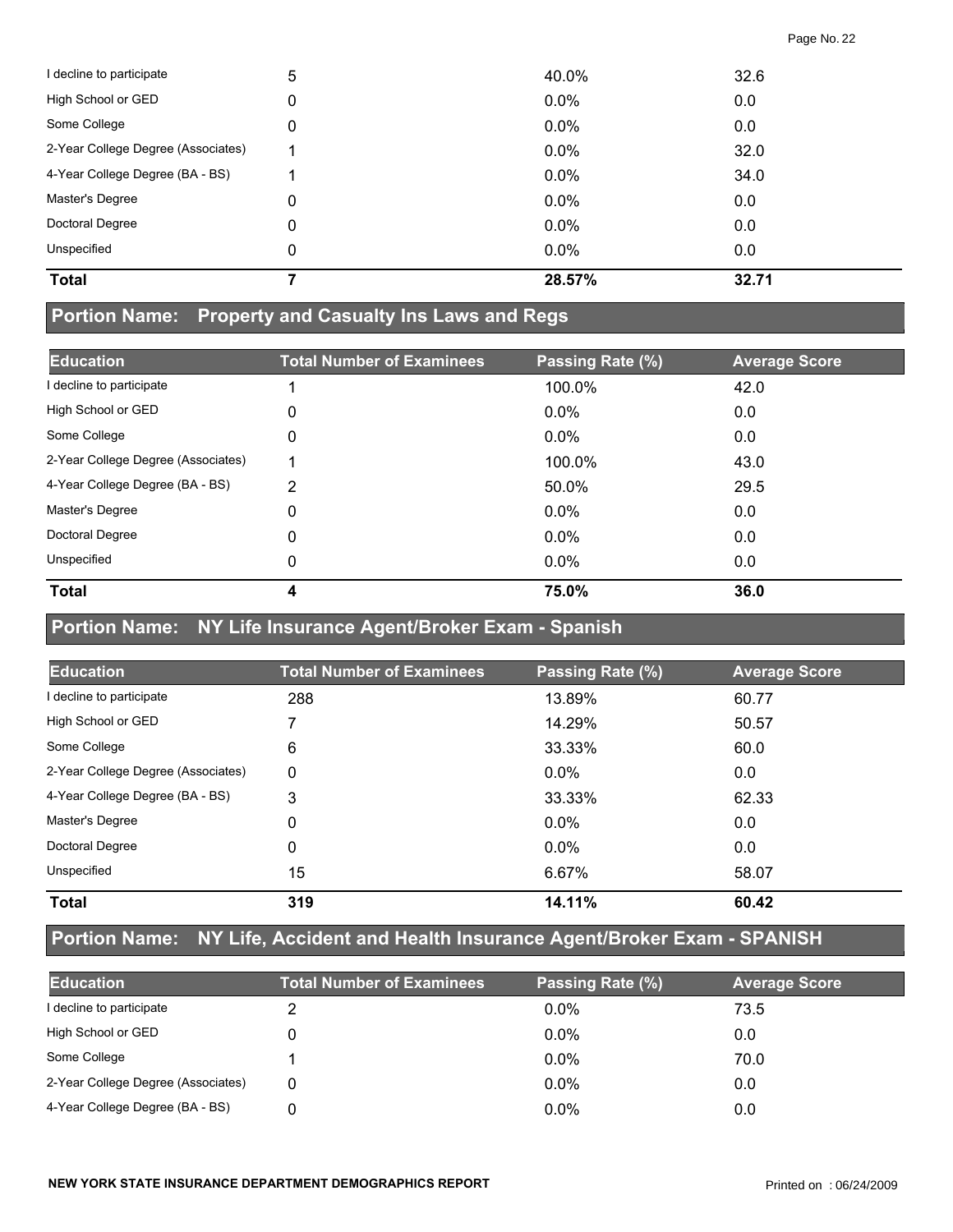| <b>Total</b>    | $0.0\%$ | 72.33 |  |
|-----------------|---------|-------|--|
| Unspecified     | $0.0\%$ | 0.0   |  |
| Doctoral Degree | 0.0%    | 0.0   |  |
| Master's Degree | $0.0\%$ | 0.0   |  |

## **Portion Name: NY Accident and Health Insurance Agent/ Broker Exam - SPANISH**

| <b>Education</b>                   | <b>Total Number of Examinees</b> | Passing Rate (%) | <b>Average Score</b> |
|------------------------------------|----------------------------------|------------------|----------------------|
| I decline to participate           | 18                               | 5.56%            | 57.44                |
| High School or GED                 | 0                                | $0.0\%$          | 0.0                  |
| Some College                       | 2                                | $0.0\%$          | 51.5                 |
| 2-Year College Degree (Associates) | 0                                | $0.0\%$          | 0.0                  |
| 4-Year College Degree (BA - BS)    | 0                                | $0.0\%$          | 0.0                  |
| Master's Degree                    | 0                                | $0.0\%$          | 0.0                  |
| Doctoral Degree                    | 0                                | $0.0\%$          | 0.0                  |
| Unspecified                        | 0                                | $0.0\%$          | 0.0                  |
| <b>Total</b>                       | 20                               | 5.0%             | 56.85                |

## **Portion Name: Life Insurance Agent/Broker**

| Race                              | <b>Total Number of Examinees</b> | Passing Rate (%) | <b>Average Score</b> |
|-----------------------------------|----------------------------------|------------------|----------------------|
| I decline to participate          | 1692                             | 47.7%            | 67.74                |
| American Indian and Alaska Native | 0                                | $0.0\%$          | 0.0                  |
| Asian                             | 81                               | 51.85%           | 68.48                |
| <b>Black or African American</b>  | 140                              | 55.71%           | 69.94                |
| Native Hawaiin and Other Pacific  | 2                                | 100.0%           | 80.0                 |
| White                             | 265                              | 73.58%           | 76.4                 |
| Two or more races                 | 35                               | 57.14%           | 71.77                |
| Unspecified                       | 212                              | 45.28%           | 67.05                |
| <b>Total</b>                      | 2427                             | 51.09%           | 68.84                |

#### **Portion Name: Accident and Health Insurance Agent/Broker**

| Race                              | <b>Total Number of Examinees</b> | Passing Rate (%) | <b>Average Score</b> |
|-----------------------------------|----------------------------------|------------------|----------------------|
| decline to participate            | 592                              | 34.97%           | 64.8                 |
| American Indian and Alaska Native |                                  | 100.0%           | 84.0                 |
| Asian                             | 17                               | 17.65%           | 61.29                |
| <b>Black or African American</b>  | 23                               | 30.43%           | 61.91                |
| Native Hawaiin and Other Pacific  | 0                                | $0.0\%$          | 0.0                  |
| White                             | 91                               | 56.04%           | 69.3                 |
| Two or more races                 | 4                                | 50.0%            | 64.75                |
| Unspecified                       | 149                              | 30.2%            | 63.09                |
| <b>Total</b>                      | 877                              | 36.03%           | 64.86                |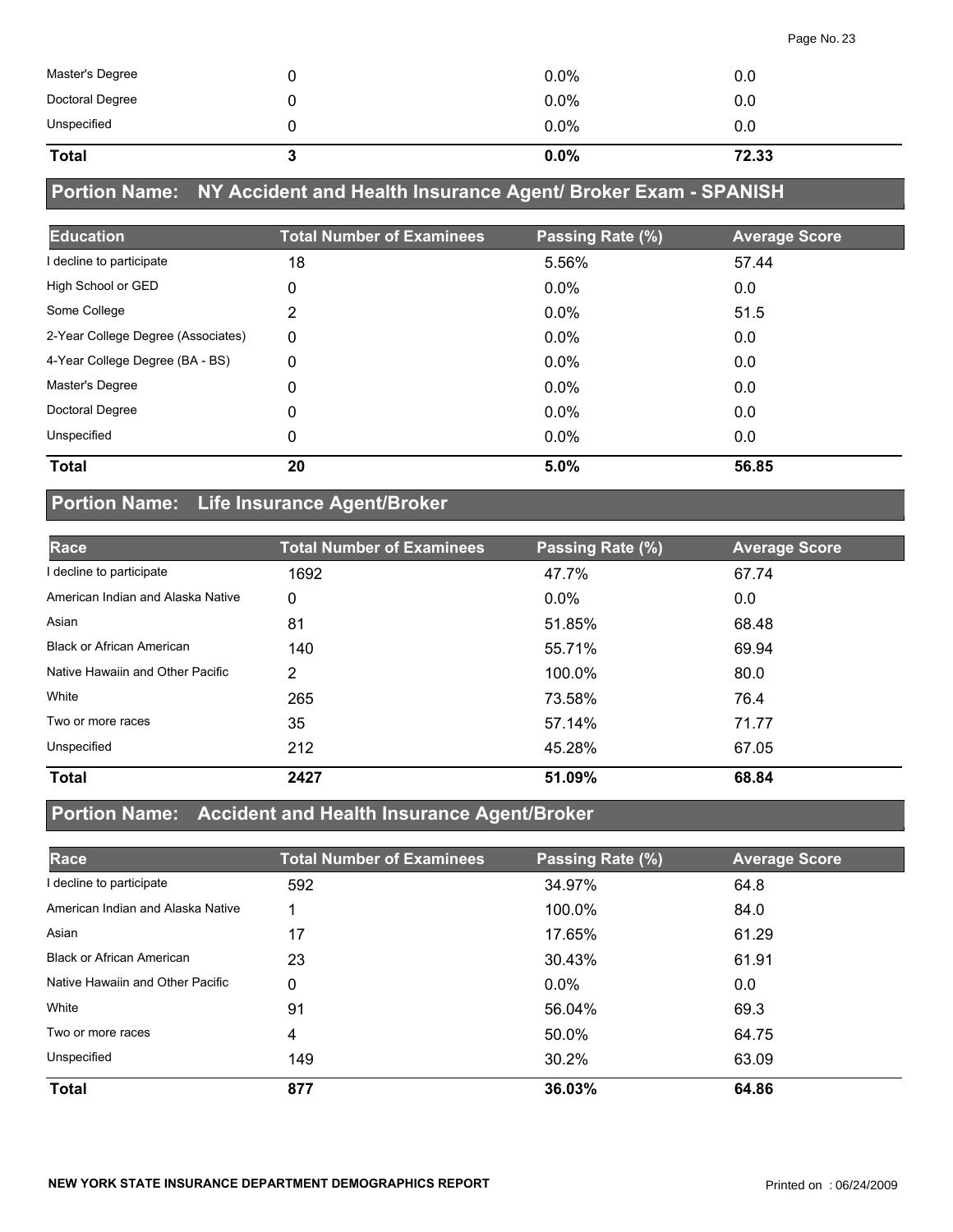### **Portion Name: Property and Casualty Insurance Agent**

| Race                              | <b>Total Number of Examinees</b> | Passing Rate (%) | <b>Average Score</b> |
|-----------------------------------|----------------------------------|------------------|----------------------|
| I decline to participate          | 388                              | 28.35%           | 97.7                 |
| American Indian and Alaska Native | 0                                | $0.0\%$          | 0.0                  |
| Asian                             | 10                               | 20.0%            | 99.1                 |
| <b>Black or African American</b>  | 15                               | 33.33%           | 100.73               |
| Native Hawaiin and Other Pacific  |                                  | $0.0\%$          | 83.0                 |
| White                             | 113                              | 56.64%           | 105.72               |
| Two or more races                 | 9                                | 33.33%           | 94.11                |
| Unspecified                       | 40                               | 27.5%            | 96.28                |
| <b>Total</b>                      | 576                              | 33.85%           | 99.19                |

#### **Portion Name: Personal Lines Insurance Agent/Broker**

| Race                              | <b>Total Number of Examinees</b> | Passing Rate (%) | <b>Average Score</b> |
|-----------------------------------|----------------------------------|------------------|----------------------|
| I decline to participate          | 205                              | 60.98%           | 71.63                |
| American Indian and Alaska Native |                                  | 100.0%           | 78.0                 |
| Asian                             | 3                                | 33.33%           | 72.67                |
| <b>Black or African American</b>  | 11                               | 72.73%           | 73.64                |
| Native Hawaiin and Other Pacific  | 0                                | $0.0\%$          | 0.0                  |
| White                             | 95                               | 66.32%           | 73.02                |
| Two or more races                 | 3                                | 66.67%           | 72.33                |
| Unspecified                       | 17                               | 29.41%           | 65.35                |
| <b>Total</b>                      | 335                              | 61.19%           | 71.81                |

#### **Portion Name: Life, Accident, and Health Insurance Agent/Broker**

| Race                              | <b>Total Number of Examinees</b> | Passing Rate (%) | <b>Average Score</b> |
|-----------------------------------|----------------------------------|------------------|----------------------|
| decline to participate            | 2454                             | 45.88%           | 101.65               |
| American Indian and Alaska Native | 4                                | 75.0%            | 98.75                |
| Asian                             | 78                               | 51.28%           | 103.62               |
| <b>Black or African American</b>  | 88                               | 47.73%           | 101.76               |
| Native Hawaiin and Other Pacific  | 3                                | 33.33%           | 105.0                |
| White                             | 942                              | 68.47%           | 109.54               |
| Two or more races                 | 43                               | 58.14%           | 105.05               |
| Unspecified                       | 195                              | 43.59%           | 101.14               |
| <b>Total</b>                      | 3807                             | 51.67%           | 103.66               |

#### **Portion Name: Property and Casualty Insurance Broker**

| <b>Race</b>                       | <b>Total Number of Examinees</b> | Passing Rate (%) | <b>Average Score</b> |
|-----------------------------------|----------------------------------|------------------|----------------------|
| I decline to participate          | 632                              | 30.85%           | 97.32                |
| American Indian and Alaska Native |                                  | $0.0\%$          | 0.0                  |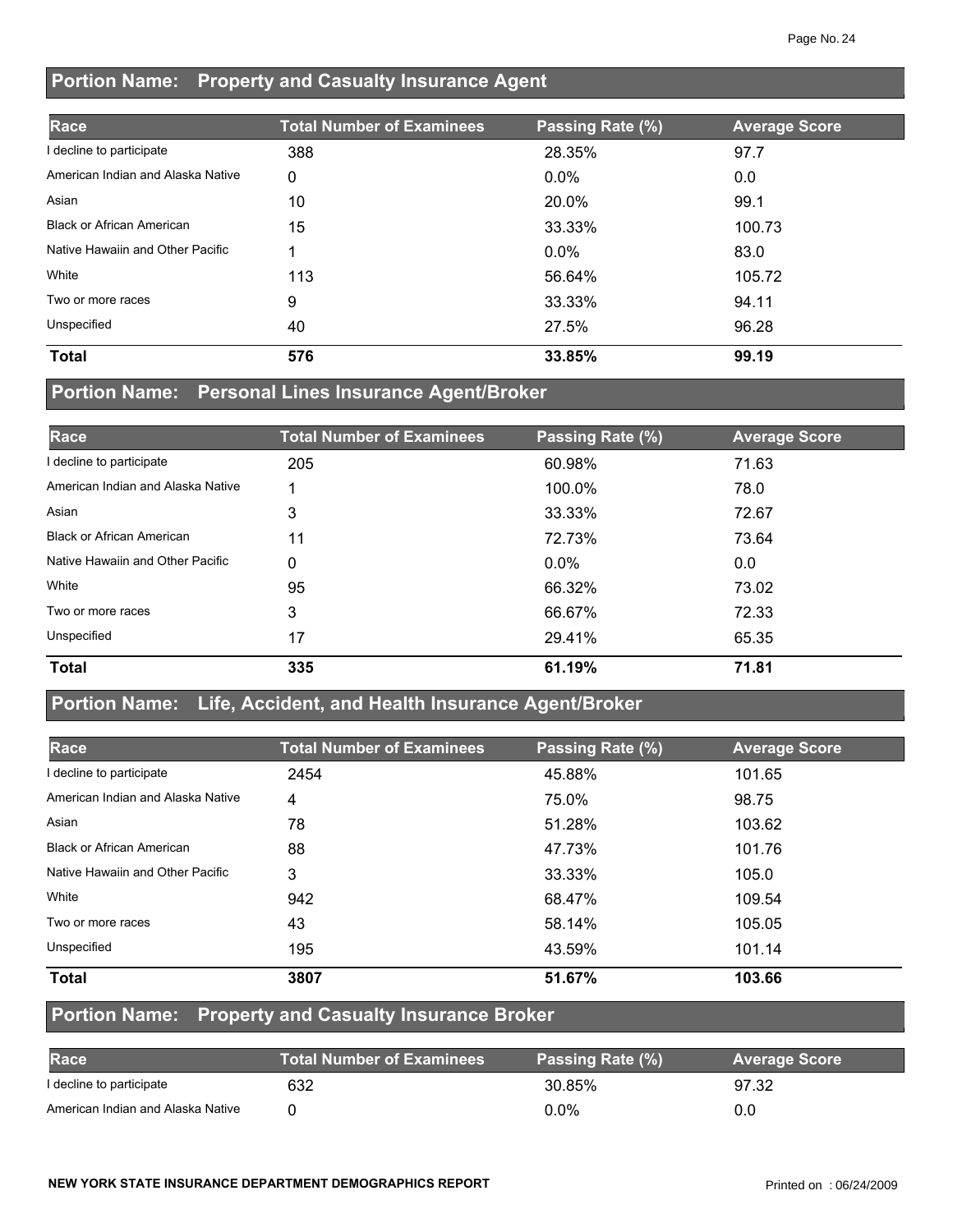| 47  | 38.3%   | 95.26  |
|-----|---------|--------|
| 9   | 33.33%  | 90.33  |
| 221 | 46.15%  | 102.91 |
| 0   | $0.0\%$ | 0.0    |
| 26  | 19.23%  | 93.69  |
| 33  | 18.18%  | 95.36  |
|     |         |        |

#### **Portion Name: Life, Accident, and Health Insurance Consultant**

| Race                              | <b>Total Number of Examinees</b> | Passing Rate (%) | <b>Average Score</b> |
|-----------------------------------|----------------------------------|------------------|----------------------|
| I decline to participate          | 4                                | 25.0%            | 95.0                 |
| American Indian and Alaska Native | 0                                | $0.0\%$          | 0.0                  |
| Asian                             | 0                                | $0.0\%$          | 0.0                  |
| <b>Black or African American</b>  | 0                                | $0.0\%$          | 0.0                  |
| Native Hawaiin and Other Pacific  | 0                                | $0.0\%$          | 0.0                  |
| White                             | 2                                | 50.0%            | 65.5                 |
| Two or more races                 | 0                                | $0.0\%$          | 0.0                  |
| Unspecified                       | 0                                | $0.0\%$          | 0.0                  |
| <b>Total</b>                      | 6                                | 33.33%           | 85.17                |

## **Portion Name: Property and Casualty Insurance Consultant**

| Race                              | <b>Total Number of Examinees</b> | Passing Rate (%) | <b>Average Score</b> |
|-----------------------------------|----------------------------------|------------------|----------------------|
| I decline to participate          | 0                                | 0.0%             | 0.0                  |
| American Indian and Alaska Native | 0                                | 0.0%             | 0.0                  |
| Asian                             | 0                                | $0.0\%$          | 0.0                  |
| <b>Black or African American</b>  | 0                                | $0.0\%$          | 0.0                  |
| Native Hawaiin and Other Pacific  | 0                                | $0.0\%$          | 0.0                  |
| White                             | 0                                | 0.0%             | 0.0                  |
| Two or more races                 | 0                                | 0.0%             | 0.0                  |
| Unspecified                       |                                  | 100.0%           | 113.0                |
| <b>Total</b>                      |                                  | 100.0%           | 113.0                |

## **Portion Name: Bail Bond Agent**

| Race                              | <b>Total Number of Examinees</b> | Passing Rate (%) | <b>Average Score</b> |
|-----------------------------------|----------------------------------|------------------|----------------------|
| I decline to participate          | 16                               | 62.5%            | 43.94                |
| American Indian and Alaska Native | 0                                | $0.0\%$          | 0.0                  |
| Asian                             | 0                                | $0.0\%$          | 0.0                  |
| <b>Black or African American</b>  | 3                                | 33.33%           | 40.0                 |
| Native Hawaiin and Other Pacific  | 0                                | $0.0\%$          | 0.0                  |
| White                             | 0                                | $0.0\%$          | 0.0                  |
| Two or more races                 |                                  | 100.0%           | 44.0                 |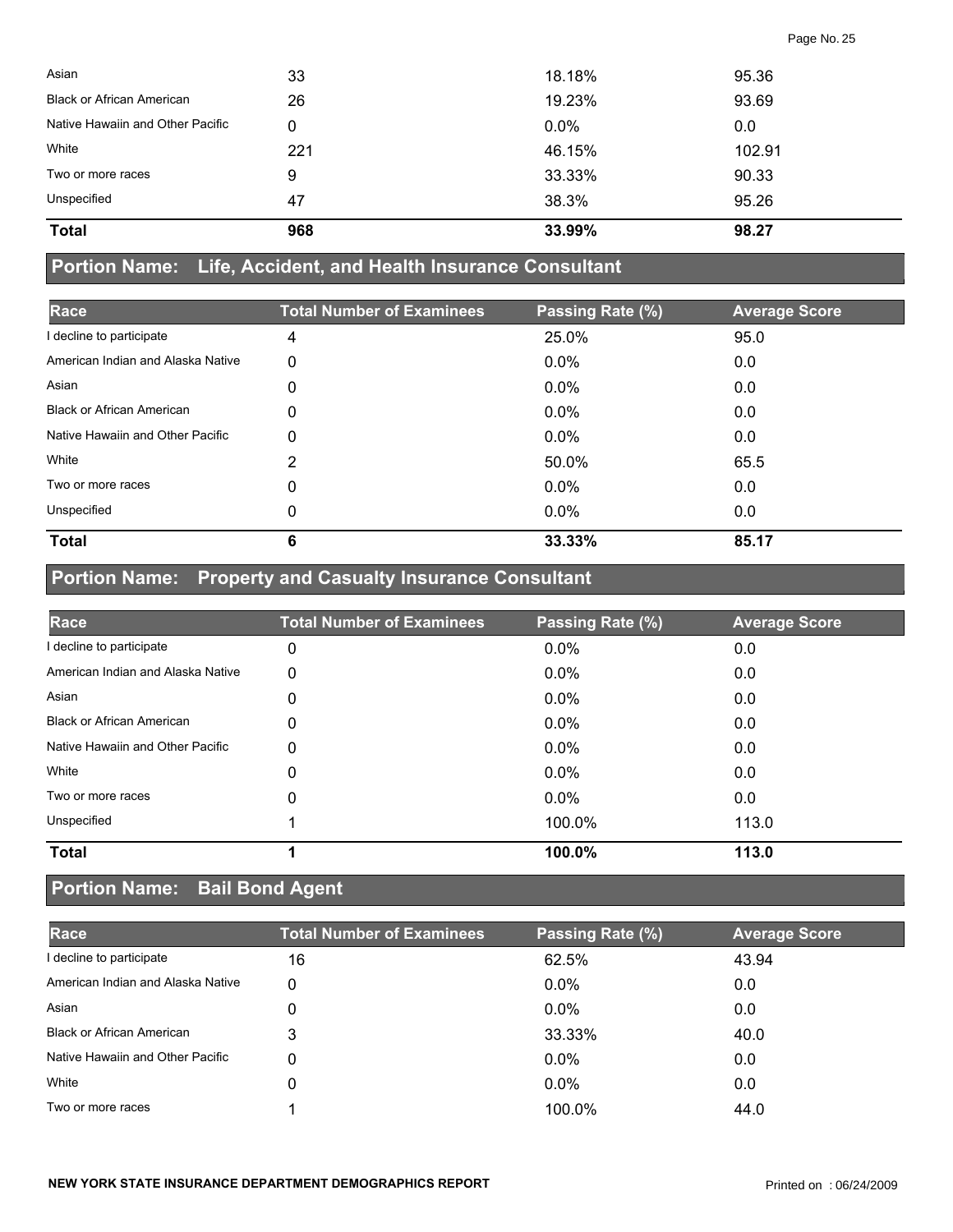| Unspecified |   | $.0\%$ |       |
|-------------|---|--------|-------|
| Total       | ∼ | 60.0%  | 13.35 |

## **Portion Name: Mortgage Guaranty Agent**

| Race                              | <b>Total Number of Examinees</b> | Passing Rate (%) | <b>Average Score</b> |
|-----------------------------------|----------------------------------|------------------|----------------------|
| I decline to participate          | 6                                | 16.67%           | 26.33                |
| American Indian and Alaska Native | 0                                | $0.0\%$          | 0.0                  |
| Asian                             | 0                                | $0.0\%$          | 0.0                  |
| <b>Black or African American</b>  | 0                                | $0.0\%$          | 0.0                  |
| Native Hawaiin and Other Pacific  | 0                                | $0.0\%$          | 0.0                  |
| White                             | 0                                | $0.0\%$          | 0.0                  |
| Two or more races                 | 0                                | $0.0\%$          | 0.0                  |
| Unspecified                       | 0                                | $0.0\%$          | 0.0                  |
| <b>Total</b>                      | 6                                | 16.67%           | 26.33                |

### **Portion Name: Public Adjuster**

| <b>Race</b>                       | <b>Total Number of Examinees</b> | Passing Rate (%) | <b>Average Score</b> |
|-----------------------------------|----------------------------------|------------------|----------------------|
| I decline to participate          | 18                               | 38.89%           | 40.28                |
| American Indian and Alaska Native | 0                                | $0.0\%$          | 0.0                  |
| Asian                             | 3                                | 66.67%           | 43.67                |
| <b>Black or African American</b>  |                                  | $0.0\%$          | 37.0                 |
| Native Hawaiin and Other Pacific  | 0                                | $0.0\%$          | 0.0                  |
| White                             | 11                               | 45.45%           | 40.55                |
| Two or more races                 | 0                                | $0.0\%$          | 0.0                  |
| Unspecified                       | 0                                | $0.0\%$          | 0.0                  |
| <b>Total</b>                      | 33                               | 42.42%           | 40.58                |

### **Portion Name: Independent Accident and Health Insurance Adjuster**

| Race                                           | <b>Total Number of Examinees</b> | Passing Rate (%) | <b>Average Score</b> |
|------------------------------------------------|----------------------------------|------------------|----------------------|
| I decline to participate                       | 118                              | 44.07%           | 40.31                |
| American Indian and Alaska Native              | 0                                | $0.0\%$          | 0.0                  |
| Asian                                          | 0                                | $0.0\%$          | 0.0                  |
| <b>Black or African American</b>               | 9                                | 77.78%           | 41.11                |
| Native Hawaiin and Other Pacific               | 0                                | $0.0\%$          | 0.0                  |
| White                                          | 36                               | 63.89%           | 43.36                |
| Two or more races                              | 0                                | $0.0\%$          | 0.0                  |
| Unspecified                                    | 5                                | 20.0%            | 37.4                 |
| <b>Total</b>                                   | 168                              | 49.4%            | 40.92                |
| <b>Portion Name: Independent Fire Adjuster</b> |                                  |                  |                      |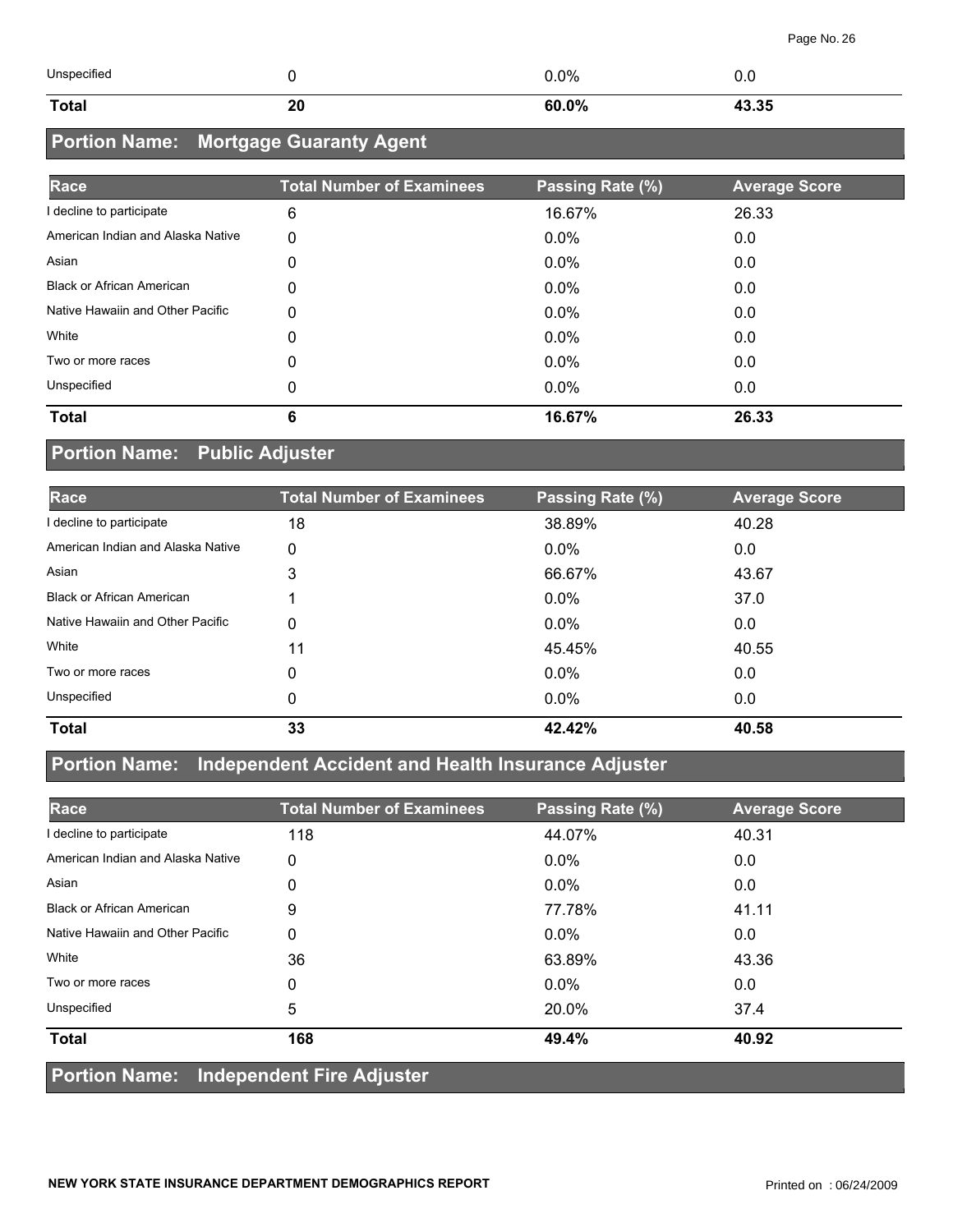| Race                              | <b>Total Number of Examinees</b> | Passing Rate (%) | <b>Average Score</b> |
|-----------------------------------|----------------------------------|------------------|----------------------|
| I decline to participate          | 24                               | 54.17%           | 42.33                |
| American Indian and Alaska Native | 0                                | $0.0\%$          | 0.0                  |
| Asian                             | 0                                | $0.0\%$          | 0.0                  |
| <b>Black or African American</b>  | 2                                | 50.0%            | 42.0                 |
| Native Hawaiin and Other Pacific  | 0                                | $0.0\%$          | 0.0                  |
| White                             | 16                               | 62.5%            | 41.88                |
| Two or more races                 |                                  | 100.0%           | 49.0                 |
| Unspecified                       | 0                                | $0.0\%$          | 0.0                  |
| <b>Total</b>                      | 43                               | 58.14%           | 42.3                 |

## **Portion Name: Independent Casualty Insurance Adjuster**

| Race                              | <b>Total Number of Examinees</b> | Passing Rate (%) | <b>Average Score</b> |
|-----------------------------------|----------------------------------|------------------|----------------------|
| I decline to participate          | 200                              | 40.5%            | 39.91                |
| American Indian and Alaska Native | 0                                | $0.0\%$          | 0.0                  |
| Asian                             | 2                                | $0.0\%$          | 38.0                 |
| <b>Black or African American</b>  | 8                                | 25.0%            | 36.5                 |
| Native Hawaiin and Other Pacific  | 0                                | $0.0\%$          | 0.0                  |
| White                             | 62                               | 48.39%           | 40.98                |
| Two or more races                 | 4                                | 25.0%            | 32.0                 |
| Unspecified                       | 42                               | 47.62%           | 40.6                 |
| <b>Total</b>                      | 318                              | 42.14%           | 40.01                |

#### **Portion Name: Independent Automobile Insurance Adjuster**

| Race                              | <b>Total Number of Examinees</b> | Passing Rate (%) | <b>Average Score</b> |
|-----------------------------------|----------------------------------|------------------|----------------------|
| I decline to participate          | 72                               | 40.28%           | 40.08                |
| American Indian and Alaska Native | 0                                | $0.0\%$          | 0.0                  |
| Asian                             | 0                                | $0.0\%$          | 0.0                  |
| <b>Black or African American</b>  | 3                                | 33.33%           | 36.33                |
| Native Hawaiin and Other Pacific  | 0                                | $0.0\%$          | 0.0                  |
| White                             | 34                               | 61.76%           | 42.97                |
| Two or more races                 |                                  | $0.0\%$          | 34.0                 |
| Unspecified                       | 9                                | 44.44%           | 39.11                |
| <b>Total</b>                      | 119                              | 46.22%           | 40.69                |

#### **Portion Name: Independent Aviation Insurance Adjuster**

| Race                              | <b>Total Number of Examinees</b> | Passing Rate (%) | <b>Average Score</b> |
|-----------------------------------|----------------------------------|------------------|----------------------|
| I decline to participate          |                                  | 66.67%           | 46.33                |
| American Indian and Alaska Native |                                  | $0.0\%$          | 0.0                  |
| Asian                             |                                  | $0.0\%$          | 0.0                  |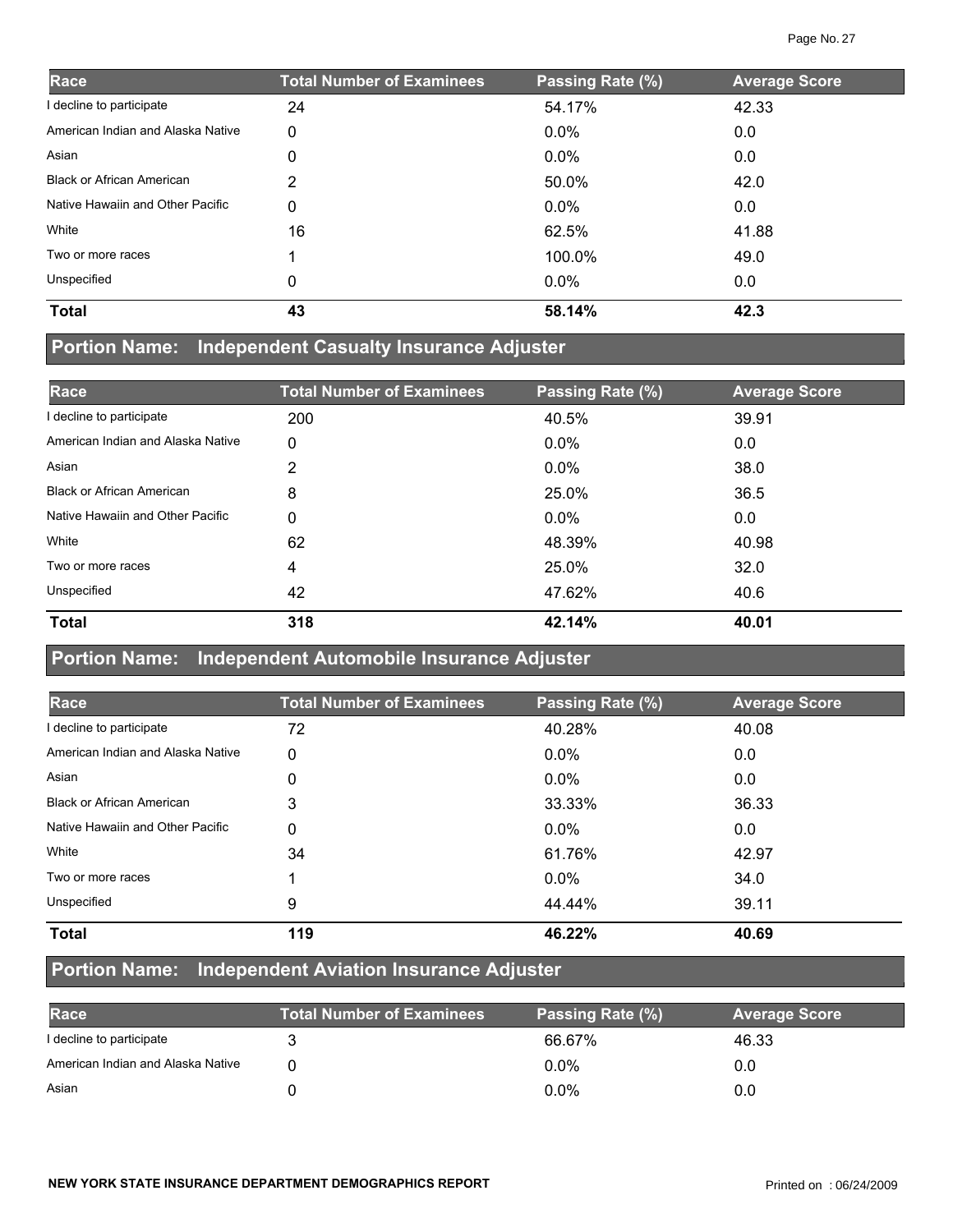| Unspecified<br><b>Total</b>      | $0.0\%$<br>75.0% | 0.0<br>47.75 |
|----------------------------------|------------------|--------------|
| Two or more races                | $0.0\%$          | 0.0          |
|                                  |                  | 52.0         |
| White                            | 100.0%           |              |
| Native Hawaiin and Other Pacific | $0.0\%$          | 0.0          |
| <b>Black or African American</b> | $0.0\%$          | 0.0          |

#### **Portion Name: Independent Inland Marine Adjuster**

| Race                              | <b>Total Number of Examinees</b> | Passing Rate (%) | <b>Average Score</b> |
|-----------------------------------|----------------------------------|------------------|----------------------|
| I decline to participate          |                                  | 100.0%           | 50.0                 |
| American Indian and Alaska Native | 0                                | $0.0\%$          | 0.0                  |
| Asian                             | 0                                | $0.0\%$          | 0.0                  |
| <b>Black or African American</b>  | 0                                | $0.0\%$          | 0.0                  |
| Native Hawaiin and Other Pacific  | 0                                | $0.0\%$          | 0.0                  |
| White                             |                                  | 100.0%           | 45.0                 |
| Two or more races                 | 0                                | $0.0\%$          | 0.0                  |
| Unspecified                       | 0                                | $0.0\%$          | 0.0                  |
| <b>Total</b>                      | $\mathbf{2}$                     | 100.0%           | 47.5                 |

## **Portion Name: Independent General Adjuster**

| Race                              | <b>Total Number of Examinees</b> | Passing Rate (%) | <b>Average Score</b> |
|-----------------------------------|----------------------------------|------------------|----------------------|
| I decline to participate          | 144                              | 37.5%            | 65.59                |
| American Indian and Alaska Native | 0                                | $0.0\%$          | 0.0                  |
| Asian                             | 0                                | $0.0\%$          | 0.0                  |
| <b>Black or African American</b>  | 9                                | 11.11%           | 57.78                |
| Native Hawaiin and Other Pacific  | 0                                | $0.0\%$          | 0.0                  |
| White                             | 36                               | 52.78%           | 68.0                 |
| Two or more races                 |                                  | $0.0\%$          | 68.0                 |
| Unspecified                       | 10                               | 40.0%            | 64.4                 |
| <b>Total</b>                      | 200                              | 39.0%            | 65.63                |

## **Portion Name: Ind Auto Damage and Theft Appraisal Adjuster**

| Race                              | <b>Total Number of Examinees</b> | Passing Rate (%) | <b>Average Score</b> |
|-----------------------------------|----------------------------------|------------------|----------------------|
| I decline to participate          | 90                               | 51.11%           | 41.99                |
| American Indian and Alaska Native |                                  | 100.0%           | 47.0                 |
| Asian                             | 4                                | $0.0\%$          | 33.25                |
| <b>Black or African American</b>  |                                  | 42.86%           | 41.57                |
| Native Hawaiin and Other Pacific  | 0                                | $0.0\%$          | 0.0                  |
| White                             | 56                               | 51.79%           | 41.11                |
| Two or more races                 | 2                                | 50.0%            | 41.5                 |
| Unspecified                       | 13                               | 38.46%           | 39.62                |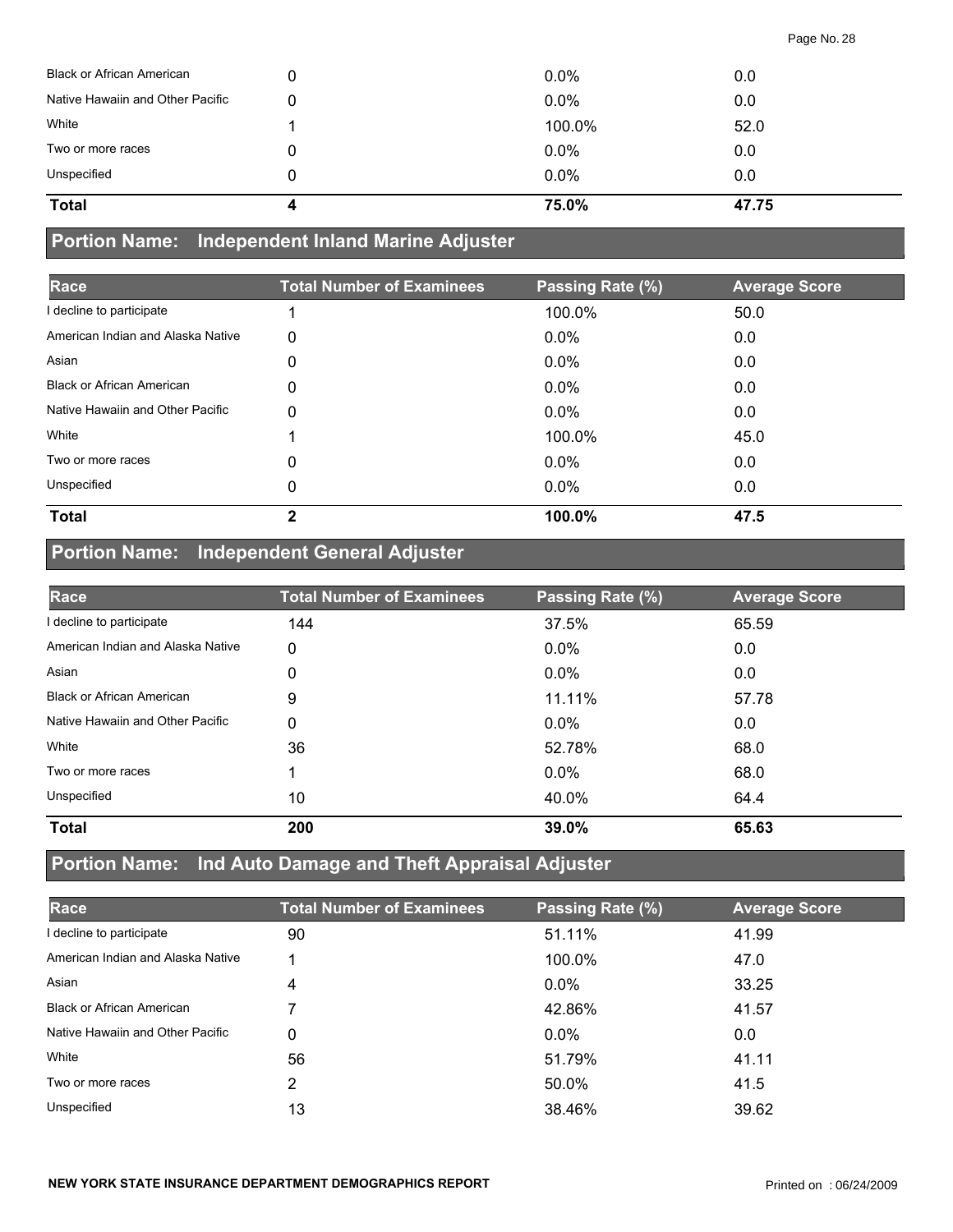| $-43%$<br>44.22<br><b>Total</b><br>--<br><b>л</b> т<br><br>.<br>$\sim$ |  |
|------------------------------------------------------------------------|--|

## **Portion Name: Ind Motor Vehicle No-Fault Work Comp Health Adj**

| Race                              | <b>Total Number of Examinees</b> | Passing Rate (%) | <b>Average Score</b> |
|-----------------------------------|----------------------------------|------------------|----------------------|
| I decline to participate          | 99                               | 45.45%           | 40.78                |
| American Indian and Alaska Native | 0                                | $0.0\%$          | 0.0                  |
| Asian                             | 0                                | $0.0\%$          | 0.0                  |
| <b>Black or African American</b>  | 5                                | 20.0%            | 36.6                 |
| Native Hawaiin and Other Pacific  | 0                                | $0.0\%$          | 0.0                  |
| White                             | 50                               | 56.0%            | 41.28                |
| Two or more races                 | 0                                | $0.0\%$          | 0.0                  |
| Unspecified                       | 5                                | 20.0%            | 35.4                 |
| <b>Total</b>                      | 159                              | 47.17%           | 40.64                |

#### **Portion Name: Life, Accident and Health Ins Laws and Regs**

| Race                              | <b>Total Number of Examinees</b> | Passing Rate (%) | <b>Average Score</b> |
|-----------------------------------|----------------------------------|------------------|----------------------|
| I decline to participate          | 5                                | 40.0%            | 32.6                 |
| American Indian and Alaska Native | 0                                | $0.0\%$          | 0.0                  |
| Asian                             | 0                                | 0.0%             | 0.0                  |
| <b>Black or African American</b>  | 2                                | $0.0\%$          | 33.0                 |
| Native Hawaiin and Other Pacific  | 0                                | $0.0\%$          | 0.0                  |
| White                             | 0                                | 0.0%             | 0.0                  |
| Two or more races                 | 0                                | $0.0\%$          | 0.0                  |
| Unspecified                       | 0                                | $0.0\%$          | 0.0                  |
| <b>Total</b>                      |                                  | 28.57%           | 32.71                |

## **Portion Name: Property and Casualty Ins Laws and Regs**

| Race                              | <b>Total Number of Examinees</b>                            | Passing Rate (%) | <b>Average Score</b> |
|-----------------------------------|-------------------------------------------------------------|------------------|----------------------|
| I decline to participate          |                                                             | 100.0%           | 42.0                 |
| American Indian and Alaska Native | 0                                                           | $0.0\%$          | 0.0                  |
| Asian                             | 0                                                           | $0.0\%$          | 0.0                  |
| <b>Black or African American</b>  | 0                                                           | $0.0\%$          | 0.0                  |
| Native Hawaiin and Other Pacific  | 0                                                           | $0.0\%$          | 0.0                  |
| White                             | 2                                                           | 50.0%            | 33.0                 |
| Two or more races                 |                                                             | 100.0%           | 36.0                 |
| Unspecified                       | 0                                                           | $0.0\%$          | 0.0                  |
| <b>Total</b>                      | 4                                                           | 75.0%            | 36.0                 |
|                                   | Portion Name: NY Life Insurance Agent/Broker Exam - Spanish |                  |                      |
| <b>Race</b>                       | <b>Total Number of Examinees</b>                            | Passing Rate (%) | <b>Average Score</b> |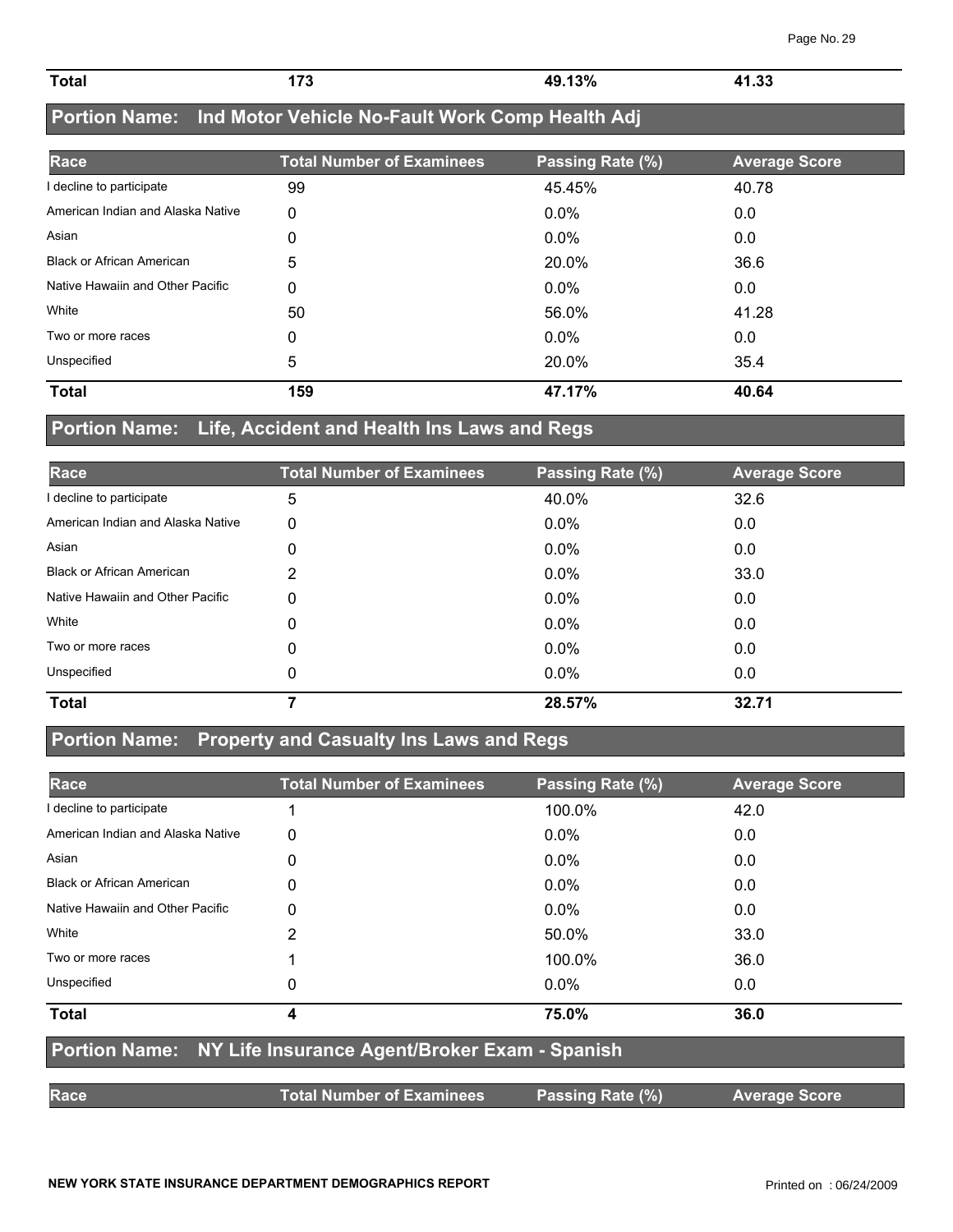| I decline to participate          | 288 | 13.54%  | 60.68 |
|-----------------------------------|-----|---------|-------|
| American Indian and Alaska Native | 0   | $0.0\%$ | 0.0   |
| Asian                             | 0   | 0.0%    | 0.0   |
| <b>Black or African American</b>  | 0   | 0.0%    | 0.0   |
| Native Hawaiin and Other Pacific  | 0   | 0.0%    | 0.0   |
| White                             | 8   | 25.0%   | 55.75 |
| Two or more races                 |     | 100.0%  | 76.0  |
| Unspecified                       | 22  | 13.64%  | 58.05 |
| <b>Total</b>                      | 319 | 14.11%  | 60.42 |

#### **Portion Name: NY Life, Accident and Health Insurance Agent/Broker Exam - SPANISH**

| Race                              | <b>Total Number of Examinees</b> | Passing Rate (%) | <b>Average Score</b> |
|-----------------------------------|----------------------------------|------------------|----------------------|
| I decline to participate          | 2                                | 0.0%             | 73.5                 |
| American Indian and Alaska Native | 0                                | $0.0\%$          | 0.0                  |
| Asian                             | 0                                | $0.0\%$          | 0.0                  |
| <b>Black or African American</b>  | 0                                | 0.0%             | 0.0                  |
| Native Hawaiin and Other Pacific  | 0                                | $0.0\%$          | 0.0                  |
| White                             | 0                                | $0.0\%$          | 0.0                  |
| Two or more races                 | 0                                | $0.0\%$          | 0.0                  |
| Unspecified                       |                                  | $0.0\%$          | 70.0                 |
| <b>Total</b>                      | 3                                | 0.0%             | 72.33                |

# **Portion Name: NY Accident and Health Insurance Agent/ Broker Exam - SPANISH**

| Race                              | <b>Total Number of Examinees</b> | Passing Rate (%) | <b>Average Score</b> |
|-----------------------------------|----------------------------------|------------------|----------------------|
| I decline to participate          | 18                               | 5.56%            | 57.44                |
| American Indian and Alaska Native | 0                                | $0.0\%$          | 0.0                  |
| Asian                             | 0                                | 0.0%             | 0.0                  |
| <b>Black or African American</b>  | 0                                | 0.0%             | 0.0                  |
| Native Hawaiin and Other Pacific  | 0                                | 0.0%             | 0.0                  |
| White                             | 0                                | $0.0\%$          | 0.0                  |
| Two or more races                 | 0                                | 0.0%             | 0.0                  |
| Unspecified                       | 2                                | $0.0\%$          | 51.5                 |
| <b>Total</b>                      | 20                               | 5.0%             | 56.85                |

## **Portion Name: Life Insurance Agent/Broker**

| <b>Ethnicity</b>         | <b>Total Number of Examinees</b> | Passing Rate (%) | <b>Average Score</b> |
|--------------------------|----------------------------------|------------------|----------------------|
| I decline to participate | 1710                             | 48.3%            | 67.95                |
| American/Canadian        | 161                              | 68.32%           | 74.58                |
| Chinese                  | 35                               | 45.71%           | 66.29                |
| Cuban                    | 4                                | 100.0%           | 77.0                 |
| Dutch                    |                                  | $0.0\%$          | 59.0                 |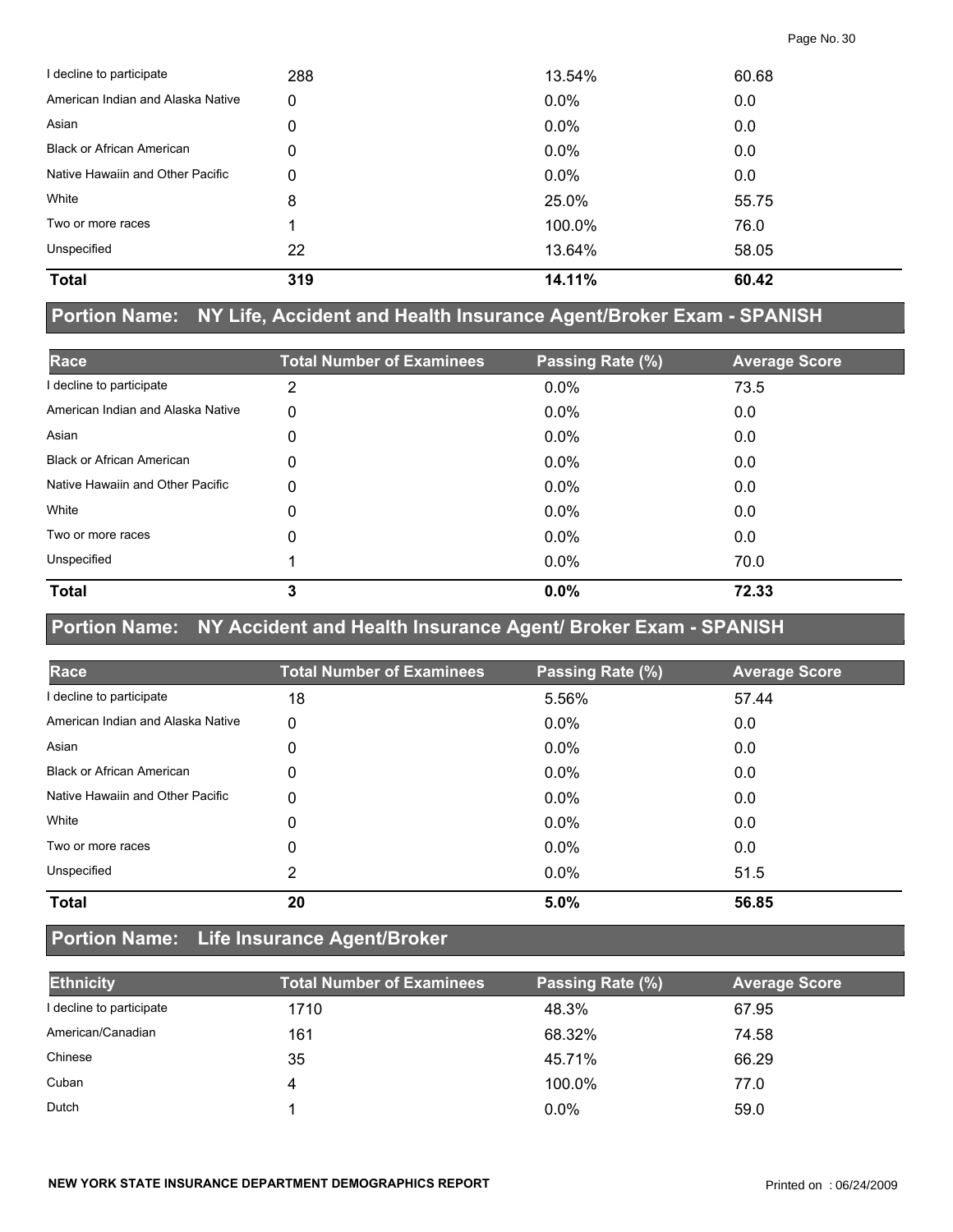| <b>Total</b>             | 2427           | 51.09% | 68.84 |
|--------------------------|----------------|--------|-------|
| Unspecified              | 216            | 57.41% | 70.33 |
| Other Hispanic or Latino | 69             | 36.23% | 63.75 |
| Other European           | 15             | 66.67% | 76.07 |
| Other Asian              | 26             | 42.31% | 66.12 |
| Vietnamese               | 1              | 100.0% | 76.0  |
| Swedish                  | $\pmb{0}$      | 0.0%   | 0.0   |
| Scottish                 | 1              | 100.0% | 74.0  |
| Russian                  | 14             | 42.86% | 70.93 |
| Puerto Rican             | 38             | 36.84% | 67.18 |
| Polish                   | $\,6\,$        | 66.67% | 72.83 |
| Mexican                  | 4              | 50.0%  | 66.0  |
| Korean                   | 3              | 66.67% | 68.0  |
| Japanese                 | $\overline{2}$ | 100.0% | 79.5  |
| Italian                  | 33             | 72.73% | 74.45 |
| Irish                    | 25             | 84.0%  | 79.56 |
| German                   | 18             | 55.56% | 74.28 |
| French                   | 5              | 80.0%  | 69.6  |
| Filipino                 | 9              | 66.67% | 73.89 |
| English                  | 31             | 54.84% | 70.65 |

## **Portion Name: Accident and Health Insurance Agent/Broker**

| <b>Ethnicity</b>         | <b>Total Number of Examinees</b> | Passing Rate (%) | <b>Average Score</b> |
|--------------------------|----------------------------------|------------------|----------------------|
| I decline to participate | 596                              | 34.9%            | 64.84                |
| American/Canadian        | 61                               | 50.82%           | 68.64                |
| Chinese                  | 12                               | 25.0%            | 61.25                |
| Cuban                    | $\overline{2}$                   | 50.0%            | 68.5                 |
| Dutch                    | $\mathbf 0$                      | 0.0%             | 0.0                  |
| English                  | 6                                | 50.0%            | 70.5                 |
| Filipino                 | $\overline{2}$                   | 50.0%            | 60.0                 |
| French                   | 0                                | 0.0%             | 0.0                  |
| German                   | 7                                | 71.43%           | 72.57                |
| Irish                    | 7                                | 57.14%           | 59.86                |
| Italian                  | $\,6$                            | 16.67%           | 64.0                 |
| Japanese                 | 1                                | 0.0%             | 68.0                 |
| Korean                   | $\overline{2}$                   | 0.0%             | 65.0                 |
| Mexican                  | 1                                | 0.0%             | 52.0                 |
| Polish                   | 1                                | 100.0%           | 74.0                 |
| Puerto Rican             | 9                                | 33.33%           | 64.67                |
| Russian                  | 1                                | 0.0%             | 68.0                 |
| Scottish                 |                                  | 100.0%           | 83.0                 |
| Swedish                  | 0                                | 0.0%             | 0.0                  |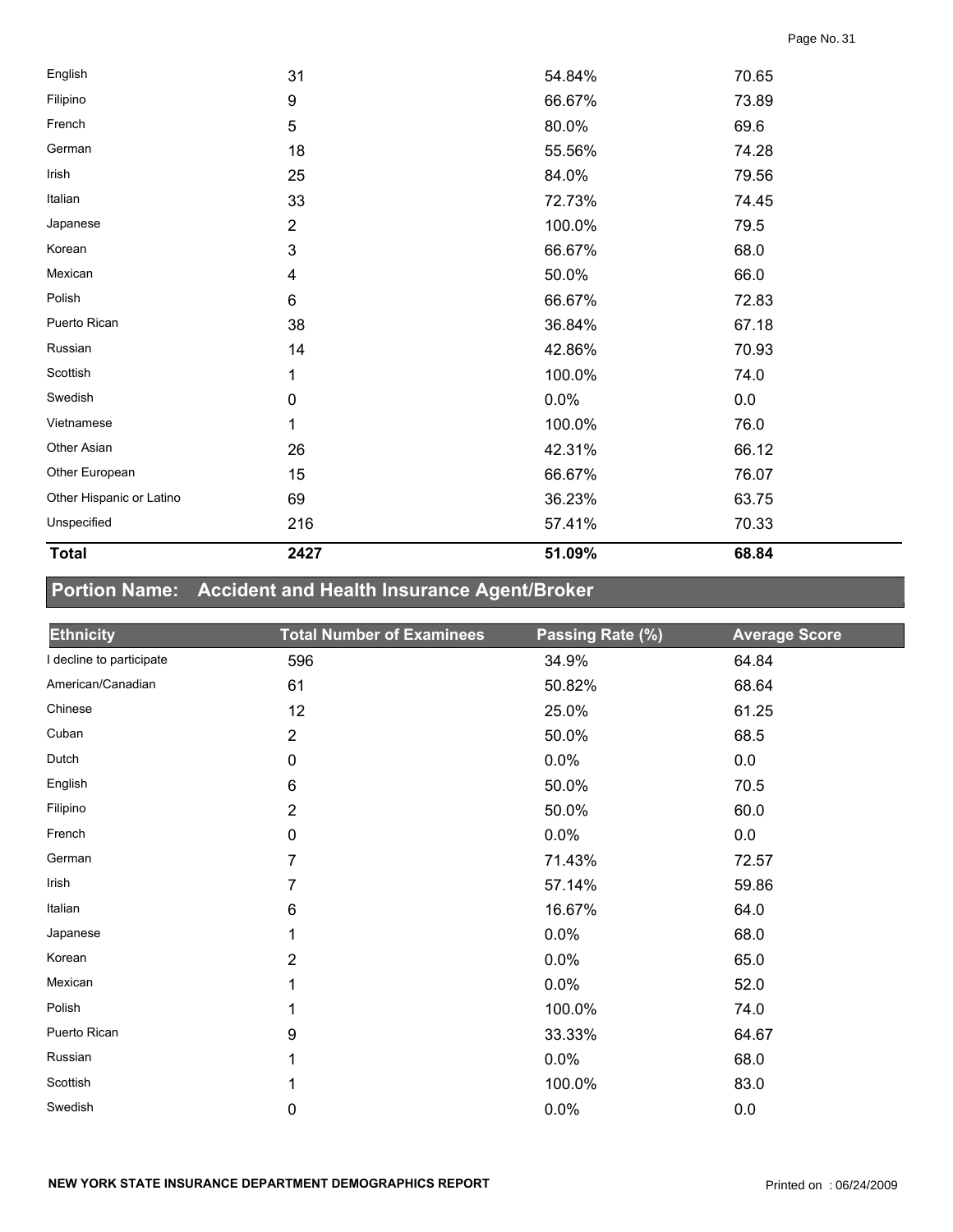| Vietnamese               | 0   | $0.0\%$ | 0.0   |
|--------------------------|-----|---------|-------|
| Other Asian              | 0   | 0.0%    | 0.0   |
| Other European           | 6   | 66.67%  | 64.17 |
| Other Hispanic or Latino | 20  | 25.0%   | 61.25 |
| Unspecified              | 136 | 33.09%  | 63.63 |
| <b>Total</b>             | 877 | 36.03%  | 64.86 |

## **Portion Name: Property and Casualty Insurance Agent**

| <b>Ethnicity</b>         | <b>Total Number of Examinees</b> | Passing Rate (%) | <b>Average Score</b> |
|--------------------------|----------------------------------|------------------|----------------------|
| I decline to participate | 396                              | 29.04%           | 97.82                |
| American/Canadian        | 63                               | 49.21%           | 105.05               |
| Chinese                  | 6                                | 16.67%           | 98.83                |
| Cuban                    | $\mathbf 0$                      | 0.0%             | 0.0                  |
| Dutch                    | 0                                | 0.0%             | 0.0                  |
| English                  | 8                                | 37.5%            | 102.25               |
| Filipino                 | 0                                | 0.0%             | 0.0                  |
| French                   | 0                                | 0.0%             | 0.0                  |
| German                   | $\mathfrak{S}$                   | 66.67%           | 107.67               |
| Irish                    | 9                                | 66.67%           | 106.56               |
| Italian                  | 14                               | 71.43%           | 108.14               |
| Japanese                 | 0                                | 0.0%             | 0.0                  |
| Korean                   | 1                                | 0.0%             | 98.0                 |
| Mexican                  | 0                                | 0.0%             | 0.0                  |
| Polish                   | $\mathfrak{S}$                   | 66.67%           | 106.33               |
| Puerto Rican             | 10                               | 10.0%            | 94.4                 |
| Russian                  | 1                                | 100.0%           | 112.0                |
| Scottish                 | 0                                | 0.0%             | 0.0                  |
| Swedish                  | $\overline{2}$                   | 50.0%            | 112.0                |
| Vietnamese               | 0                                | 0.0%             | 0.0                  |
| Other Asian              | 3                                | 33.33%           | 100.0                |
| Other European           | 5                                | 20.0%            | 91.4                 |
| Other Hispanic or Latino | 8                                | 50.0%            | 97.63                |
| Unspecified              | 44                               | 36.36%           | 98.66                |
| <b>Total</b>             | 576                              | 33.85%           | 99.19                |

## **Portion Name: Personal Lines Insurance Agent/Broker**

| <b>Ethnicity</b>         | <b>Total Number of Examinees</b> | Passing Rate (%) | <b>Average Score</b> |
|--------------------------|----------------------------------|------------------|----------------------|
| I decline to participate | 224                              | 61.61%           | 71.79                |
| American/Canadian        | 39                               | 71.79%           | 75.49                |
| Chinese                  |                                  | 100.0%           | 84.0                 |
| Cuban                    |                                  | $0.0\%$          | 0.0                  |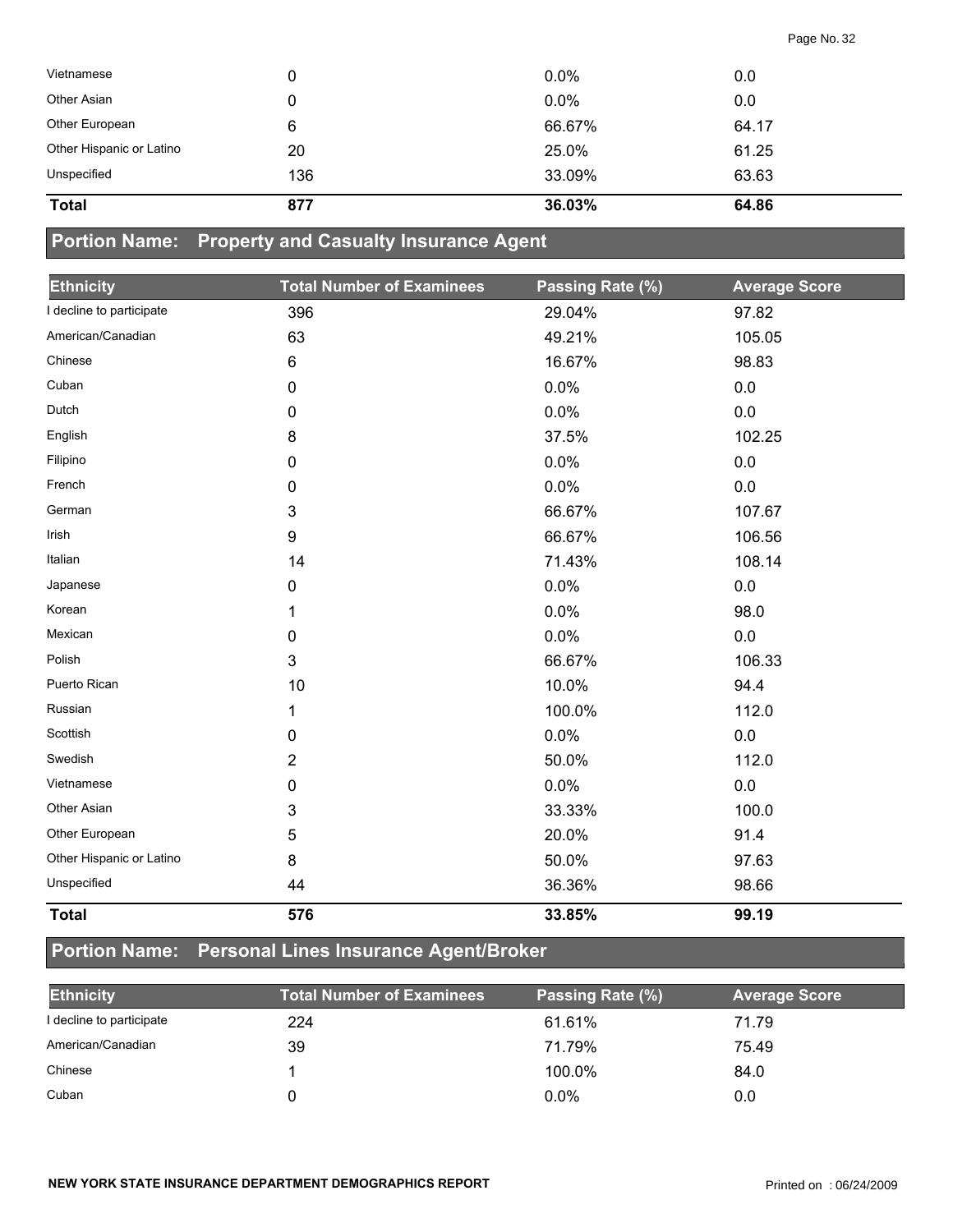| 335            | 61.19% | 71.81   |  |
|----------------|--------|---------|--|
| 19             | 47.37% | 68.26   |  |
| 7              | 57.14% | 70.71   |  |
| 3              | 33.33% | 67.33   |  |
| 0              | 0.0%   | 0.0     |  |
| 0              | 0.0%   | 0.0     |  |
| 0              | 0.0%   | $0.0\,$ |  |
| 0              | 0.0%   | 0.0     |  |
|                | 0.0%   | 47.0    |  |
|                | 100.0% | 83.0    |  |
| $\overline{2}$ | 100.0% | 77.5    |  |
| $\mathbf 0$    | 0.0%   | 0.0     |  |
| 2              | 0.0%   | 67.0    |  |
| 0              | 0.0%   | 0.0     |  |
| 22             | 54.55% | 69.45   |  |
| 6              | 50.0%  | 73.33   |  |
| 4              | 75.0%  | 72.5    |  |
| 0              | 0.0%   | 0.0     |  |
| $\pmb{0}$      | 0.0%   | $0.0\,$ |  |
| 4              | 75.0%  | 68.75   |  |
| 0              | 0.0%   | 0.0     |  |
|                |        |         |  |

## **Portion Name: Life, Accident, and Health Insurance Agent/Broker**

| <b>Ethnicity</b>         | <b>Total Number of Examinees</b> | Passing Rate (%) | <b>Average Score</b> |
|--------------------------|----------------------------------|------------------|----------------------|
| I decline to participate | 2526                             | 46.48%           | 101.91               |
| American/Canadian        | 477                              | 69.6%            | 109.51               |
| Chinese                  | 20                               | 65.0%            | 108.2                |
| Cuban                    | 7                                | 57.14%           | 106.86               |
| Dutch                    | 3                                | 100.0%           | 122.67               |
| English                  | 35                               | 54.29%           | 104.77               |
| Filipino                 | 10                               | 60.0%            | 108.3                |
| French                   | 10                               | 70.0%            | 113.3                |
| German                   | 30                               | 80.0%            | 114.8                |
| Irish                    | 76                               | 75.0%            | 111.26               |
| Italian                  | 127                              | 55.91%           | 105.75               |
| Japanese                 | $\,6$                            | 66.67%           | 110.5                |
| Korean                   | 9                                | 33.33%           | 101.44               |
| Mexican                  | 7                                | 57.14%           | 110.43               |
| Polish                   | 26                               | 80.77%           | 112.58               |
| Puerto Rican             | 33                               | 45.45%           | 100.7                |
| Russian                  | 20                               | 50.0%            | 102.35               |
| Scottish                 | 7                                | 42.86%           | 95.29                |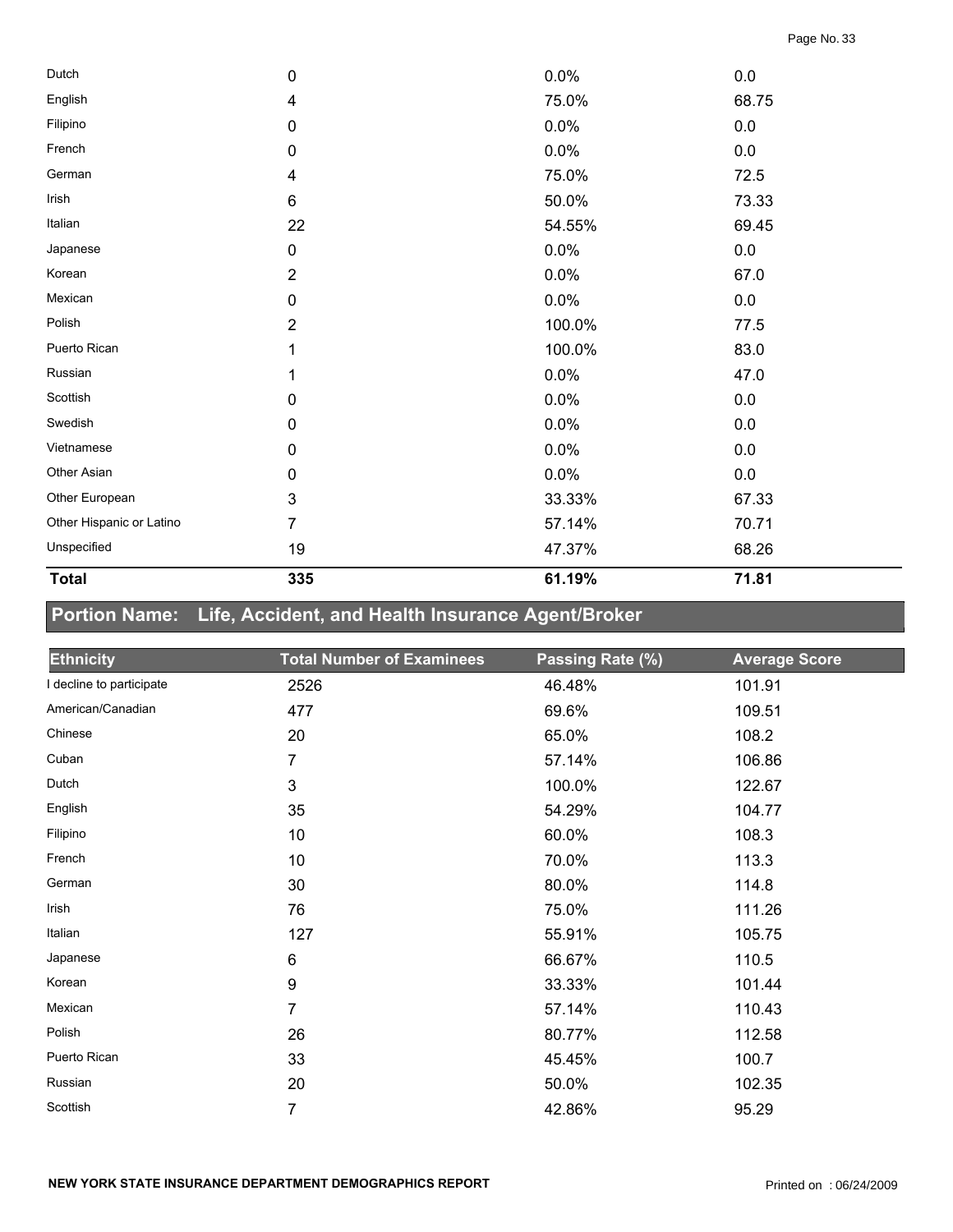| <b>Total</b>             | 3807 | 51.67% | 103.66 |  |
|--------------------------|------|--------|--------|--|
| Unspecified              | 245  | 57.14% | 105.05 |  |
| Other Hispanic or Latino | 69   | 28.99% | 96.72  |  |
| Other European           | 26   | 65.38% | 108.12 |  |
| Other Asian              | 30   | 56.67% | 105.1  |  |
| Vietnamese               | 5    | 20.0%  | 92.0   |  |
| Swedish                  | 3    | 66.67% | 108.67 |  |

#### **Portion Name: Property and Casualty Insurance Broker**

| <b>Ethnicity</b>         | <b>Total Number of Examinees</b> | Passing Rate (%) | <b>Average Score</b> |
|--------------------------|----------------------------------|------------------|----------------------|
| I decline to participate | 652                              | 32.21%           | 97.53                |
| American/Canadian        | 111                              | 45.95%           | 102.47               |
| Chinese                  | 16                               | 31.25%           | 102.38               |
| Cuban                    | 1                                | 100.0%           | 122.0                |
| Dutch                    | $\overline{2}$                   | 50.0%            | 101.0                |
| English                  | 9                                | 33.33%           | 97.78                |
| Filipino                 | 1                                | 0.0%             | 88.0                 |
| French                   | 1                                | 0.0%             | 104.0                |
| German                   | 5                                | 40.0%            | 99.4                 |
| Irish                    | 19                               | 42.11%           | 101.21               |
| Italian                  | 34                               | 44.12%           | 103.65               |
| Japanese                 | 0                                | 0.0%             | 0.0                  |
| Korean                   | 5                                | 20.0%            | 101.4                |
| Mexican                  | 1                                | 100.0%           | 107.0                |
| Polish                   | 4                                | 25.0%            | 91.5                 |
| Puerto Rican             | 14                               | 14.29%           | 97.71                |
| Russian                  | 6                                | 33.33%           | 102.0                |
| Scottish                 | 0                                | 0.0%             | 0.0                  |
| Swedish                  | 1                                | 0.0%             | 96.0                 |
| Vietnamese               | 0                                | 0.0%             | 0.0                  |
| Other Asian              | 9                                | 0.0%             | 88.0                 |
| Other European           | 8                                | 37.5%            | 97.88                |
| Other Hispanic or Latino | 26                               | 15.38%           | 88.0                 |
| Unspecified              | 43                               | 44.19%           | 99.09                |
| <b>Total</b>             | 968                              | 33.99%           | 98.27                |

#### **Portion Name: Life, Accident, and Health Insurance Consultant**

| <b>Ethnicity</b>         | <b>Total Number of Examinees</b> | Passing Rate (%) | <b>Average Score</b> |
|--------------------------|----------------------------------|------------------|----------------------|
| I decline to participate |                                  | 25.0%            | 95.0                 |
| American/Canadian        |                                  | $0.0\%$          | 0.0                  |
| Chinese                  |                                  | $0.0\%$          | 0.0                  |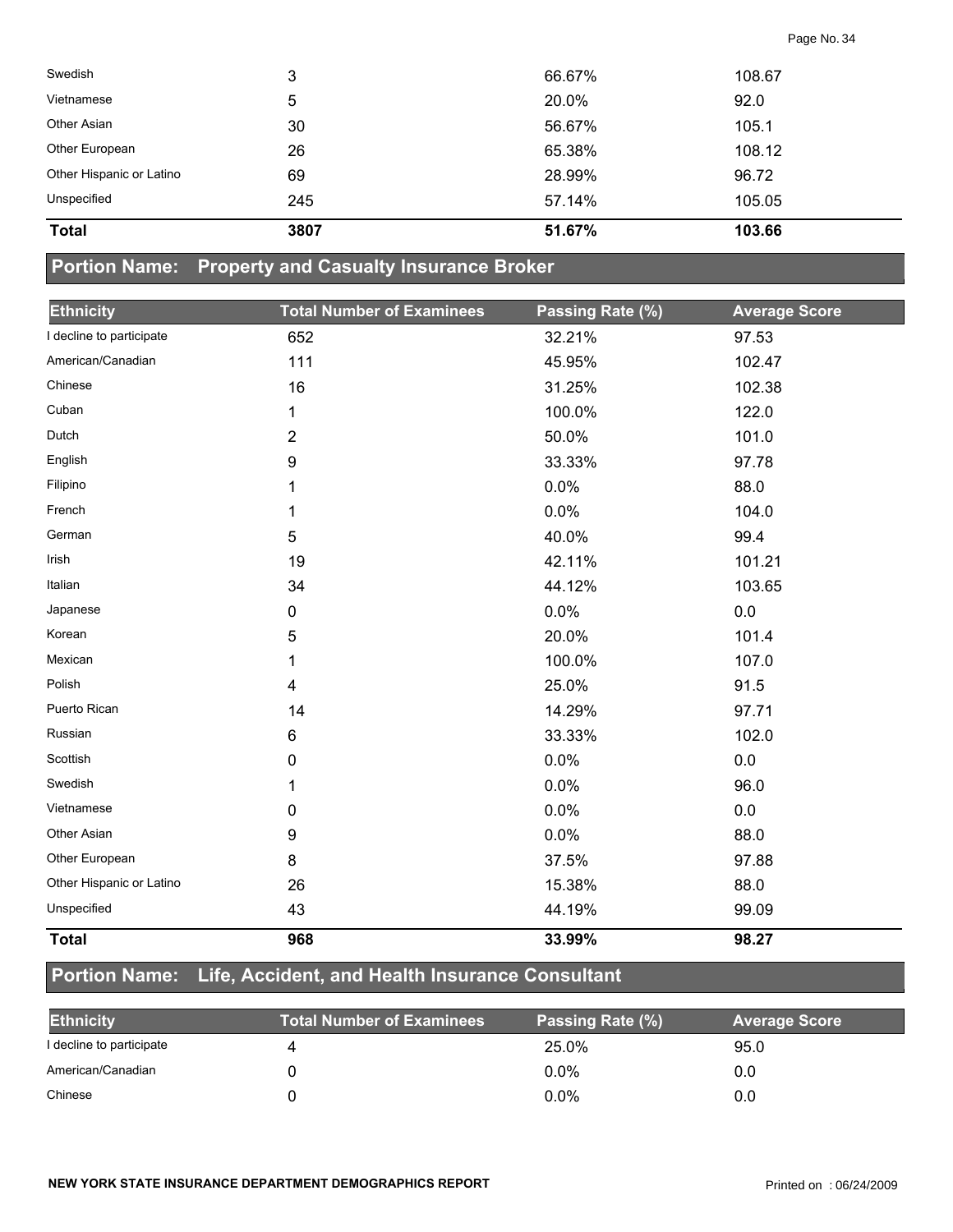| <b>Total</b>             | $\bf 6$   | 33.33% | 85.17 |  |
|--------------------------|-----------|--------|-------|--|
| Unspecified              | $\pmb{0}$ | 0.0%   | 0.0   |  |
| Other Hispanic or Latino | $\pmb{0}$ | 0.0%   | 0.0   |  |
| Other European           | $\pmb{0}$ | 0.0%   | 0.0   |  |
| Other Asian              | $\pmb{0}$ | 0.0%   | 0.0   |  |
| Vietnamese               | 0         | 0.0%   | 0.0   |  |
| Swedish                  | $\pmb{0}$ | 0.0%   | 0.0   |  |
| Scottish                 | $\pmb{0}$ | 0.0%   | 0.0   |  |
| Russian                  | $\pmb{0}$ | 0.0%   | 0.0   |  |
| Puerto Rican             | $\pmb{0}$ | 0.0%   | 0.0   |  |
| Polish                   | 0         | 0.0%   | 0.0   |  |
| Mexican                  | $\pmb{0}$ | 0.0%   | 0.0   |  |
| Korean                   | $\pmb{0}$ | 0.0%   | 0.0   |  |
| Japanese                 | $\pmb{0}$ | 0.0%   | 0.0   |  |
| Italian                  | $\pmb{0}$ | 0.0%   | 0.0   |  |
| Irish                    | 1         | 0.0%   | 0.0   |  |
| German                   | 1         | 100.0% | 131.0 |  |
| French                   | $\pmb{0}$ | 0.0%   | 0.0   |  |
| Filipino                 | $\pmb{0}$ | 0.0%   | 0.0   |  |
| English                  | $\pmb{0}$ | 0.0%   | 0.0   |  |
| Dutch                    | 0         | 0.0%   | 0.0   |  |
| Cuban                    | 0         | 0.0%   | 0.0   |  |

## **Portion Name: Property and Casualty Insurance Consultant**

| <b>Ethnicity</b>         | <b>Total Number of Examinees</b> | Passing Rate (%) | <b>Average Score</b> |
|--------------------------|----------------------------------|------------------|----------------------|
| I decline to participate | $\mathbf 0$                      | 0.0%             | $0.0\,$              |
| American/Canadian        | 0                                | 0.0%             | 0.0                  |
| Chinese                  | 0                                | 0.0%             | 0.0                  |
| Cuban                    | $\mathbf 0$                      | 0.0%             | 0.0                  |
| Dutch                    | $\pmb{0}$                        | 0.0%             | 0.0                  |
| English                  | 1                                | 100.0%           | 113.0                |
| Filipino                 | $\mathbf 0$                      | 0.0%             | 0.0                  |
| French                   | $\mathbf 0$                      | 0.0%             | 0.0                  |
| German                   | $\mathbf 0$                      | 0.0%             | 0.0                  |
| Irish                    | $\mathbf 0$                      | 0.0%             | 0.0                  |
| Italian                  | 0                                | 0.0%             | 0.0                  |
| Japanese                 | 0                                | 0.0%             | 0.0                  |
| Korean                   | $\mathbf 0$                      | 0.0%             | 0.0                  |
| Mexican                  | 0                                | 0.0%             | 0.0                  |
| Polish                   | 0                                | 0.0%             | 0.0                  |
| Puerto Rican             | $\mathbf 0$                      | 0.0%             | 0.0                  |
| Russian                  | 0                                | 0.0%             | 0.0                  |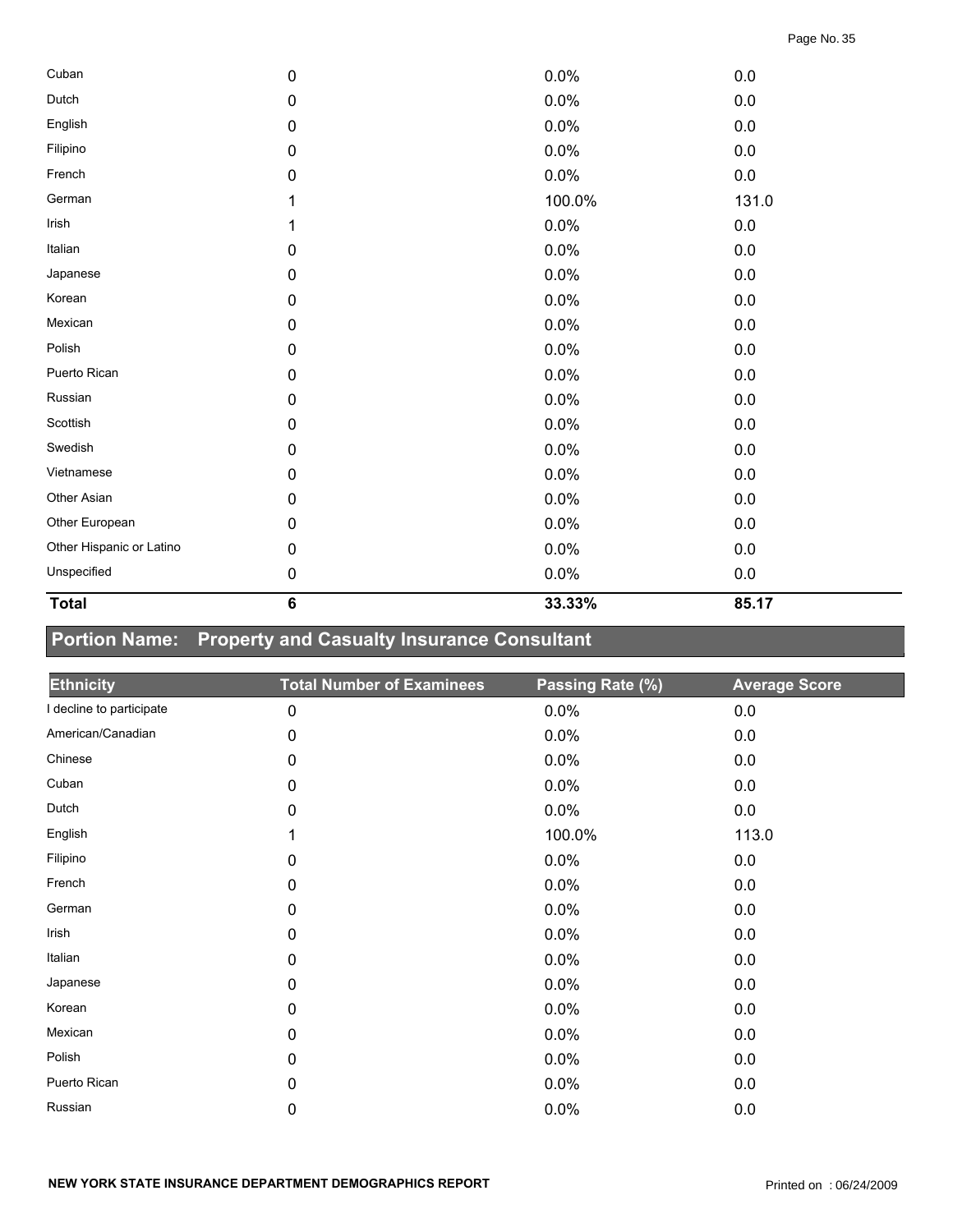| <b>Total</b>             |   | 100.0%  | 113.0 |  |
|--------------------------|---|---------|-------|--|
| Unspecified              | 0 | $0.0\%$ | 0.0   |  |
| Other Hispanic or Latino | 0 | $0.0\%$ | 0.0   |  |
| Other European           | 0 | $0.0\%$ | 0.0   |  |
| Other Asian              | 0 | 0.0%    | 0.0   |  |
| Vietnamese               | 0 | 0.0%    | 0.0   |  |
| Swedish                  | 0 | 0.0%    | 0.0   |  |
| Scottish                 | 0 | $0.0\%$ | 0.0   |  |

#### **Portion Name: Bail Bond Agent**

| <b>Ethnicity</b>         | <b>Total Number of Examinees</b> | Passing Rate (%) | <b>Average Score</b> |
|--------------------------|----------------------------------|------------------|----------------------|
| I decline to participate | 16                               | 62.5%            | 43.94                |
| American/Canadian        | 3                                | 33.33%           | 40.0                 |
| Chinese                  | $\pmb{0}$                        | 0.0%             | $0.0\,$              |
| Cuban                    | $\mathbf 0$                      | 0.0%             | 0.0                  |
| Dutch                    | 0                                | 0.0%             | 0.0                  |
| English                  | 0                                | 0.0%             | 0.0                  |
| Filipino                 | $\pmb{0}$                        | 0.0%             | 0.0                  |
| French                   | 0                                | 0.0%             | 0.0                  |
| German                   | $\mathbf 0$                      | 0.0%             | 0.0                  |
| Irish                    | $\mathbf 0$                      | 0.0%             | 0.0                  |
| Italian                  | $\mathbf 0$                      | 0.0%             | 0.0                  |
| Japanese                 | $\pmb{0}$                        | 0.0%             | $0.0\,$              |
| Korean                   | $\mathbf 0$                      | 0.0%             | 0.0                  |
| Mexican                  | 0                                | 0.0%             | 0.0                  |
| Polish                   | $\mathbf 0$                      | 0.0%             | 0.0                  |
| Puerto Rican             | 0                                | 0.0%             | 0.0                  |
| Russian                  | 0                                | 0.0%             | 0.0                  |
| Scottish                 | $\mathbf 0$                      | 0.0%             | 0.0                  |
| Swedish                  | $\mathbf 0$                      | 0.0%             | 0.0                  |
| Vietnamese               | $\mathbf 0$                      | 0.0%             | 0.0                  |
| Other Asian              | 0                                | 0.0%             | 0.0                  |
| Other European           | 1                                | 100.0%           | 44.0                 |
| Other Hispanic or Latino | $\pmb{0}$                        | 0.0%             | $0.0\,$              |
| Unspecified              | $\pmb{0}$                        | 0.0%             | 0.0                  |
| <b>Total</b>             | 20                               | 60.0%            | 43.35                |

## **Portion Name: Mortgage Guaranty Agent**

| <b>Ethnicity</b>         | <b>Total Number of Examinees</b> | Passing Rate (%) | <b>Average Score</b> |
|--------------------------|----------------------------------|------------------|----------------------|
| I decline to participate |                                  | 16.67%           | 26.33                |
| American/Canadian        |                                  | $0.0\%$          | 0.0                  |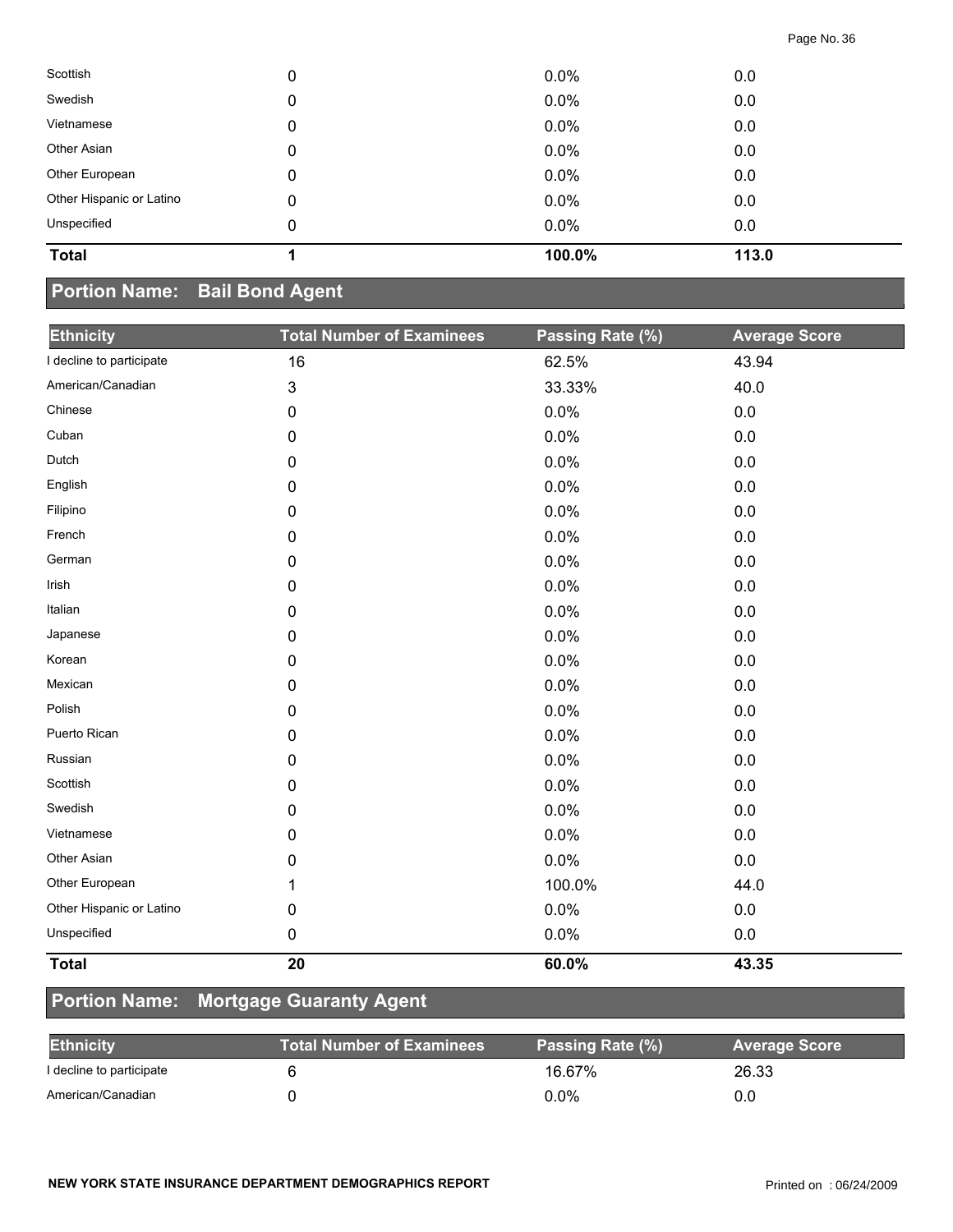| <b>Total</b>             | $\bf 6$   | 16.67% | 26.33   |  |
|--------------------------|-----------|--------|---------|--|
| Unspecified              | $\pmb{0}$ | 0.0%   | $0.0\,$ |  |
| Other Hispanic or Latino | 0         | 0.0%   | $0.0\,$ |  |
| Other European           | $\pmb{0}$ | 0.0%   | $0.0\,$ |  |
| Other Asian              | $\pmb{0}$ | 0.0%   | $0.0\,$ |  |
| Vietnamese               | $\pmb{0}$ | 0.0%   | 0.0     |  |
| Swedish                  | 0         | 0.0%   | $0.0\,$ |  |
| Scottish                 | $\pmb{0}$ | 0.0%   | 0.0     |  |
| Russian                  | 0         | 0.0%   | $0.0\,$ |  |
| Puerto Rican             | $\pmb{0}$ | 0.0%   | $0.0\,$ |  |
| Polish                   | 0         | 0.0%   | $0.0\,$ |  |
| Mexican                  | $\pmb{0}$ | 0.0%   | 0.0     |  |
| Korean                   | $\pmb{0}$ | 0.0%   | $0.0\,$ |  |
| Japanese                 | $\pmb{0}$ | 0.0%   | $0.0\,$ |  |
| Italian                  | 0         | 0.0%   | $0.0\,$ |  |
| Irish                    | $\pmb{0}$ | 0.0%   | $0.0\,$ |  |
| German                   | $\pmb{0}$ | 0.0%   | $0.0\,$ |  |
| French                   | $\pmb{0}$ | 0.0%   | $0.0\,$ |  |
| Filipino                 | 0         | 0.0%   | 0.0     |  |
| English                  | $\pmb{0}$ | 0.0%   | $0.0\,$ |  |
| Dutch                    | $\pmb{0}$ | 0.0%   | 0.0     |  |
| Cuban                    | 0         | 0.0%   | 0.0     |  |
| Chinese                  | 0         | 0.0%   | $0.0\,$ |  |

## **Portion Name: Public Adjuster**

| <b>Ethnicity</b>         | <b>Total Number of Examinees</b> | Passing Rate (%) | <b>Average Score</b> |
|--------------------------|----------------------------------|------------------|----------------------|
| I decline to participate | 18                               | 38.89%           | 40.28                |
| American/Canadian        | 6                                | 33.33%           | 40.67                |
| Chinese                  | $\overline{2}$                   | 50.0%            | 42.5                 |
| Cuban                    | 0                                | 0.0%             | 0.0                  |
| Dutch                    | 0                                | 0.0%             | 0.0                  |
| English                  | 0                                | 0.0%             | 0.0                  |
| Filipino                 | 0                                | 0.0%             | 0.0                  |
| French                   | 1                                | 0.0%             | 37.0                 |
| German                   | 0                                | 0.0%             | 0.0                  |
| Irish                    |                                  | 100.0%           | 49.0                 |
| Italian                  | 1                                | 100.0%           | 43.0                 |
| Japanese                 | 0                                | 0.0%             | 0.0                  |
| Korean                   | 0                                | 0.0%             | 0.0                  |
| Mexican                  | 0                                | 0.0%             | 0.0                  |
| Polish                   | 0                                | 0.0%             | 0.0                  |
| Puerto Rican             | $\overline{2}$                   | 0.0%             | 33.5                 |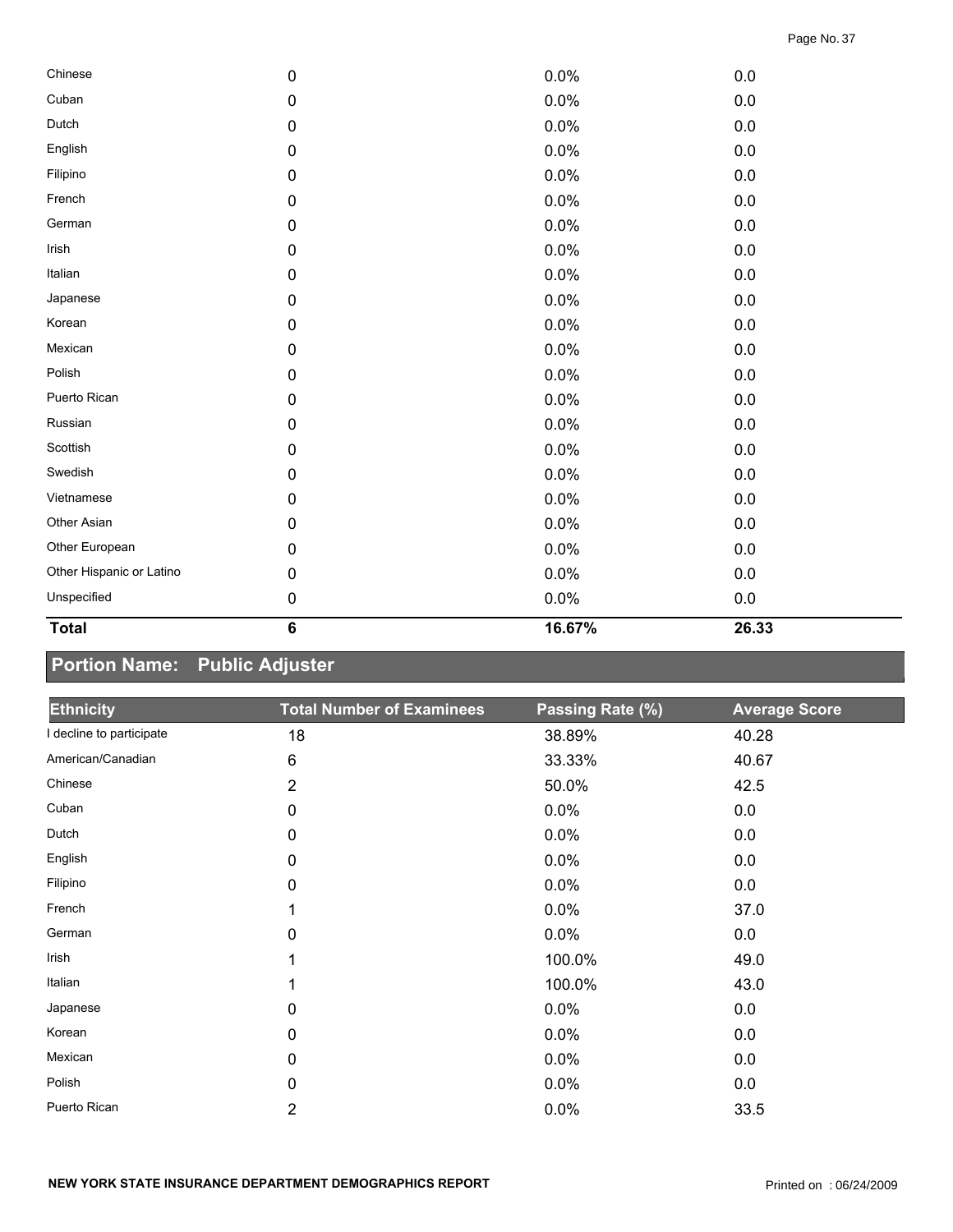| Russian                  | 0  | 0.0%    | 0.0   |
|--------------------------|----|---------|-------|
| Scottish                 | 0  | 0.0%    | 0.0   |
| Swedish                  | 0  | 0.0%    | 0.0   |
| Vietnamese               | 0  | 0.0%    | 0.0   |
| Other Asian              |    | 100.0%  | 46.0  |
| Other European           | 0  | $0.0\%$ | 0.0   |
| Other Hispanic or Latino | 0  | $0.0\%$ | 0.0   |
| Unspecified              |    | 100.0%  | 43.0  |
| <b>Total</b>             | 33 | 42.42%  | 40.58 |

## **Portion Name: Independent Accident and Health Insurance Adjuster**

| <b>Ethnicity</b>         | <b>Total Number of Examinees</b> | Passing Rate (%) | <b>Average Score</b> |
|--------------------------|----------------------------------|------------------|----------------------|
| I decline to participate | 129                              | 44.96%           | 40.41                |
| American/Canadian        | 20                               | 75.0%            | 43.3                 |
| Chinese                  | $\pmb{0}$                        | 0.0%             | 0.0                  |
| Cuban                    | $\mathbf 0$                      | 0.0%             | 0.0                  |
| Dutch                    | 0                                | 0.0%             | 0.0                  |
| English                  | 2                                | 50.0%            | 39.0                 |
| Filipino                 | 0                                | 0.0%             | 0.0                  |
| French                   | $\mathbf 0$                      | 0.0%             | 0.0                  |
| German                   | 5                                | 80.0%            | 46.2                 |
| Irish                    | $\overline{2}$                   | 0.0%             | 34.5                 |
| Italian                  | $\overline{2}$                   | 100.0%           | 48.0                 |
| Japanese                 | 0                                | 0.0%             | 0.0                  |
| Korean                   | $\mathbf 0$                      | 0.0%             | 0.0                  |
| Mexican                  | 0                                | 0.0%             | 0.0                  |
| Polish                   | 1                                | 100.0%           | 49.0                 |
| Puerto Rican             | 0                                | 0.0%             | 0.0                  |
| Russian                  | 0                                | 0.0%             | 0.0                  |
| Scottish                 | 0                                | 0.0%             | 0.0                  |
| Swedish                  | 0                                | 0.0%             | 0.0                  |
| Vietnamese               | 0                                | 0.0%             | 0.0                  |
| Other Asian              | 0                                | 0.0%             | 0.0                  |
| Other European           | 0                                | 0.0%             | 0.0                  |
| Other Hispanic or Latino | $\mathbf 0$                      | 0.0%             | 0.0                  |
| Unspecified              | $\overline{7}$                   | 28.57%           | 38.86                |
| <b>Total</b>             | 168                              | 49.4%            | 40.92                |
| <b>Portion Name:</b>     | <b>Independent Fire Adjuster</b> |                  |                      |

| <b>Ethnicity</b>         | Total Number of Examinees \ | Passing Rate (%) | <b>Average Score</b> |
|--------------------------|-----------------------------|------------------|----------------------|
| I decline to participate |                             | 51.85%           | 41.67                |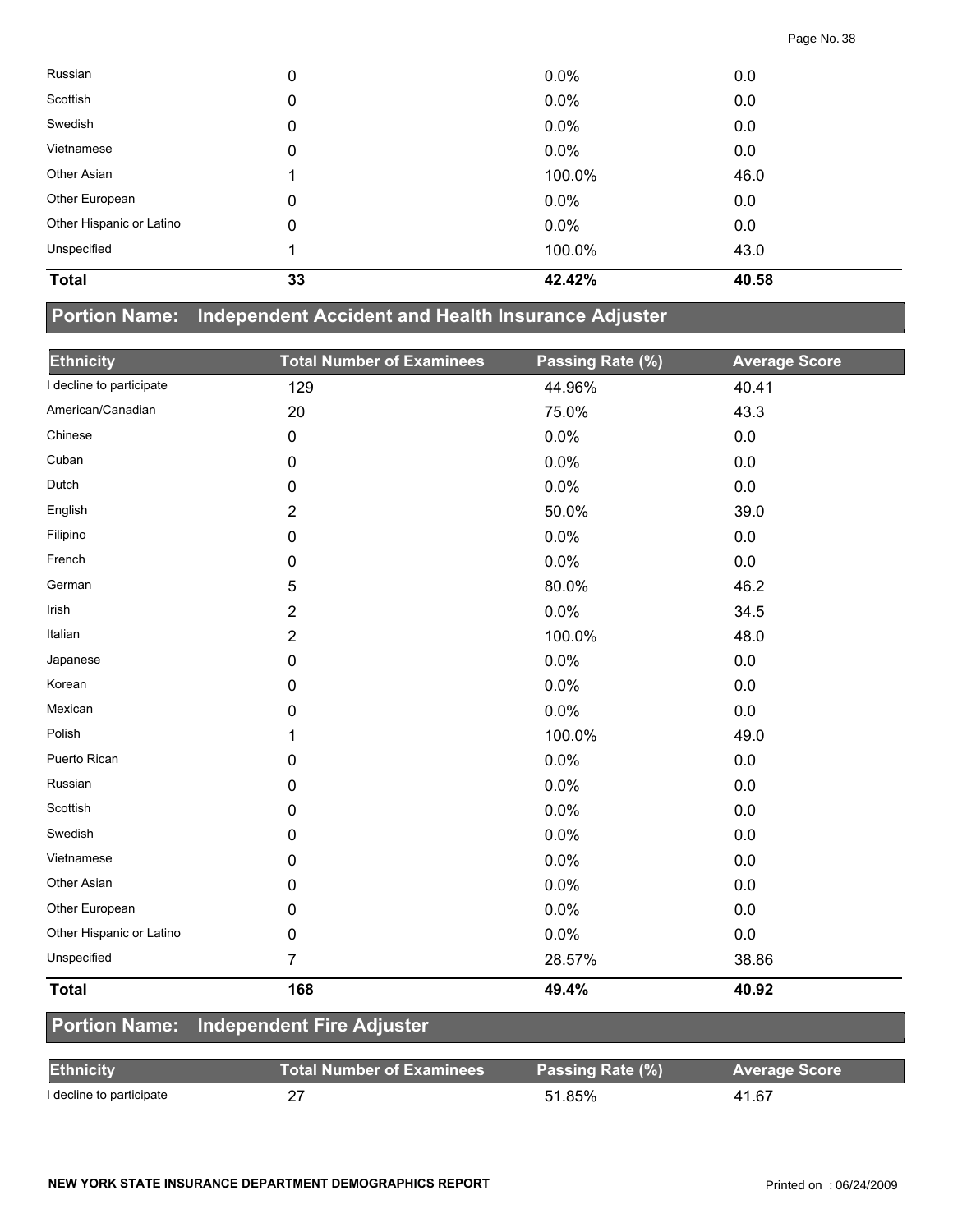| American/Canadian        | 10             | 50.0%  | 42.7    |
|--------------------------|----------------|--------|---------|
| Chinese                  | $\pmb{0}$      | 0.0%   | 0.0     |
| Cuban                    | $\pmb{0}$      | 0.0%   | $0.0\,$ |
| Dutch                    | $\pmb{0}$      | 0.0%   | $0.0\,$ |
| English                  | $\pmb{0}$      | 0.0%   | $0.0\,$ |
| Filipino                 | $\pmb{0}$      | 0.0%   | 0.0     |
| French                   | $\pmb{0}$      | 0.0%   | $0.0\,$ |
| German                   | 1              | 100.0% | 45.0    |
| Irish                    | $\overline{2}$ | 100.0% | 44.0    |
| Italian                  | $\overline{2}$ | 100.0% | 46.0    |
| Japanese                 | $\pmb{0}$      | 0.0%   | $0.0\,$ |
| Korean                   | $\pmb{0}$      | 0.0%   | $0.0\,$ |
| Mexican                  | $\pmb{0}$      | 0.0%   | $0.0\,$ |
| Polish                   | 0              | 0.0%   | $0.0\,$ |
| Puerto Rican             | $\pmb{0}$      | 0.0%   | 0.0     |
| Russian                  | $\pmb{0}$      | 0.0%   | $0.0\,$ |
| Scottish                 | $\pmb{0}$      | 0.0%   | $0.0\,$ |
| Swedish                  | 0              | 0.0%   | 0.0     |
| Vietnamese               | 0              | 0.0%   | 0.0     |
| Other Asian              | $\pmb{0}$      | 0.0%   | 0.0     |
| Other European           | 0              | 0.0%   | $0.0\,$ |
| Other Hispanic or Latino | $\pmb{0}$      | 0.0%   | $0.0\,$ |
| Unspecified              | 1              | 100.0% | 42.0    |
|                          |                |        |         |

**Total 43 58.14% 42.3** 

# **Portion Name: Independent Casualty Insurance Adjuster**

| <b>Ethnicity</b>         | <b>Total Number of Examinees</b> | Passing Rate (%) | <b>Average Score</b> |
|--------------------------|----------------------------------|------------------|----------------------|
| I decline to participate | 206                              | 40.29%           | 39.85                |
| American/Canadian        | 31                               | 48.39%           | 41.84                |
| Chinese                  | 0                                | 0.0%             | 0.0                  |
| Cuban                    | 0                                | 0.0%             | 0.0                  |
| Dutch                    | 0                                | 0.0%             | 0.0                  |
| English                  |                                  | 0.0%             | 23.0                 |
| Filipino                 |                                  | 0.0%             | 31.0                 |
| French                   | 0                                | 0.0%             | 0.0                  |
| German                   | 5                                | 0.0%             | 36.6                 |
| Irish                    | 10                               | 50.0%            | 39.1                 |
| Italian                  | 4                                | 50.0%            | 42.5                 |
| Japanese                 | $\pmb{0}$                        | 0.0%             | 0.0                  |
| Korean                   | 0                                | 0.0%             | 0.0                  |
| Mexican                  |                                  | 100.0%           | 50.0                 |
| Polish                   | 6                                | 50.0%            | 41.83                |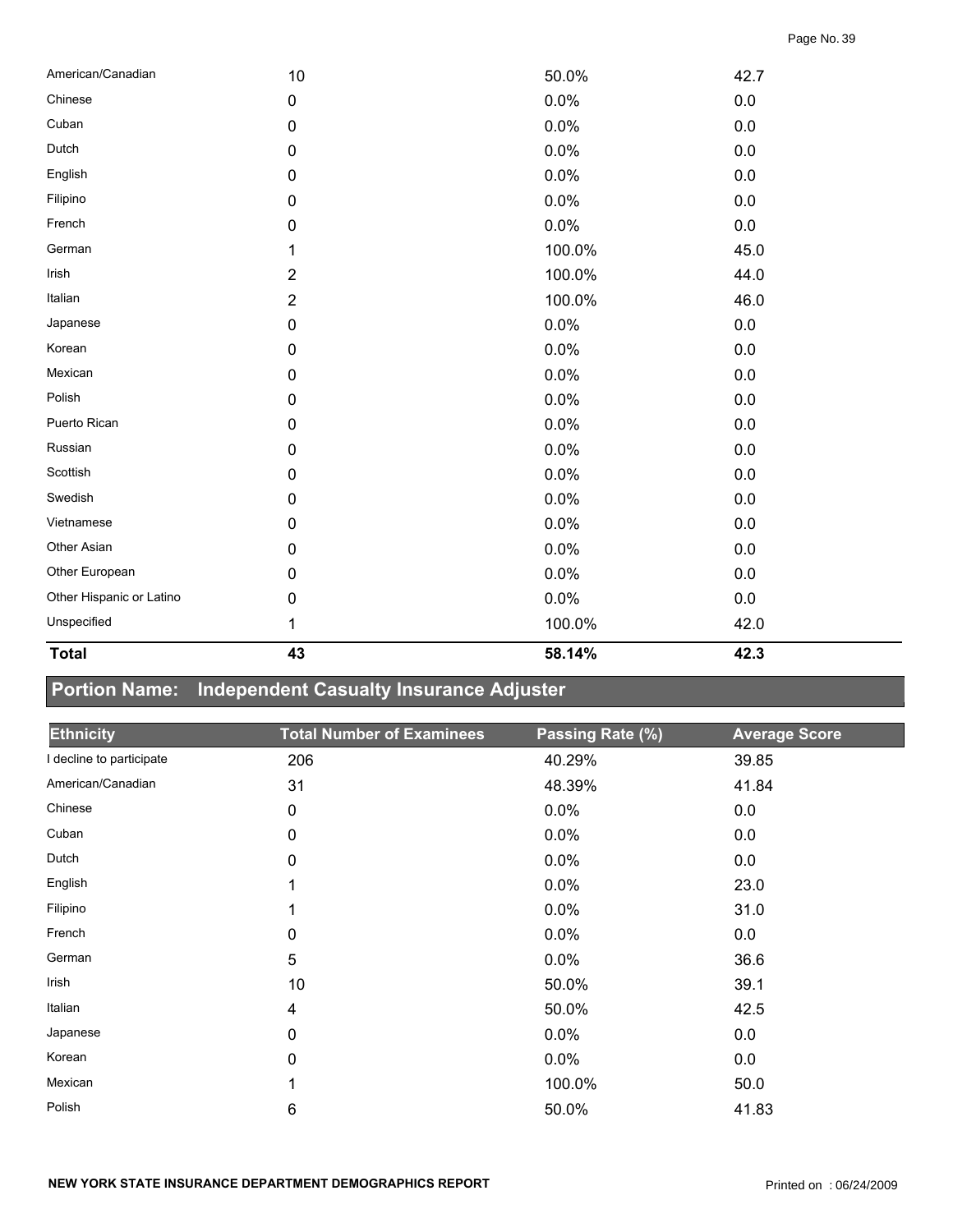| Puerto Rican             | 2              | 0.0%    | 32.5  |
|--------------------------|----------------|---------|-------|
| Russian                  | 0              | 0.0%    | 0.0   |
| Scottish                 | 0              | 0.0%    | 0.0   |
| Swedish                  | 0              | $0.0\%$ | 0.0   |
| Vietnamese               | 0              | 0.0%    | 0.0   |
| Other Asian              | $\overline{2}$ | 0.0%    | 38.0  |
| Other European           | $\overline{2}$ | 100.0%  | 45.0  |
| Other Hispanic or Latino | 4              | 75.0%   | 43.5  |
| Unspecified              | 43             | 46.51%  | 39.81 |
| <b>Total</b>             | 318            | 42.14%  | 40.01 |

## **Portion Name: Independent Automobile Insurance Adjuster**

| <b>Ethnicity</b>         | <b>Total Number of Examinees</b>               | Passing Rate (%) | <b>Average Score</b> |
|--------------------------|------------------------------------------------|------------------|----------------------|
| I decline to participate | 75                                             | 38.67%           | 40.01                |
| American/Canadian        | 12                                             | 50.0%            | 40.42                |
| Chinese                  | 0                                              | 0.0%             | 0.0                  |
| Cuban                    | 0                                              | 0.0%             | 0.0                  |
| Dutch                    | 0                                              | 0.0%             | 0.0                  |
| English                  | 4                                              | 25.0%            | 36.0                 |
| Filipino                 | 0                                              | 0.0%             | 0.0                  |
| French                   | 0                                              | 0.0%             | 0.0                  |
| German                   | 0                                              | 0.0%             | 0.0                  |
| Irish                    | 7                                              | 85.71%           | 45.29                |
| Italian                  | 5                                              | 100.0%           | 48.8                 |
| Japanese                 | 0                                              | 0.0%             | 0.0                  |
| Korean                   | 0                                              | 0.0%             | 0.0                  |
| Mexican                  | 0                                              | 0.0%             | 0.0                  |
| Polish                   | 0                                              | 0.0%             | 0.0                  |
| Puerto Rican             | 1                                              | 0.0%             | 34.0                 |
| Russian                  | 0                                              | 0.0%             | 0.0                  |
| Scottish                 | 0                                              | 0.0%             | 0.0                  |
| Swedish                  | 1                                              | 100.0%           | 48.0                 |
| Vietnamese               | 0                                              | 0.0%             | 0.0                  |
| Other Asian              | 0                                              | 0.0%             | 0.0                  |
| Other European           | $\overline{2}$                                 | 50.0%            | 44.0                 |
| Other Hispanic or Latino | 0                                              | 0.0%             | 0.0                  |
| Unspecified              | 12                                             | 50.0%            | 40.08                |
| <b>Total</b>             | 119                                            | 46.22%           | 40.69                |
| <b>Portion Name:</b>     | <b>Independent Aviation Insurance Adjuster</b> |                  |                      |
| <b>Ethnicity</b>         | <b>Total Number of Examinees</b>               | Passing Rate (%) | <b>Average Score</b> |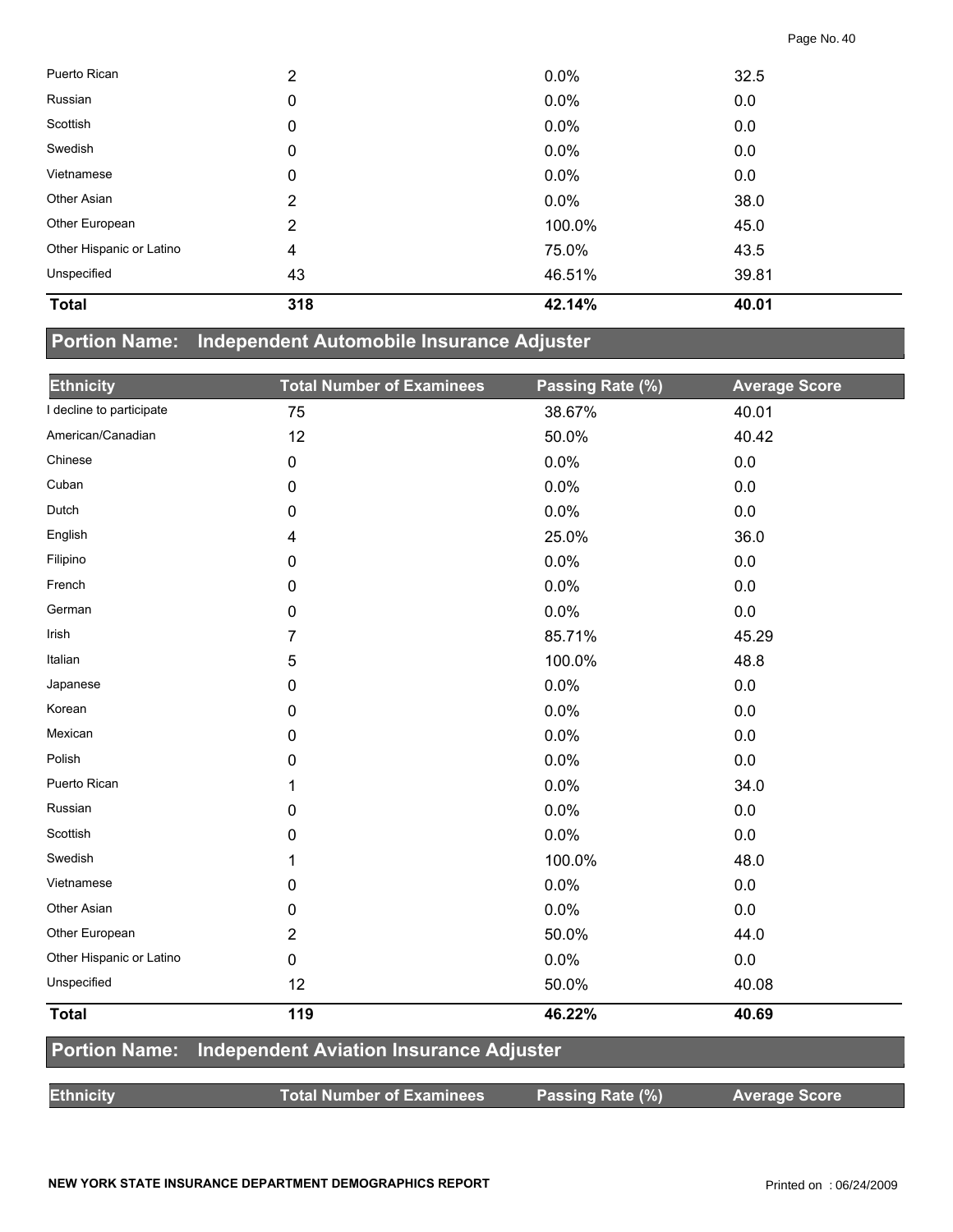| <b>Total</b>             | $\overline{\mathbf{4}}$ | 75.0%  | 47.75   |  |
|--------------------------|-------------------------|--------|---------|--|
| Unspecified              | 1                       | 100.0% | 52.0    |  |
| Other Hispanic or Latino | 0                       | 0.0%   | 0.0     |  |
| Other European           | 0                       | 0.0%   | $0.0\,$ |  |
| Other Asian              | 0                       | 0.0%   | $0.0\,$ |  |
| Vietnamese               | 0                       | 0.0%   | $0.0\,$ |  |
| Swedish                  | 0                       | 0.0%   | $0.0\,$ |  |
| Scottish                 | 0                       | 0.0%   | 0.0     |  |
| Russian                  | 0                       | 0.0%   | 0.0     |  |
| Puerto Rican             | 0                       | 0.0%   | $0.0\,$ |  |
| Polish                   | 0                       | 0.0%   | $0.0\,$ |  |
| Mexican                  | $\pmb{0}$               | 0.0%   | 0.0     |  |
| Korean                   | 0                       | 0.0%   | 0.0     |  |
| Japanese                 | 0                       | 0.0%   | 0.0     |  |
| Italian                  | 0                       | 0.0%   | 0.0     |  |
| Irish                    | 0                       | 0.0%   | $0.0\,$ |  |
| German                   | 0                       | 0.0%   | $0.0\,$ |  |
| French                   | 0                       | 0.0%   | 0.0     |  |
| Filipino                 | 0                       | 0.0%   | 0.0     |  |
| English                  | 0                       | 0.0%   | 0.0     |  |
| Dutch                    | 0                       | 0.0%   | $0.0\,$ |  |
| Cuban                    | 0                       | 0.0%   | $0.0\,$ |  |
| Chinese                  | 0                       | 0.0%   | $0.0\,$ |  |
| American/Canadian        | 0                       | 0.0%   | 0.0     |  |
| I decline to participate | 3                       | 66.67% | 46.33   |  |

## **Portion Name: Independent Inland Marine Adjuster**

| <b>Ethnicity</b>         | <b>Total Number of Examinees</b> | Passing Rate (%) | <b>Average Score</b> |
|--------------------------|----------------------------------|------------------|----------------------|
| I decline to participate |                                  | 100.0%           | 50.0                 |
| American/Canadian        |                                  | 100.0%           | 45.0                 |
| Chinese                  | 0                                | 0.0%             | 0.0                  |
| Cuban                    | 0                                | 0.0%             | 0.0                  |
| Dutch                    | $\mathbf 0$                      | 0.0%             | 0.0                  |
| English                  | 0                                | 0.0%             | 0.0                  |
| Filipino                 | 0                                | 0.0%             | 0.0                  |
| French                   | 0                                | 0.0%             | 0.0                  |
| German                   | $\mathbf 0$                      | 0.0%             | 0.0                  |
| Irish                    | 0                                | 0.0%             | 0.0                  |
| Italian                  | 0                                | 0.0%             | 0.0                  |
| Japanese                 | 0                                | 0.0%             | 0.0                  |
| Korean                   | 0                                | 0.0%             | 0.0                  |
| Mexican                  | 0                                | 0.0%             | 0.0                  |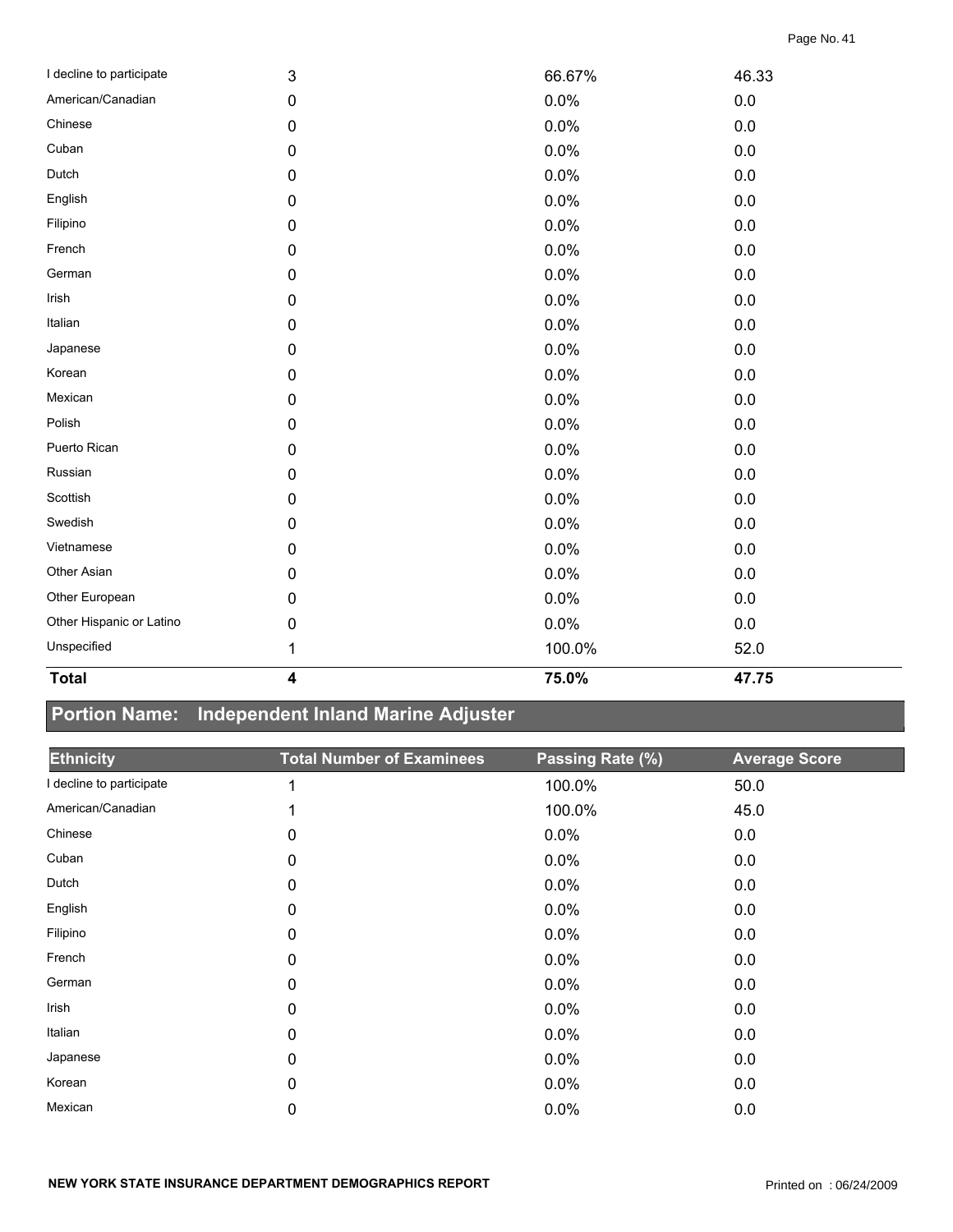| Polish                   | 0            | 0.0%    | 0.0  |  |
|--------------------------|--------------|---------|------|--|
| Puerto Rican             | 0            | 0.0%    | 0.0  |  |
| Russian                  | 0            | $0.0\%$ | 0.0  |  |
| Scottish                 | 0            | $0.0\%$ | 0.0  |  |
| Swedish                  | 0            | $0.0\%$ | 0.0  |  |
| Vietnamese               | 0            | 0.0%    | 0.0  |  |
| Other Asian              | 0            | $0.0\%$ | 0.0  |  |
| Other European           | 0            | $0.0\%$ | 0.0  |  |
| Other Hispanic or Latino | 0            | 0.0%    | 0.0  |  |
| Unspecified              | 0            | $0.0\%$ | 0.0  |  |
| <b>Total</b>             | $\mathbf{2}$ | 100.0%  | 47.5 |  |

### **Portion Name: Independent General Adjuster**

| <b>Ethnicity</b>         | <b>Total Number of Examinees</b>                             | Passing Rate (%) | <b>Average Score</b> |
|--------------------------|--------------------------------------------------------------|------------------|----------------------|
| I decline to participate | 148                                                          | 37.16%           | 65.53                |
| American/Canadian        | 25                                                           | 48.0%            | 65.8                 |
| Chinese                  | $\pmb{0}$                                                    | 0.0%             | 0.0                  |
| Cuban                    | 0                                                            | 0.0%             | 0.0                  |
| Dutch                    |                                                              | 0.0%             | 64.0                 |
| English                  | 1                                                            | 0.0%             | 56.0                 |
| Filipino                 | $\mathbf 0$                                                  | 0.0%             | 0.0                  |
| French                   | 0                                                            | 0.0%             | 0.0                  |
| German                   | 5                                                            | 60.0%            | 69.6                 |
| Irish                    | 0                                                            | 0.0%             | 0.0                  |
| Italian                  | 3                                                            | 66.67%           | 65.67                |
| Japanese                 | 0                                                            | 0.0%             | 0.0                  |
| Korean                   | 0                                                            | 0.0%             | 0.0                  |
| Mexican                  | $\pmb{0}$                                                    | 0.0%             | 0.0                  |
| Polish                   | $\overline{2}$                                               | 50.0%            | 62.5                 |
| Puerto Rican             | $\overline{2}$                                               | 0.0%             | 66.0                 |
| Russian                  | 0                                                            | 0.0%             | 0.0                  |
| Scottish                 | 1                                                            | 0.0%             | 63.0                 |
| Swedish                  | 0                                                            | 0.0%             | 0.0                  |
| Vietnamese               | 0                                                            | 0.0%             | 0.0                  |
| Other Asian              | 0                                                            | 0.0%             | 0.0                  |
| Other European           | 0                                                            | 0.0%             | 0.0                  |
| Other Hispanic or Latino | 1                                                            | 0.0%             | 66.0                 |
| Unspecified              | 11                                                           | 45.45%           | 66.45                |
| <b>Total</b>             | 200                                                          | 39.0%            | 65.63                |
| Deviled News             | <b>Land Avida</b><br>d Tha fi Ammainal Adioata<br><b>Inv</b> |                  |                      |

#### **Portion Name: Ind Auto Damage and Theft Appraisal Adjuster**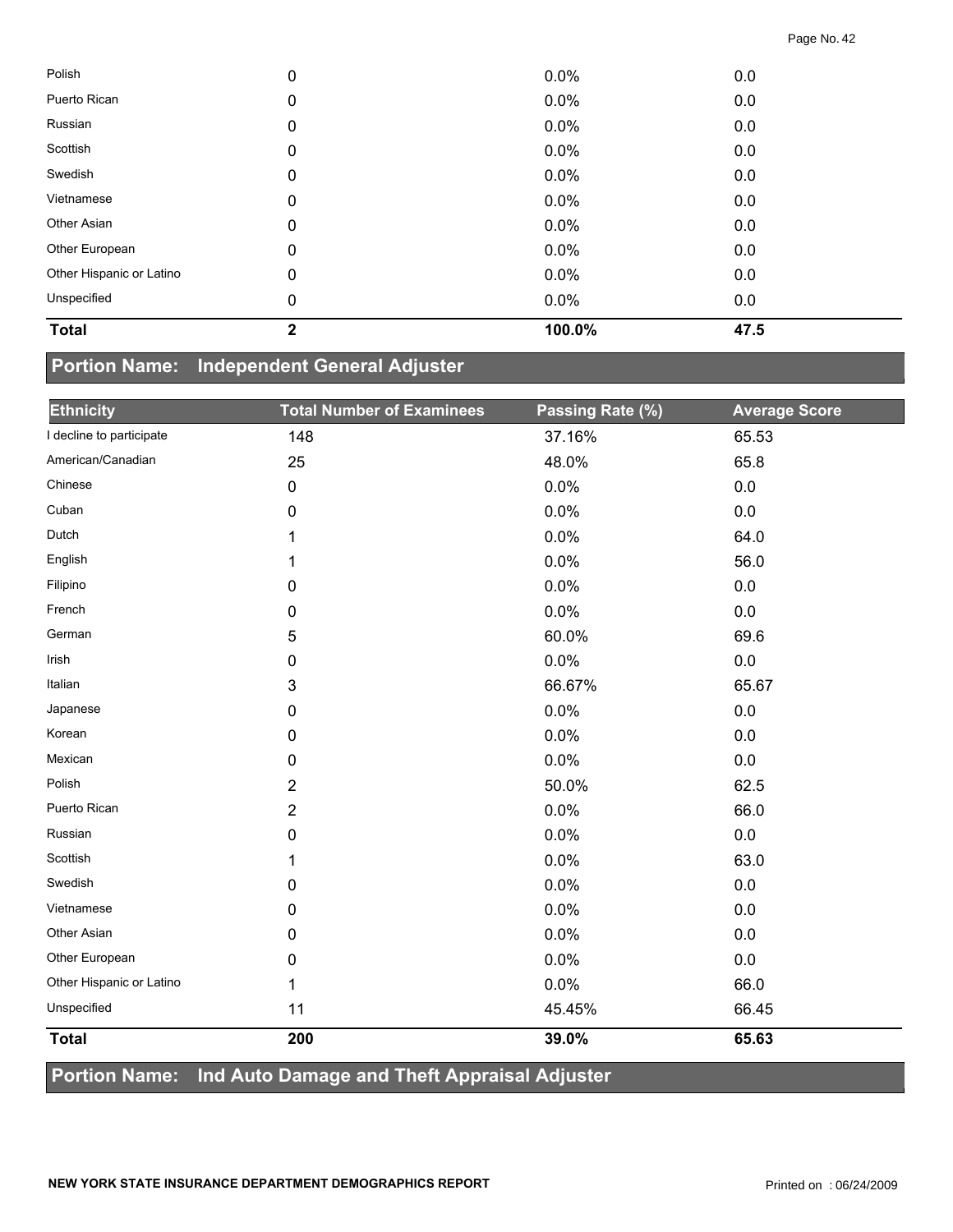| <b>Ethnicity</b>         | <b>Total Number of Examinees</b> | Passing Rate (%) | <b>Average Score</b> |
|--------------------------|----------------------------------|------------------|----------------------|
| I decline to participate | 97                               | 52.58%           | 41.97                |
| American/Canadian        | 34                               | 47.06%           | 41.12                |
| Chinese                  | $\overline{2}$                   | 0.0%             | 35.5                 |
| Cuban                    | 0                                | 0.0%             | 0.0                  |
| Dutch                    | 0                                | 0.0%             | 0.0                  |
| English                  | 1                                | 0.0%             | 35.0                 |
| Filipino                 | 0                                | 0.0%             | $0.0\,$              |
| French                   | 0                                | 0.0%             | 0.0                  |
| German                   | $\overline{2}$                   | 50.0%            | 36.0                 |
| Irish                    | 5                                | 80.0%            | 41.8                 |
| Italian                  | 7                                | 42.86%           | 39.86                |
| Japanese                 | 0                                | 0.0%             | 0.0                  |
| Korean                   |                                  | 0.0%             | 32.0                 |
| Mexican                  |                                  | 100.0%           | 45.0                 |
| Polish                   | 3                                | 33.33%           | 41.0                 |
| Puerto Rican             | $\overline{2}$                   | 0.0%             | 38.5                 |
| Russian                  | $\mathbf 0$                      | 0.0%             | $0.0\,$              |
| Scottish                 | $\mathbf 0$                      | 0.0%             | 0.0                  |
| Swedish                  | 0                                | 0.0%             | 0.0                  |
| Vietnamese               | 0                                | 0.0%             | 0.0                  |
| Other Asian              | 0                                | 0.0%             | $0.0\,$              |
| Other European           | 0                                | 0.0%             | 0.0                  |
| Other Hispanic or Latino | 3                                | 33.33%           | 42.67                |
| Unspecified              | 15                               | 46.67%           | 40.67                |
| <b>Total</b>             | 173                              | 49.13%           | 41.33                |

# **Portion Name: Ind Motor Vehicle No-Fault Work Comp Health Adj**

| <b>Ethnicity</b>         | <b>Total Number of Examinees</b> | Passing Rate (%) | <b>Average Score</b> |
|--------------------------|----------------------------------|------------------|----------------------|
| I decline to participate | 108                              | 48.15%           | 41.04                |
| American/Canadian        | 30                               | 63.33%           | 41.87                |
| Chinese                  | 0                                | $0.0\%$          | 0.0                  |
| Cuban                    |                                  | $0.0\%$          | 41.0                 |
| Dutch                    | 0                                | $0.0\%$          | 0.0                  |
| English                  | 3                                | $0.0\%$          | 34.33                |
| Filipino                 | 0                                | $0.0\%$          | 0.0                  |
| French                   | 0                                | $0.0\%$          | 0.0                  |
| German                   | $\overline{2}$                   | $0.0\%$          | 36.5                 |
| Irish                    | 5                                | 20.0%            | 36.0                 |
| Italian                  | 5                                | 40.0%            | 40.6                 |
| Japanese                 | 0                                | 0.0%             | 0.0                  |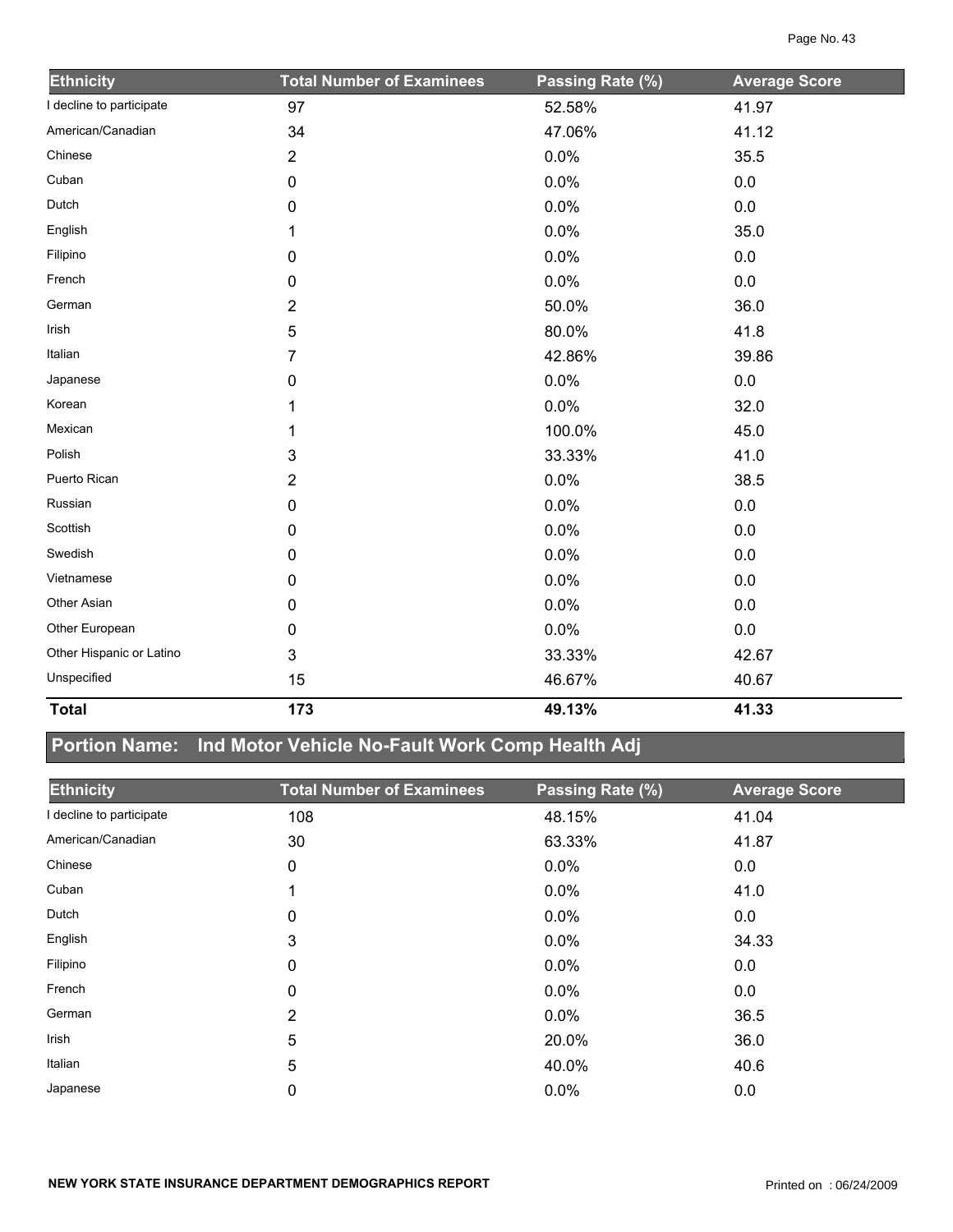| <b>Total</b>             | 159 | 47.17% | 40.64 |  |
|--------------------------|-----|--------|-------|--|
| Unspecified              | 4   | 25.0%  | 34.0  |  |
| Other Hispanic or Latino | 0   | 0.0%   | 0.0   |  |
| Other European           | 0   | 0.0%   | 0.0   |  |
| Other Asian              | 0   | 0.0%   | 0.0   |  |
| Vietnamese               | 0   | 0.0%   | 0.0   |  |
| Swedish                  | 0   | 0.0%   | 0.0   |  |
| Scottish                 | 0   | 0.0%   | 0.0   |  |
| Russian                  | 0   | 0.0%   | 0.0   |  |
| Puerto Rican             |     | 0.0%   | 37.0  |  |
| Polish                   | 0   | 0.0%   | 0.0   |  |
| Mexican                  | 0   | 0.0%   | 0.0   |  |
| Korean                   | 0   | 0.0%   | 0.0   |  |

## **Portion Name: Life, Accident and Health Ins Laws and Regs**

| <b>Ethnicity</b>         | <b>Total Number of Examinees</b> | Passing Rate (%) | <b>Average Score</b> |
|--------------------------|----------------------------------|------------------|----------------------|
| I decline to participate | 6                                | 33.33%           | 32.5                 |
| American/Canadian        | 1                                | 0.0%             | 34.0                 |
| Chinese                  | 0                                | 0.0%             | 0.0                  |
| Cuban                    | 0                                | 0.0%             | 0.0                  |
| Dutch                    | 0                                | 0.0%             | 0.0                  |
| English                  | 0                                | 0.0%             | 0.0                  |
| Filipino                 | 0                                | 0.0%             | 0.0                  |
| French                   | 0                                | 0.0%             | 0.0                  |
| German                   | 0                                | 0.0%             | 0.0                  |
| Irish                    | 0                                | 0.0%             | 0.0                  |
| Italian                  | 0                                | 0.0%             | 0.0                  |
| Japanese                 | 0                                | 0.0%             | 0.0                  |
| Korean                   | 0                                | 0.0%             | 0.0                  |
| Mexican                  | 0                                | 0.0%             | 0.0                  |
| Polish                   | 0                                | 0.0%             | 0.0                  |
| Puerto Rican             | $\mathbf 0$                      | 0.0%             | 0.0                  |
| Russian                  | 0                                | 0.0%             | 0.0                  |
| Scottish                 | 0                                | 0.0%             | 0.0                  |
| Swedish                  | 0                                | 0.0%             | 0.0                  |
| Vietnamese               | 0                                | 0.0%             | 0.0                  |
| Other Asian              | 0                                | 0.0%             | 0.0                  |
| Other European           | 0                                | 0.0%             | 0.0                  |
| Other Hispanic or Latino | 0                                | 0.0%             | 0.0                  |
| Unspecified              | 0                                | 0.0%             | 0.0                  |
| <b>Total</b>             | $\overline{7}$                   | 28.57%           | 32.71                |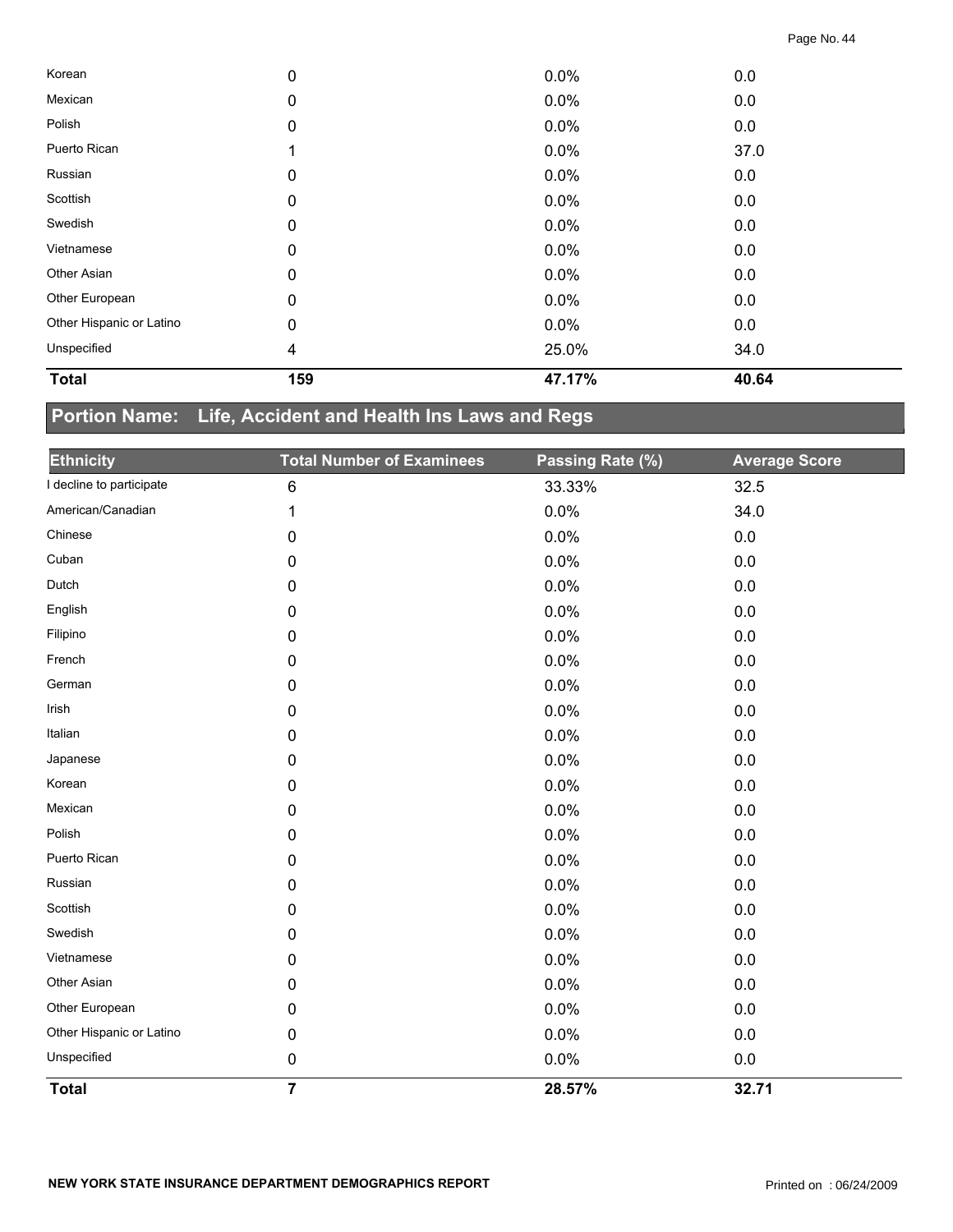## **Portion Name: Property and Casualty Ins Laws and Regs**

| <b>Ethnicity</b>         | <b>Total Number of Examinees</b> | Passing Rate (%) | <b>Average Score</b> |
|--------------------------|----------------------------------|------------------|----------------------|
| I decline to participate | $\mathbf 1$                      | 100.0%           | 42.0                 |
| American/Canadian        | 1                                | 100.0%           | 43.0                 |
| Chinese                  | 0                                | 0.0%             | 0.0                  |
| Cuban                    | 0                                | 0.0%             | 0.0                  |
| Dutch                    | 0                                | 0.0%             | 0.0                  |
| English                  | 0                                | 0.0%             | 0.0                  |
| Filipino                 | 0                                | 0.0%             | 0.0                  |
| French                   | 0                                | 0.0%             | 0.0                  |
| German                   | 0                                | 0.0%             | 0.0                  |
| Irish                    | 0                                | 0.0%             | 0.0                  |
| Italian                  | 1                                | 0.0%             | 23.0                 |
| Japanese                 | 0                                | 0.0%             | 0.0                  |
| Korean                   | 0                                | 0.0%             | 0.0                  |
| Mexican                  | 0                                | 0.0%             | 0.0                  |
| Polish                   | 0                                | 0.0%             | 0.0                  |
| Puerto Rican             | 0                                | 0.0%             | 0.0                  |
| Russian                  | 0                                | 0.0%             | 0.0                  |
| Scottish                 | 0                                | 0.0%             | 0.0                  |
| Swedish                  | 0                                | 0.0%             | 0.0                  |
| Vietnamese               | 0                                | 0.0%             | 0.0                  |
| Other Asian              | 0                                | 0.0%             | 0.0                  |
| Other European           | 0                                | 0.0%             | 0.0                  |
| Other Hispanic or Latino | 1                                | 100.0%           | 36.0                 |
| Unspecified              | 0                                | 0.0%             | 0.0                  |
| <b>Total</b>             | $\overline{\mathbf{4}}$          | 75.0%            | 36.0                 |

## **Portion Name: NY Life Insurance Agent/Broker Exam - Spanish**

| <b>Ethnicity</b>         | <b>Total Number of Examinees</b> | Passing Rate (%) | <b>Average Score</b> |
|--------------------------|----------------------------------|------------------|----------------------|
| I decline to participate | 287                              | 13.24%           | 60.61                |
| American/Canadian        | 0                                | $0.0\%$          | 0.0                  |
| Chinese                  | 0                                | $0.0\%$          | 0.0                  |
| Cuban                    | 2                                | 50.0%            | 66.0                 |
| Dutch                    | 0                                | $0.0\%$          | 0.0                  |
| English                  | 0                                | $0.0\%$          | 0.0                  |
| Filipino                 | 0                                | $0.0\%$          | 0.0                  |
| French                   | 0                                | $0.0\%$          | 0.0                  |
| German                   | 0                                | 0.0%             | 0.0                  |
| Irish                    | 0                                | $0.0\%$          | 0.0                  |
| Italian                  | 0                                | 0.0%             | 0.0                  |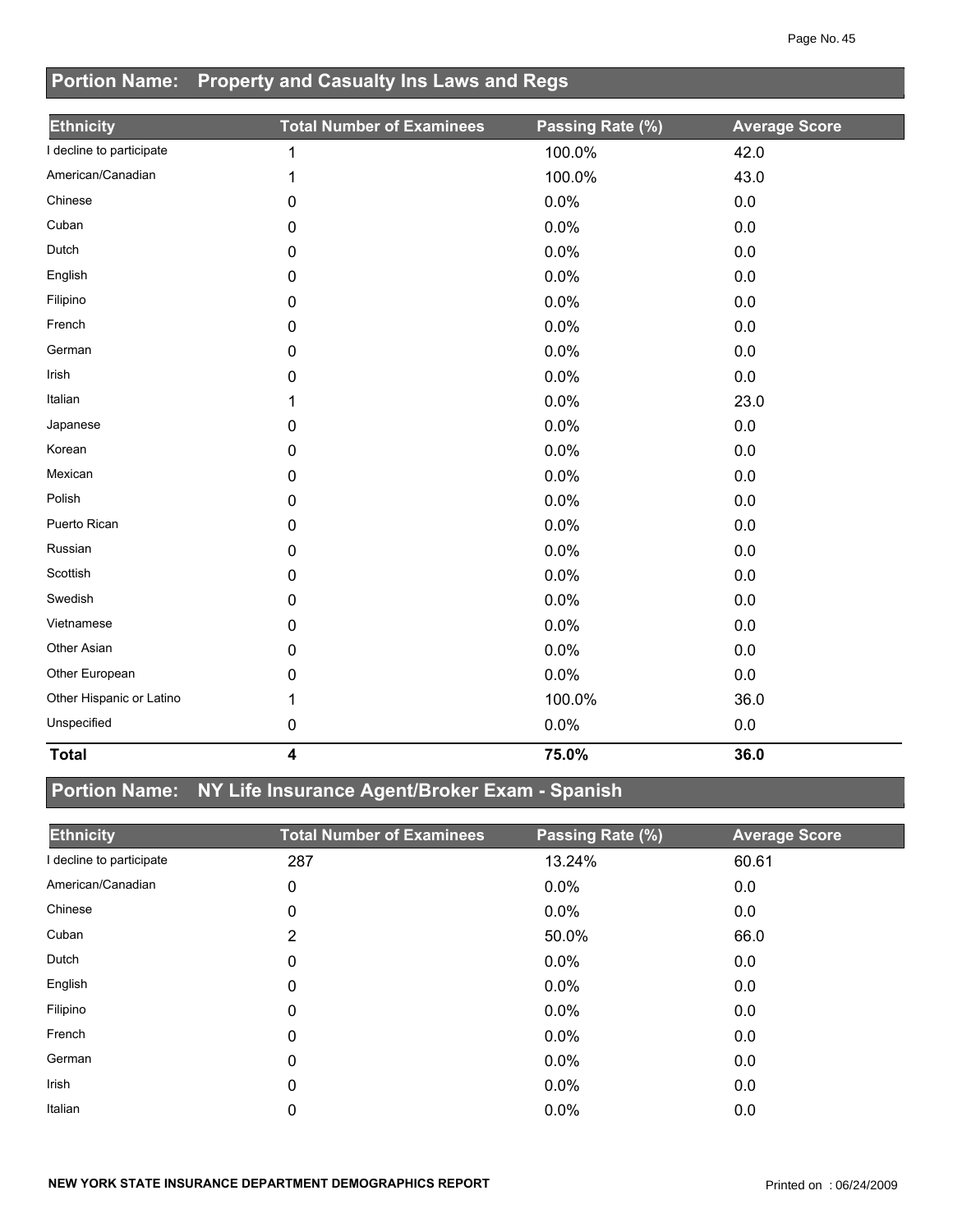| <b>Total</b>             | 319         | 14.11%  | 60.42 |  |
|--------------------------|-------------|---------|-------|--|
| Unspecified              | 16          | 12.5%   | 58.81 |  |
| Other Hispanic or Latino | 14          | 28.57%  | 57.57 |  |
| Other European           | $\pmb{0}$   | $0.0\%$ | 0.0   |  |
| Other Asian              | $\mathbf 0$ | $0.0\%$ | 0.0   |  |
| Vietnamese               | $\mathbf 0$ | $0.0\%$ | 0.0   |  |
| Swedish                  | 0           | $0.0\%$ | 0.0   |  |
| Scottish                 | $\mathbf 0$ | $0.0\%$ | 0.0   |  |
| Russian                  | $\mathbf 0$ | $0.0\%$ | 0.0   |  |
| Puerto Rican             | 0           | $0.0\%$ | 0.0   |  |
| Polish                   | $\mathbf 0$ | $0.0\%$ | 0.0   |  |
| Mexican                  | 0           | $0.0\%$ | 0.0   |  |
| Korean                   | $\mathbf 0$ | $0.0\%$ | 0.0   |  |
| Japanese                 | 0           | $0.0\%$ | 0.0   |  |

## **Portion Name: NY Life, Accident and Health Insurance Agent/Broker Exam - SPANISH**

| <b>Ethnicity</b>         | <b>Total Number of Examinees</b> | Passing Rate (%) | <b>Average Score</b> |
|--------------------------|----------------------------------|------------------|----------------------|
| I decline to participate | $\overline{2}$                   | 0.0%             | 73.5                 |
| American/Canadian        | 0                                | 0.0%             | $0.0\,$              |
| Chinese                  | $\mathbf 0$                      | 0.0%             | 0.0                  |
| Cuban                    | 0                                | 0.0%             | 0.0                  |
| Dutch                    | 0                                | 0.0%             | 0.0                  |
| English                  | 0                                | 0.0%             | 0.0                  |
| Filipino                 | 0                                | 0.0%             | 0.0                  |
| French                   | $\pmb{0}$                        | 0.0%             | 0.0                  |
| German                   | 0                                | 0.0%             | $0.0\,$              |
| Irish                    | $\pmb{0}$                        | 0.0%             | 0.0                  |
| Italian                  | 0                                | 0.0%             | $0.0\,$              |
| Japanese                 | $\mathbf 0$                      | 0.0%             | 0.0                  |
| Korean                   | $\pmb{0}$                        | 0.0%             | $0.0\,$              |
| Mexican                  | 0                                | 0.0%             | 0.0                  |
| Polish                   | 0                                | 0.0%             | 0.0                  |
| Puerto Rican             | 0                                | 0.0%             | $0.0\,$              |
| Russian                  | 0                                | 0.0%             | 0.0                  |
| Scottish                 | 0                                | 0.0%             | 0.0                  |
| Swedish                  | 0                                | 0.0%             | 0.0                  |
| Vietnamese               | 0                                | 0.0%             | $0.0\,$              |
| Other Asian              | 0                                | 0.0%             | 0.0                  |
| Other European           | $\mathbf 0$                      | 0.0%             | $0.0\,$              |
| Other Hispanic or Latino | 1                                | 0.0%             | 70.0                 |
| Unspecified              | $\mathbf 0$                      | 0.0%             | 0.0                  |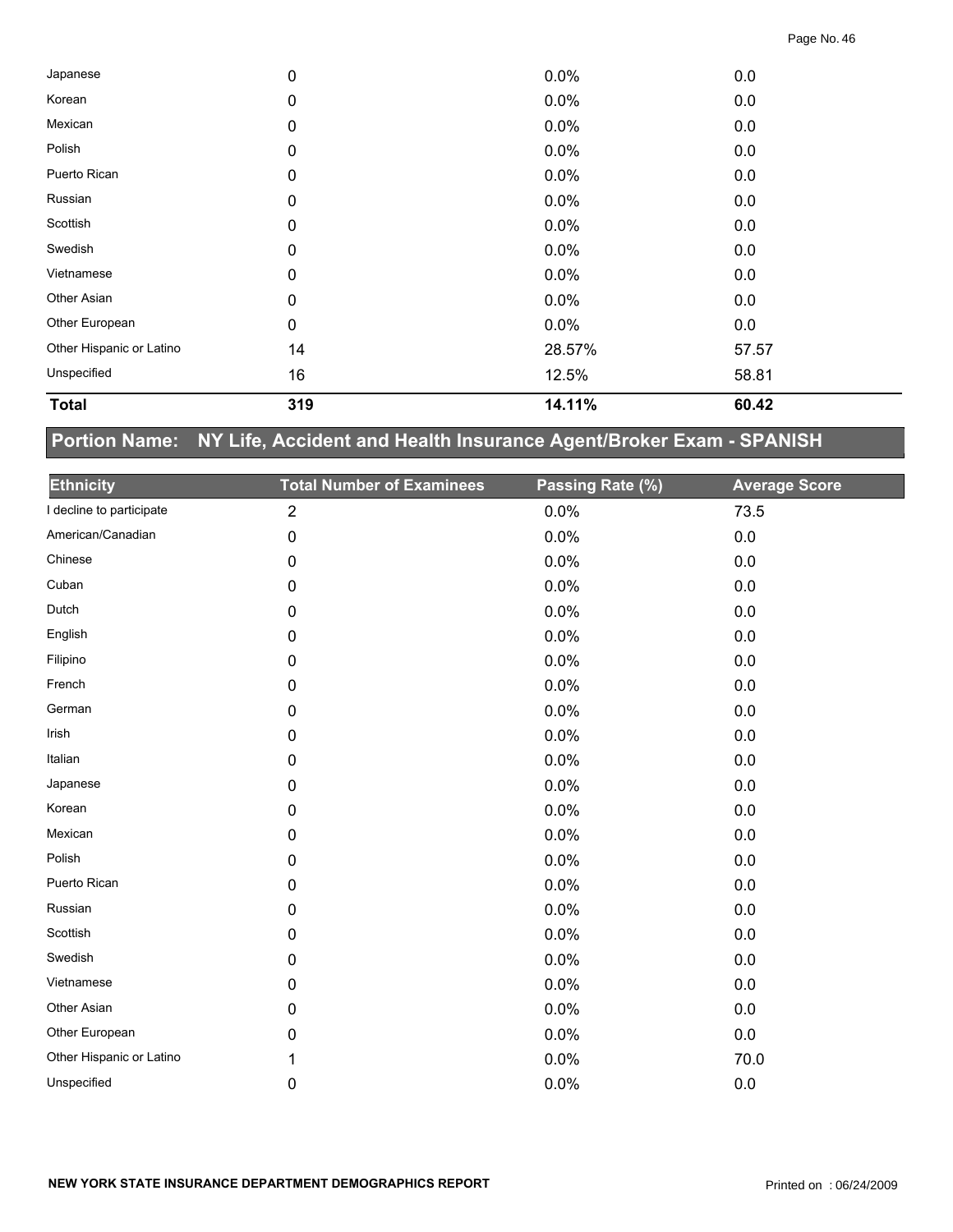| <b>Total</b>             | 3                                                                           | 0.0%             | 72.33                |
|--------------------------|-----------------------------------------------------------------------------|------------------|----------------------|
|                          | Portion Name: NY Accident and Health Insurance Agent/ Broker Exam - SPANISH |                  |                      |
| <b>Ethnicity</b>         | <b>Total Number of Examinees</b>                                            | Passing Rate (%) | <b>Average Score</b> |
| I decline to participate | 18                                                                          | 5.56%            | 57.44                |
| American/Canadian        | 0                                                                           | 0.0%             | 0.0                  |
| Chinese                  | $\mathbf 0$                                                                 | 0.0%             | 0.0                  |
| Cuban                    | 0                                                                           | 0.0%             | 0.0                  |
| Dutch                    | 0                                                                           | 0.0%             | 0.0                  |
| English                  | $\mathbf 0$                                                                 | 0.0%             | 0.0                  |
| Filipino                 | $\pmb{0}$                                                                   | 0.0%             | 0.0                  |
| French                   | 0                                                                           | 0.0%             | 0.0                  |
| German                   | 0                                                                           | 0.0%             | 0.0                  |
| Irish                    | 0                                                                           | 0.0%             | 0.0                  |
| Italian                  | 0                                                                           | 0.0%             | 0.0                  |
| Japanese                 | 0                                                                           | 0.0%             | 0.0                  |
| Korean                   | 0                                                                           | 0.0%             | 0.0                  |
| Mexican                  | $\mathbf 0$                                                                 | 0.0%             | 0.0                  |
| Polish                   | 0                                                                           | 0.0%             | 0.0                  |
| Puerto Rican             | 0                                                                           | 0.0%             | 0.0                  |
| Russian                  | $\mathbf 0$                                                                 | 0.0%             | 0.0                  |
| Scottish                 | 0                                                                           | 0.0%             | 0.0                  |
| Swedish                  | 0                                                                           | 0.0%             | 0.0                  |
| Vietnamese               | 0                                                                           | 0.0%             | 0.0                  |
| Other Asian              | 0                                                                           | 0.0%             | 0.0                  |
| Other European           | $\mathbf{0}$                                                                | 0.0%             | 0.0                  |
| Other Hispanic or Latino | 1                                                                           | 0.0%             | 54.0                 |
| Unspecified              | 1                                                                           | 0.0%             | 49.0                 |

## **Portion Name: Life Insurance Agent/Broker**

| <b>Native Language</b>   | <b>Total Number of Examinees</b> | Passing Rate (%) | <b>Average Score</b> |
|--------------------------|----------------------------------|------------------|----------------------|
| I decline to participate | 1664                             | 48.14%           | 67.83                |
| Arabic                   |                                  | 0.0%             | 58.0                 |
| Chinese                  | 32                               | 46.88%           | 66.56                |
| English                  | 441                              | 65.08%           | 73.5                 |
| French                   | 9                                | 33.33%           | 64.78                |
| German                   | 3                                | 33.33%           | 71.33                |
| Italian                  |                                  | 0.0%             | 61.0                 |
| Korean                   | 3                                | 66.67%           | 68.0                 |
| Polish                   | 2                                | 50.0%            | 79.5                 |

**Total 20 5.0% 56.85**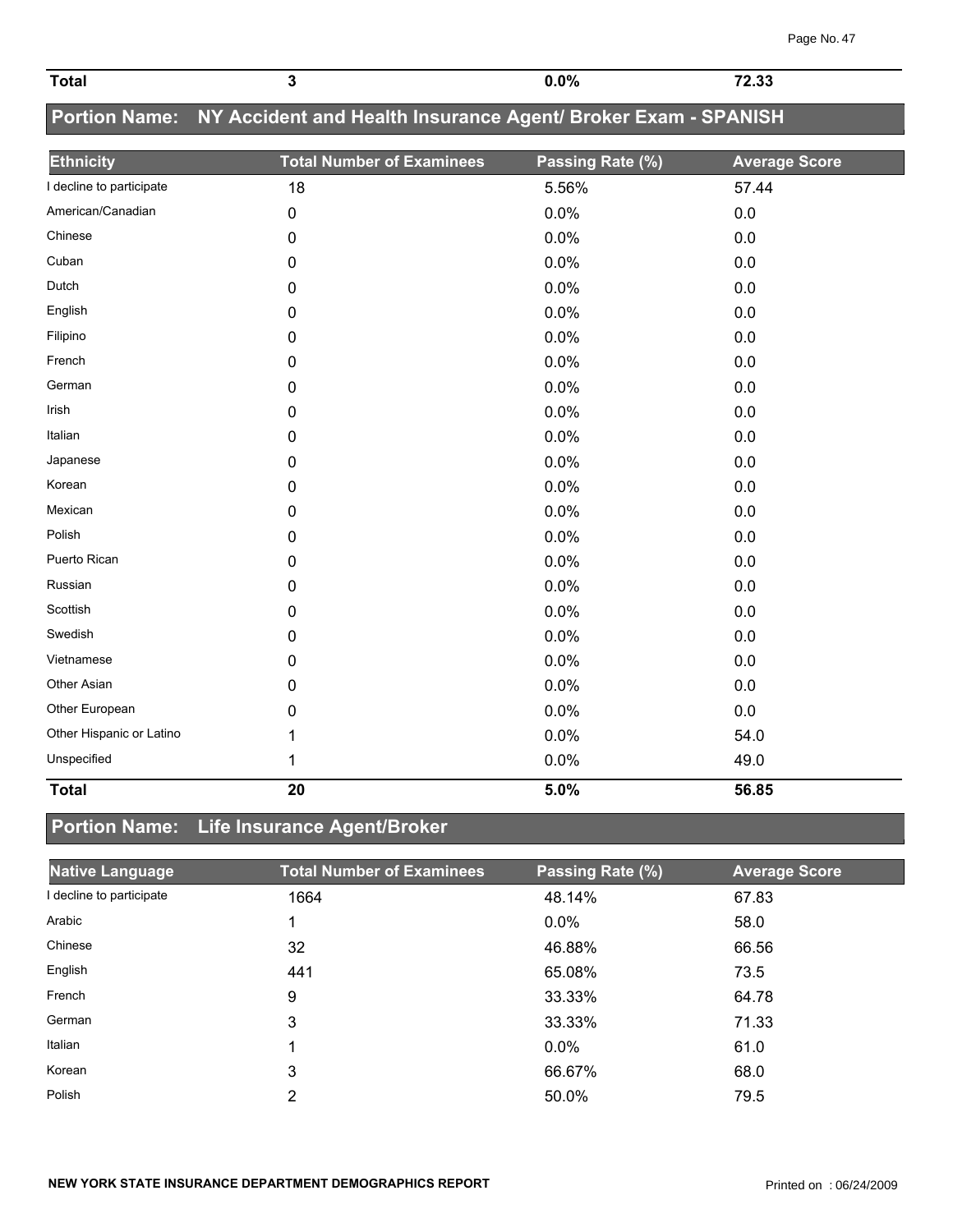| Russian      | 11   | 54.55% | 73.36 |
|--------------|------|--------|-------|
| Spanish      | 66   | 33.33% | 63.94 |
| Tagalog      | 8    | 62.5%  | 73.38 |
| Vietnamese   |      | 100.0% | 76.0  |
| Unspecified  | 185  | 51.89% | 68.63 |
| <b>Total</b> | 2427 | 51.09% | 68.84 |

## **Portion Name: Accident and Health Insurance Agent/Broker**

| <b>Native Language</b>   | <b>Total Number of Examinees</b> | Passing Rate (%) | <b>Average Score</b> |
|--------------------------|----------------------------------|------------------|----------------------|
| I decline to participate | 586                              | 33.96%           | 64.69                |
| Arabic                   | 0                                | 0.0%             | 0.0                  |
| Chinese                  | 8                                | 12.5%            | 56.0                 |
| English                  | 126                              | 53.97%           | 68.43                |
| French                   | $\mathbf 0$                      | 0.0%             | 0.0                  |
| German                   | $\mathbf 0$                      | 0.0%             | 0.0                  |
| Italian                  | 1                                | 0.0%             | 66.0                 |
| Korean                   | 2                                | 0.0%             | 65.0                 |
| Polish                   | 1                                | 100.0%           | 74.0                 |
| Russian                  | 1                                | 0.0%             | 68.0                 |
| Spanish                  | 17                               | 17.65%           | 60.59                |
| Tagalog                  | 1                                | 0.0%             | 44.0                 |
| Vietnamese               | $\mathbf 0$                      | 0.0%             | 0.0                  |
| Unspecified              | 134                              | 32.84%           | 63.34                |
| <b>Total</b>             | 877                              | 36.03%           | 64.86                |

#### **Portion Name: Property and Casualty Insurance Agent**

| <b>Native Language</b>   | <b>Total Number of Examinees</b> | Passing Rate (%) | <b>Average Score</b> |
|--------------------------|----------------------------------|------------------|----------------------|
| I decline to participate | 385                              | 27.79%           | 97.5                 |
| Arabic                   | 0                                | $0.0\%$          | 0.0                  |
| Chinese                  | 5                                | 0.0%             | 92.4                 |
| English                  | 142                              | 53.52%           | 105.07               |
| French                   | 0                                | $0.0\%$          | 0.0                  |
| German                   | 0                                | $0.0\%$          | 0.0                  |
| Italian                  | 0                                | $0.0\%$          | 0.0                  |
| Korean                   |                                  | $0.0\%$          | 98.0                 |
| Polish                   | 0                                | 0.0%             | 0.0                  |
| Russian                  | 0                                | $0.0\%$          | 0.0                  |
| Spanish                  | 10                               | 20.0%            | 95.2                 |
| Tagalog                  | 0                                | $0.0\%$          | 0.0                  |
| Vietnamese               | 0                                | $0.0\%$          | 0.0                  |
| Unspecified              | 33                               | 30.3%            | 96.0                 |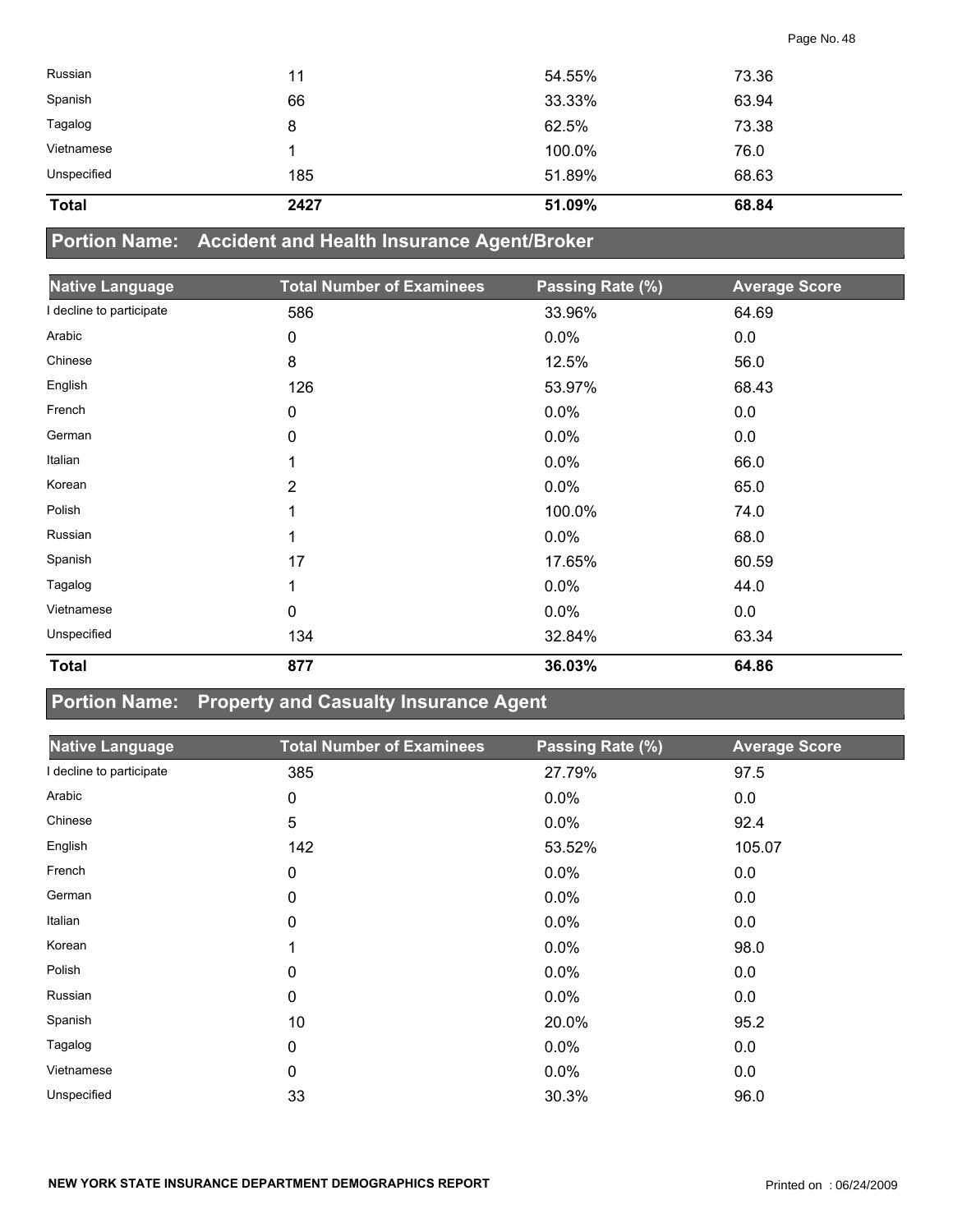| Total | --^ | 0.50   | <b>99.19</b> |
|-------|-----|--------|--------------|
|       | л   | $\sim$ | . .          |
|       |     |        |              |

#### **Portion Name: Personal Lines Insurance Agent/Broker**

| <b>Native Language</b>   | <b>Total Number of Examinees</b> | Passing Rate (%) | <b>Average Score</b> |
|--------------------------|----------------------------------|------------------|----------------------|
| I decline to participate | 205                              | 61.95%           | 71.8                 |
| Arabic                   | 0                                | 0.0%             | 0.0                  |
| Chinese                  | 1                                | 100.0%           | 84.0                 |
| English                  | 105                              | 69.52%           | 73.7                 |
| French                   | 0                                | 0.0%             | 0.0                  |
| German                   | 0                                | 0.0%             | 0.0                  |
| Italian                  | 1                                | 0.0%             | 62.0                 |
| Korean                   | $\overline{2}$                   | 0.0%             | 67.0                 |
| Polish                   | $\mathbf{0}$                     | 0.0%             | 0.0                  |
| Russian                  | 1                                | 0.0%             | 47.0                 |
| Spanish                  | 5                                | 40.0%            | 64.8                 |
| Tagalog                  | 0                                | 0.0%             | 0.0                  |
| Vietnamese               | 0                                | 0.0%             | 0.0                  |
| Unspecified              | 15                               | 13.33%           | 63.07                |
| <b>Total</b>             | 335                              | 61.19%           | 71.81                |

## **Portion Name: Life, Accident, and Health Insurance Agent/Broker**

| <b>Native Language</b>   | <b>Total Number of Examinees</b> | Passing Rate (%) | <b>Average Score</b> |
|--------------------------|----------------------------------|------------------|----------------------|
| I decline to participate | 2440                             | 46.07%           | 101.75               |
| Arabic                   | 4                                | 50.0%            | 97.0                 |
| Chinese                  | 15                               | 53.33%           | 105.73               |
| English                  | 1079                             | 65.43%           | 108.55               |
| French                   | 6                                | 66.67%           | 106.5                |
| German                   |                                  | $0.0\%$          | 90.0                 |
| Italian                  | 4                                | 25.0%            | 87.25                |
| Korean                   | 6                                | 33.33%           | 93.5                 |
| Polish                   | 4                                | 50.0%            | 103.0                |
| Russian                  | 20                               | 45.0%            | 102.05               |
| Spanish                  | 49                               | 38.78%           | 98.88                |
| Tagalog                  | 6                                | 50.0%            | 106.67               |
| Vietnamese               | 5                                | 20.0%            | 92.0                 |
| Unspecified              | 168                              | 51.19%           | 102.56               |
| <b>Total</b>             | 3807                             | 51.67%           | 103.66               |

#### **Portion Name: Property and Casualty Insurance Broker**

| <b>Native Language</b>   | <b>Total Number of Examinees</b> | Passing Rate (%) | <b>Average Score</b> |
|--------------------------|----------------------------------|------------------|----------------------|
| I decline to participate | 625                              | 31.36%           | 97.24                |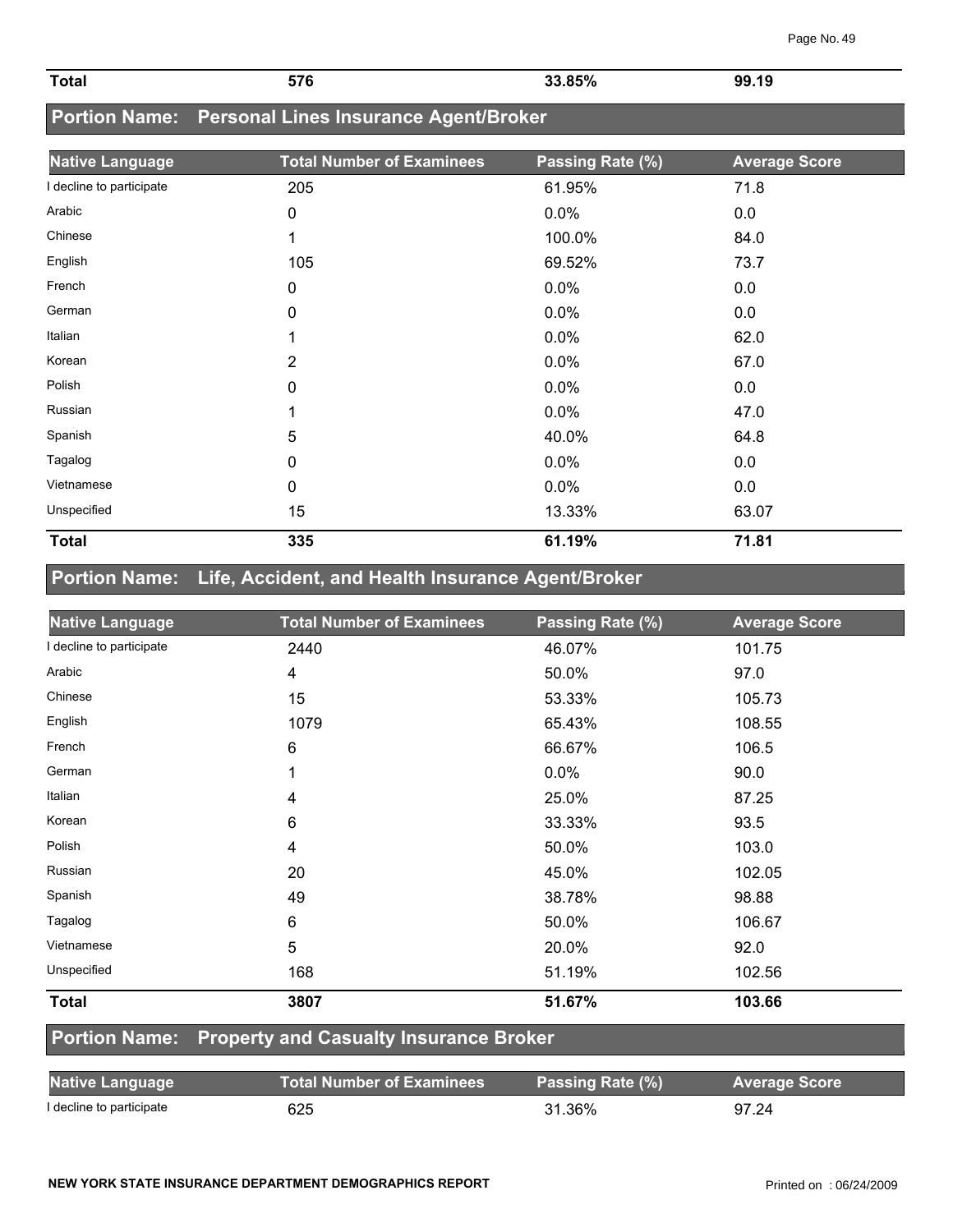| <b>Total</b> | 968            | 33.99%  | 98.27  |  |
|--------------|----------------|---------|--------|--|
| Unspecified  | 40             | 37.5%   | 95.95  |  |
| Vietnamese   | $\pmb{0}$      | $0.0\%$ | 0.0    |  |
| Tagalog      | $\pmb{0}$      | 0.0%    | 0.0    |  |
| Spanish      | 25             | 12.0%   | 89.4   |  |
| Russian      | 4              | 25.0%   | 103.75 |  |
| Polish       | $\overline{2}$ | 50.0%   | 91.5   |  |
| Korean       | 4              | 25.0%   | 102.5  |  |
| Italian      | 3              | 33.33%  | 100.67 |  |
| German       | $\pmb{0}$      | 0.0%    | 0.0    |  |
| French       | 4              | 0.0%    | 96.5   |  |
| English      | 248            | 43.15%  | 101.89 |  |
| Chinese      | 13             | 30.77%  | 100.77 |  |
| Arabic       | $\mathbf 0$    | 0.0%    | 0.0    |  |

## **Portion Name: Life, Accident, and Health Insurance Consultant**

| <b>Native Language</b>   | <b>Total Number of Examinees</b> | Passing Rate (%) | <b>Average Score</b> |
|--------------------------|----------------------------------|------------------|----------------------|
| I decline to participate | $\mathfrak{Z}$                   | 33.33%           | 99.0                 |
| Arabic                   | 0                                | 0.0%             | 0.0                  |
| Chinese                  | 0                                | 0.0%             | 0.0                  |
| English                  | 3                                | 33.33%           | 71.33                |
| French                   | 0                                | 0.0%             | 0.0                  |
| German                   | 0                                | 0.0%             | 0.0                  |
| Italian                  | 0                                | 0.0%             | 0.0                  |
| Korean                   | 0                                | 0.0%             | 0.0                  |
| Polish                   | $\mathbf{0}$                     | 0.0%             | 0.0                  |
| Russian                  | 0                                | 0.0%             | 0.0                  |
| Spanish                  | $\mathbf 0$                      | 0.0%             | 0.0                  |
| Tagalog                  | 0                                | 0.0%             | 0.0                  |
| Vietnamese               | 0                                | 0.0%             | 0.0                  |
| Unspecified              | 0                                | 0.0%             | 0.0                  |
| <b>Total</b>             | $6\phantom{1}6$                  | 33.33%           | 85.17                |

## **Portion Name: Property and Casualty Insurance Consultant**

| <b>Native Language</b>   | <b>Total Number of Examinees</b> | Passing Rate (%) | <b>Average Score</b> |
|--------------------------|----------------------------------|------------------|----------------------|
| I decline to participate | 0                                | $0.0\%$          | 0.0                  |
| Arabic                   |                                  | $0.0\%$          | 0.0                  |
| Chinese                  | 0                                | 0.0%             | 0.0                  |
| English                  |                                  | 100.0%           | 113.0                |
| French                   | 0                                | $0.0\%$          | 0.0                  |
| German                   |                                  | $0.0\%$          | 0.0                  |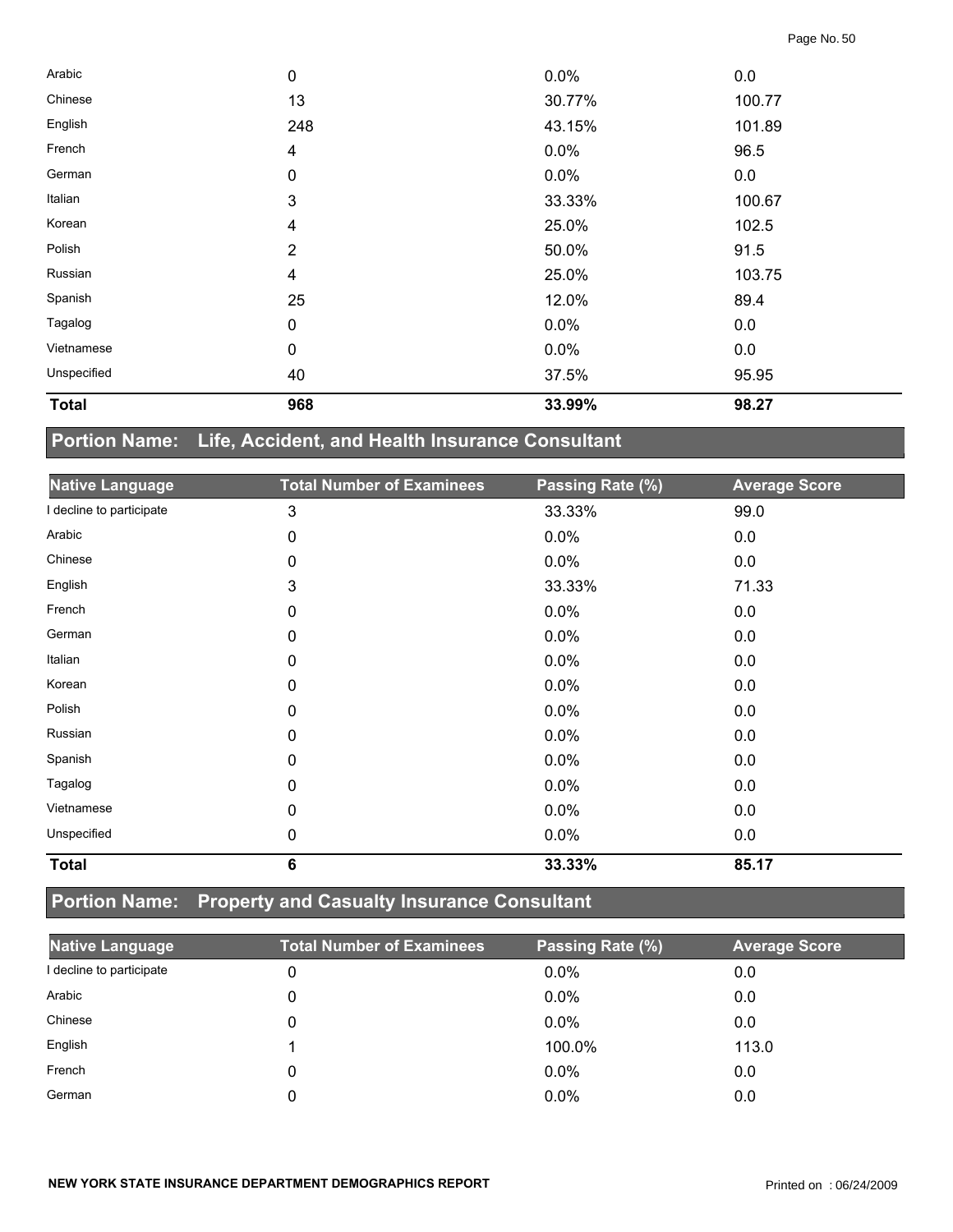| Italian      | 0 | 0.0%    | 0.0   |
|--------------|---|---------|-------|
| Korean       | 0 | $0.0\%$ | 0.0   |
| Polish       | 0 | 0.0%    | 0.0   |
| Russian      | 0 | 0.0%    | 0.0   |
| Spanish      | 0 | $0.0\%$ | 0.0   |
| Tagalog      | 0 | 0.0%    | 0.0   |
| Vietnamese   | 0 | $0.0\%$ | 0.0   |
| Unspecified  | 0 | $0.0\%$ | 0.0   |
| <b>Total</b> |   | 100.0%  | 113.0 |

## **Portion Name: Bail Bond Agent**

| <b>Native Language</b>   | <b>Total Number of Examinees</b> | Passing Rate (%) | <b>Average Score</b> |
|--------------------------|----------------------------------|------------------|----------------------|
| I decline to participate | 16                               | 62.5%            | 43.94                |
| Arabic                   | 0                                | 0.0%             | 0.0                  |
| Chinese                  | 0                                | 0.0%             | 0.0                  |
| English                  | 4                                | 50.0%            | 41.0                 |
| French                   | $\mathbf 0$                      | 0.0%             | 0.0                  |
| German                   | 0                                | 0.0%             | 0.0                  |
| Italian                  | 0                                | 0.0%             | 0.0                  |
| Korean                   | 0                                | 0.0%             | 0.0                  |
| Polish                   | 0                                | 0.0%             | 0.0                  |
| Russian                  | 0                                | 0.0%             | 0.0                  |
| Spanish                  | 0                                | 0.0%             | 0.0                  |
| Tagalog                  | 0                                | 0.0%             | 0.0                  |
| Vietnamese               | 0                                | 0.0%             | 0.0                  |
| Unspecified              | 0                                | 0.0%             | 0.0                  |
| <b>Total</b>             | 20                               | 60.0%            | 43.35                |

## **Portion Name: Mortgage Guaranty Agent**

| <b>Native Language</b>   | <b>Total Number of Examinees</b> | Passing Rate (%) | <b>Average Score</b> |
|--------------------------|----------------------------------|------------------|----------------------|
| I decline to participate | 6                                | 16.67%           | 26.33                |
| Arabic                   | 0                                | 0.0%             | 0.0                  |
| Chinese                  | 0                                | 0.0%             | 0.0                  |
| English                  | 0                                | 0.0%             | 0.0                  |
| French                   | 0                                | 0.0%             | 0.0                  |
| German                   | 0                                | 0.0%             | 0.0                  |
| Italian                  | 0                                | 0.0%             | 0.0                  |
| Korean                   | 0                                | 0.0%             | 0.0                  |
| Polish                   | 0                                | 0.0%             | 0.0                  |
| Russian                  | 0                                | 0.0%             | 0.0                  |
| Spanish                  | 0                                | 0.0%             | 0.0                  |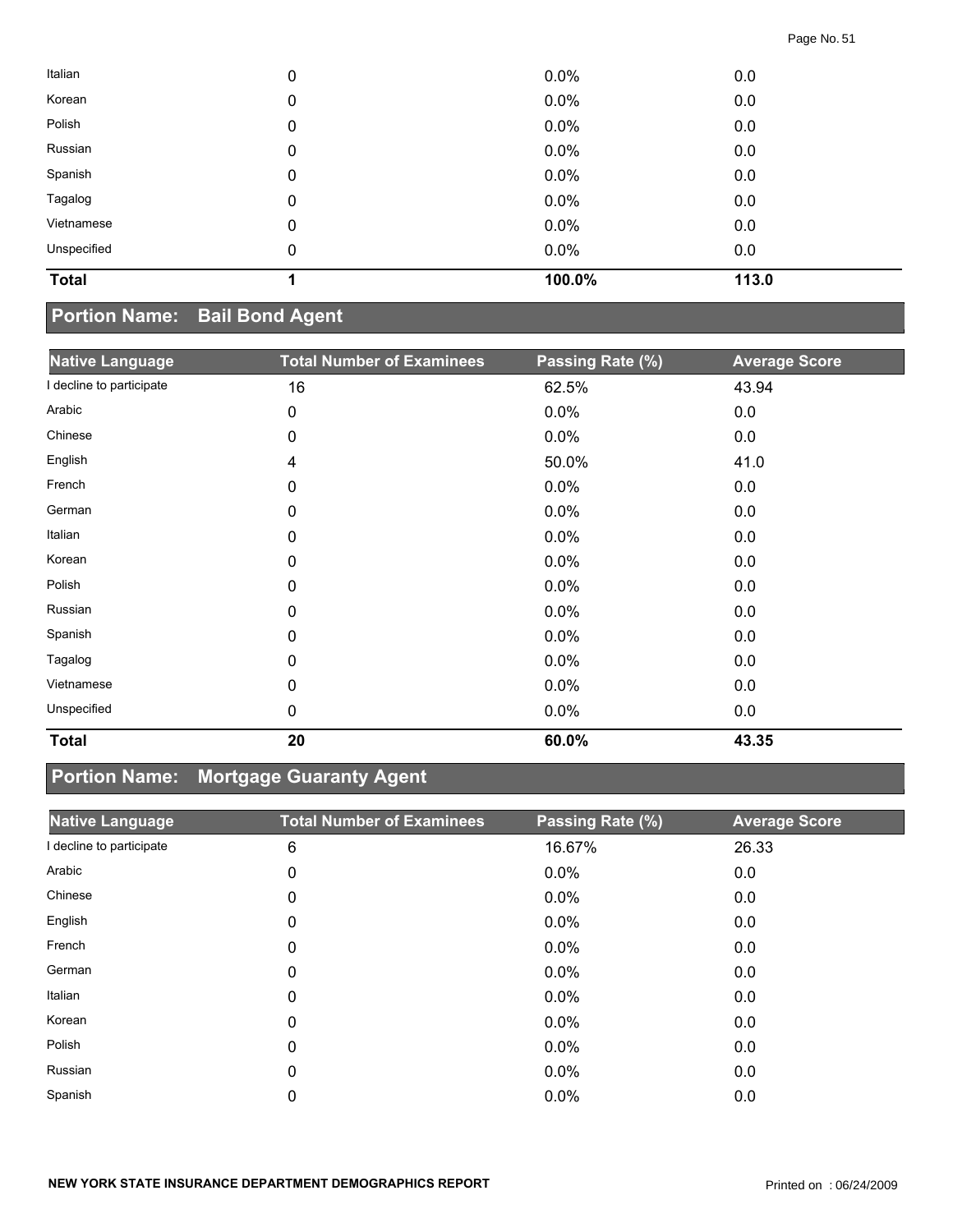| <b>Total</b><br>16.67% | 26.33 |
|------------------------|-------|
| Unspecified<br>0.0%    | 0.0   |
| Vietnamese<br>0.0%     | 0.0   |
| Tagalog<br>0.0%        | 0.0   |

## **Portion Name: Public Adjuster**

| <b>Native Language</b>   | <b>Total Number of Examinees</b> | Passing Rate (%) | <b>Average Score</b> |
|--------------------------|----------------------------------|------------------|----------------------|
| I decline to participate | 18                               | 38.89%           | 40.28                |
| Arabic                   | 0                                | 0.0%             | 0.0                  |
| Chinese                  | 1                                | 100.0%           | 44.0                 |
| English                  | 12                               | 41.67%           | 40.58                |
| French                   | 1                                | 0.0%             | 37.0                 |
| German                   | 0                                | 0.0%             | 0.0                  |
| Italian                  | 0                                | 0.0%             | 0.0                  |
| Korean                   | $\mathbf 0$                      | 0.0%             | 0.0                  |
| Polish                   | 0                                | 0.0%             | 0.0                  |
| Russian                  | 0                                | 0.0%             | 0.0                  |
| Spanish                  | 0                                | 0.0%             | 0.0                  |
| Tagalog                  | $\mathbf 0$                      | 0.0%             | 0.0                  |
| Vietnamese               | 0                                | 0.0%             | 0.0                  |
| Unspecified              | 1                                | 100.0%           | 46.0                 |
| <b>Total</b>             | 33                               | 42.42%           | 40.58                |

#### **Portion Name: Independent Accident and Health Insurance Adjuster**

| <b>Native Language</b>   | <b>Total Number of Examinees</b> | Passing Rate (%) | <b>Average Score</b> |
|--------------------------|----------------------------------|------------------|----------------------|
| I decline to participate | 118                              | 44.07%           | 40.31                |
| Arabic                   | 0                                | 0.0%             | 0.0                  |
| Chinese                  | $\mathbf 0$                      | 0.0%             | 0.0                  |
| English                  | 45                               | 66.67%           | 42.91                |
| French                   | 0                                | 0.0%             | 0.0                  |
| German                   | 0                                | 0.0%             | 0.0                  |
| Italian                  | 0                                | 0.0%             | 0.0                  |
| Korean                   | 0                                | 0.0%             | 0.0                  |
| Polish                   | 0                                | 0.0%             | 0.0                  |
| Russian                  | 0                                | 0.0%             | 0.0                  |
| Spanish                  | 0                                | 0.0%             | 0.0                  |
| Tagalog                  | 0                                | 0.0%             | 0.0                  |
| Vietnamese               | 0                                | 0.0%             | 0.0                  |
| Unspecified              | 5                                | 20.0%            | 37.4                 |
| <b>Total</b>             | 168                              | 49.4%            | 40.92                |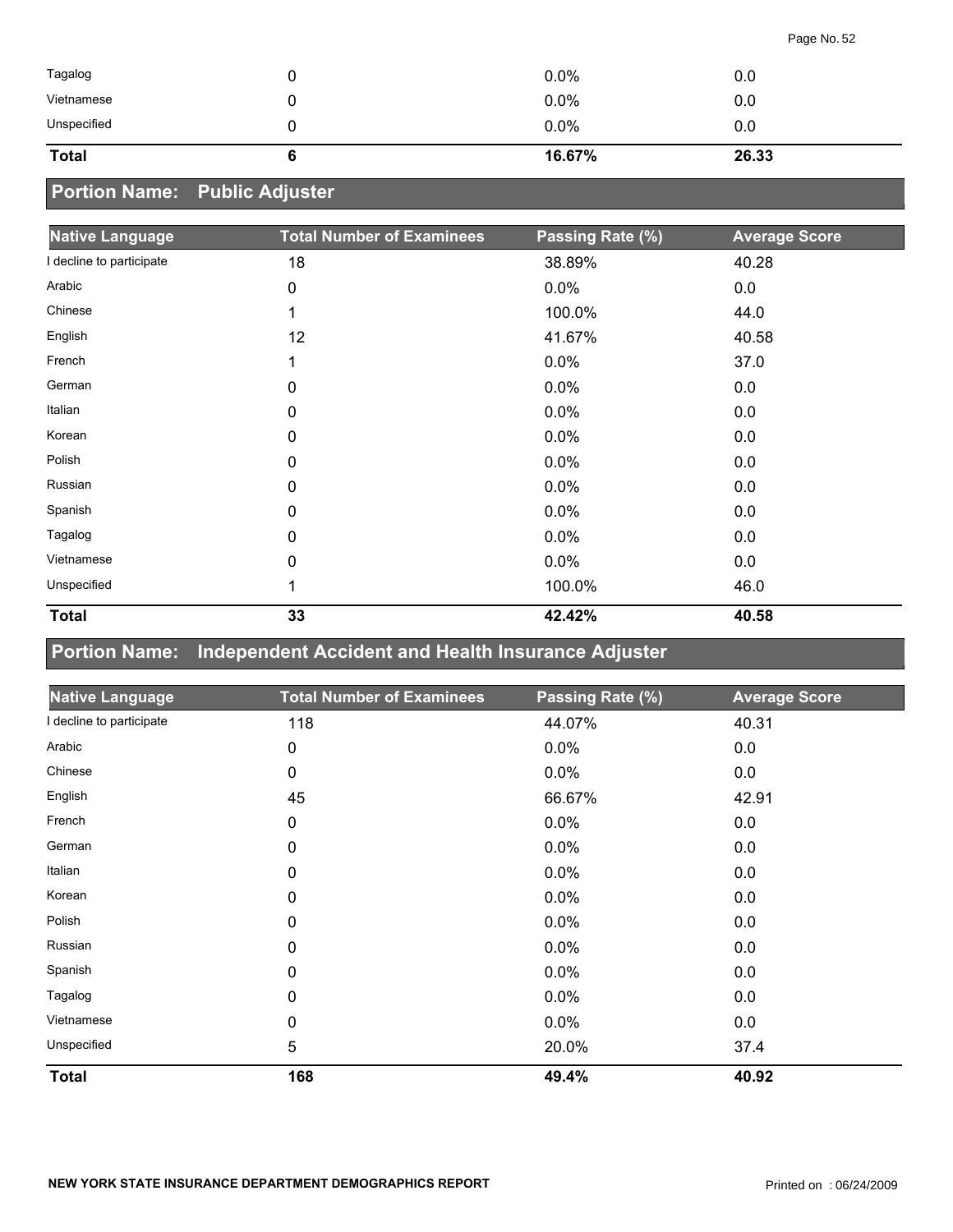## **Portion Name: Independent Fire Adjuster**

| <b>Native Language</b> | <b>Total Number of Examinees</b> | Passing Rate (%) | <b>Average Score</b> |
|------------------------|----------------------------------|------------------|----------------------|
| decline to participate | 24                               | 45.83%           | 40.71                |
| Arabic                 | 0                                | 0.0%             | 0.0                  |
| Chinese                | 0                                | 0.0%             | 0.0                  |
| English                | 19                               | 73.68%           | 44.32                |
| French                 | 0                                | 0.0%             | 0.0                  |
| German                 | 0                                | 0.0%             | 0.0                  |
| Italian                | 0                                | 0.0%             | 0.0                  |
| Korean                 | 0                                | 0.0%             | 0.0                  |
| Polish                 | 0                                | 0.0%             | 0.0                  |
| Russian                | 0                                | 0.0%             | 0.0                  |
| Spanish                | 0                                | 0.0%             | 0.0                  |
| Tagalog                | 0                                | 0.0%             | 0.0                  |
| Vietnamese             | 0                                | 0.0%             | 0.0                  |
| Unspecified            | 0                                | 0.0%             | 0.0                  |
| <b>Total</b>           | 43                               | 58.14%           | 42.3                 |

## **Portion Name: Independent Casualty Insurance Adjuster**

| <b>Native Language</b>   | <b>Total Number of Examinees</b> | Passing Rate (%) | <b>Average Score</b> |
|--------------------------|----------------------------------|------------------|----------------------|
| I decline to participate | 199                              | 39.7%            | 39.76                |
| Arabic                   | 0                                | 0.0%             | 0.0                  |
| Chinese                  | 0                                | 0.0%             | 0.0                  |
| English                  | 77                               | 46.75%           | 40.61                |
| French                   | 0                                | 0.0%             | 0.0                  |
| German                   | 0                                | 0.0%             | 0.0                  |
| Italian                  | 0                                | $0.0\%$          | 0.0                  |
| Korean                   | 0                                | 0.0%             | 0.0                  |
| Polish                   | 0                                | 0.0%             | 0.0                  |
| Russian                  | 0                                | 0.0%             | 0.0                  |
| Spanish                  | $\overline{2}$                   | 100.0%           | 45.5                 |
| Tagalog                  | 0                                | $0.0\%$          | 0.0                  |
| Vietnamese               | 0                                | 0.0%             | 0.0                  |
| Unspecified              | 40                               | 42.5%            | 39.83                |
| <b>Total</b>             | 318                              | 42.14%           | 40.01                |

### **Portion Name: Independent Automobile Insurance Adjuster**

| <b>Native Language</b>   | <b>Total Number of Examinees</b> | Passing Rate (%) | <b>Average Score</b> |
|--------------------------|----------------------------------|------------------|----------------------|
| I decline to participate |                                  | 40.28%           | 40.08                |
| Arabic                   |                                  | 0.0%             | 0.0                  |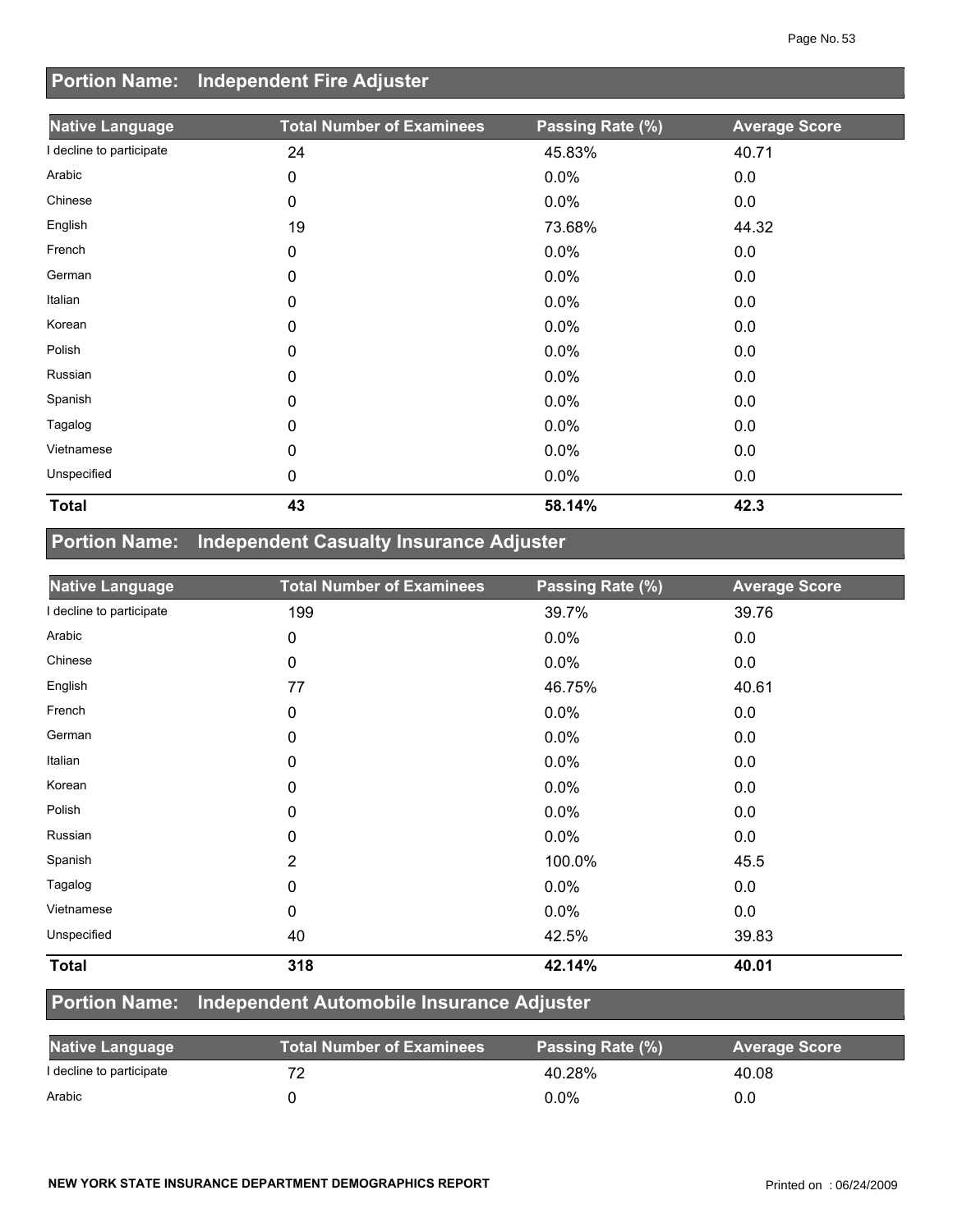| <b>Total</b> | 119              | 46.22%  | 40.69 |  |
|--------------|------------------|---------|-------|--|
| Unspecified  | 10               | 40.0%   | 39.2  |  |
| Vietnamese   | $\mathbf 0$      | 0.0%    | 0.0   |  |
| Tagalog      | $\mathbf 0$      | $0.0\%$ | 0.0   |  |
| Spanish      | $\mathbf 0$      | 0.0%    | 0.0   |  |
| Russian      | $\mathbf 0$      | 0.0%    | 0.0   |  |
| Polish       | $\boldsymbol{0}$ | $0.0\%$ | 0.0   |  |
| Korean       | $\boldsymbol{0}$ | 0.0%    | 0.0   |  |
| Italian      | $\mathbf 0$      | 0.0%    | 0.0   |  |
| German       | $\mathbf 0$      | 0.0%    | 0.0   |  |
| French       | $\mathbf 0$      | 0.0%    | 0.0   |  |
| English      | 37               | 59.46%  | 42.27 |  |
| Chinese      | $\mathbf 0$      | 0.0%    | 0.0   |  |

## **Portion Name: Independent Aviation Insurance Adjuster**

| <b>Native Language</b> | <b>Total Number of Examinees</b> | Passing Rate (%) | <b>Average Score</b> |
|------------------------|----------------------------------|------------------|----------------------|
| decline to participate | 3                                | 66.67%           | 46.33                |
| Arabic                 | 0                                | 0.0%             | 0.0                  |
| Chinese                | 0                                | 0.0%             | 0.0                  |
| English                | 1                                | 100.0%           | 52.0                 |
| French                 | 0                                | 0.0%             | 0.0                  |
| German                 | 0                                | 0.0%             | 0.0                  |
| Italian                | 0                                | 0.0%             | 0.0                  |
| Korean                 | 0                                | 0.0%             | 0.0                  |
| Polish                 | 0                                | 0.0%             | 0.0                  |
| Russian                | 0                                | 0.0%             | 0.0                  |
| Spanish                | 0                                | 0.0%             | 0.0                  |
| Tagalog                | 0                                | 0.0%             | 0.0                  |
| Vietnamese             | 0                                | 0.0%             | 0.0                  |
| Unspecified            | 0                                | 0.0%             | 0.0                  |
| <b>Total</b>           | 4                                | 75.0%            | 47.75                |

## **Portion Name: Independent Inland Marine Adjuster**

| <b>Native Language</b> | <b>Total Number of Examinees</b> | Passing Rate (%) | <b>Average Score</b> |
|------------------------|----------------------------------|------------------|----------------------|
| decline to participate |                                  | 100.0%           | 50.0                 |
| Arabic                 | 0                                | $0.0\%$          | 0.0                  |
| Chinese                | 0                                | 0.0%             | 0.0                  |
| English                |                                  | 100.0%           | 45.0                 |
| French                 | 0                                | $0.0\%$          | 0.0                  |
| German                 | 0                                | $0.0\%$          | 0.0                  |
| Italian                | 0                                | 0.0%             | 0.0                  |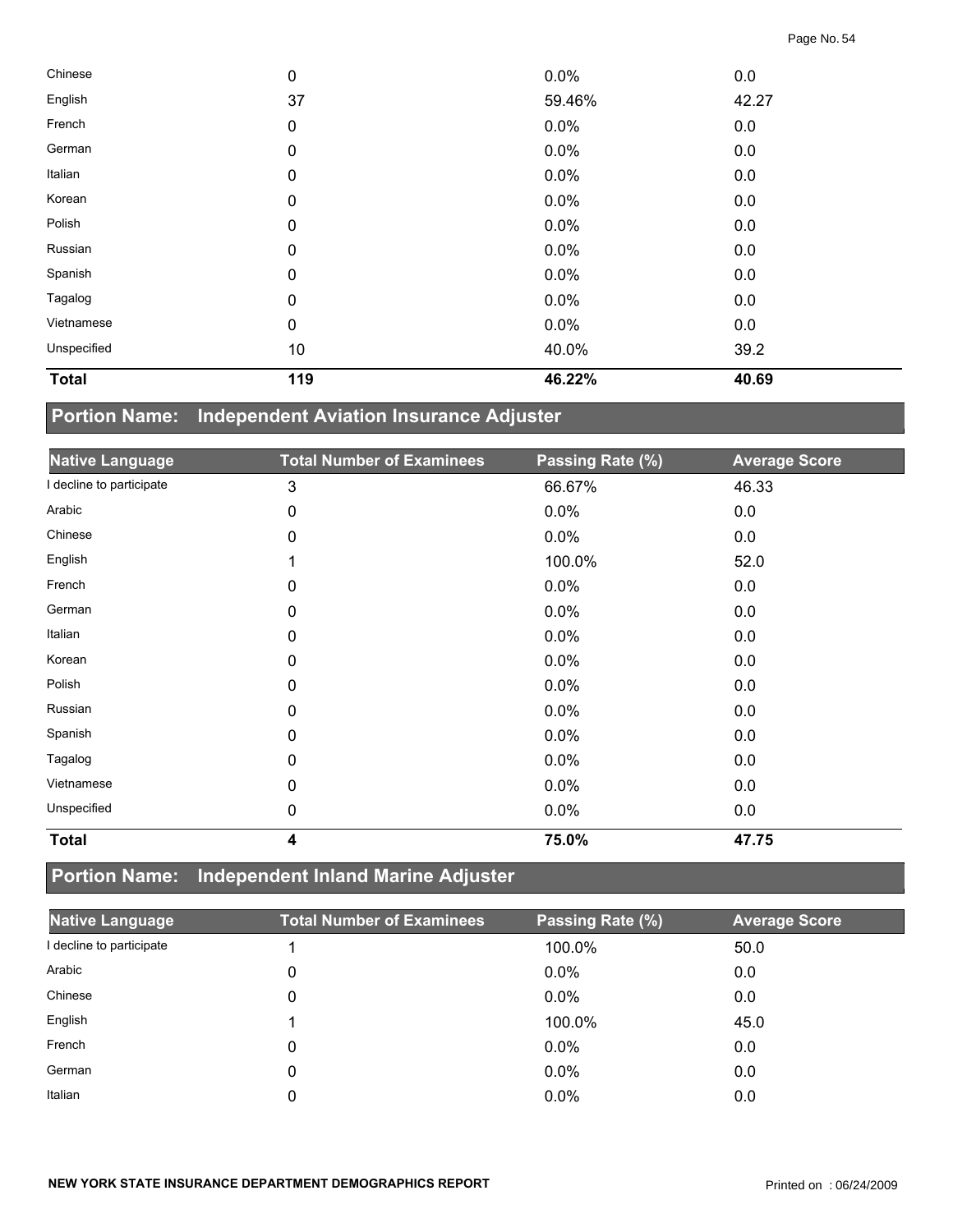| Korean       | 0           | $0.0\%$ | 0.0  |
|--------------|-------------|---------|------|
| Polish       | 0           | 0.0%    | 0.0  |
| Russian      | 0           | $0.0\%$ | 0.0  |
| Spanish      | 0           | 0.0%    | 0.0  |
| Tagalog      | 0           | $0.0\%$ | 0.0  |
| Vietnamese   | 0           | 0.0%    | 0.0  |
| Unspecified  | 0           | $0.0\%$ | 0.0  |
| <b>Total</b> | $\mathbf 2$ | 100.0%  | 47.5 |

#### **Portion Name: Independent General Adjuster**

| <b>Native Language</b>   | <b>Total Number of Examinees</b> | Passing Rate (%) | <b>Average Score</b> |
|--------------------------|----------------------------------|------------------|----------------------|
| I decline to participate | 144                              | 36.81%           | 65.39                |
| Arabic                   | $\mathbf 0$                      | 0.0%             | 0.0                  |
| Chinese                  | 0                                | 0.0%             | 0.0                  |
| English                  | 47                               | 44.68%           | 66.3                 |
| French                   | 0                                | 0.0%             | 0.0                  |
| German                   | 0                                | 0.0%             | 0.0                  |
| Italian                  | 0                                | 0.0%             | 0.0                  |
| Korean                   | 0                                | 0.0%             | 0.0                  |
| Polish                   | 0                                | 0.0%             | 0.0                  |
| Russian                  | 0                                | 0.0%             | 0.0                  |
| Spanish                  | 0                                | 0.0%             | 0.0                  |
| Tagalog                  | 0                                | 0.0%             | 0.0                  |
| Vietnamese               | 0                                | 0.0%             | 0.0                  |
| Unspecified              | 9                                | 44.44%           | 65.89                |
| <b>Total</b>             | 200                              | 39.0%            | 65.63                |

## **Portion Name: Ind Auto Damage and Theft Appraisal Adjuster**

| <b>Native Language</b>   | <b>Total Number of Examinees</b> | Passing Rate (%) | <b>Average Score</b> |
|--------------------------|----------------------------------|------------------|----------------------|
| I decline to participate | 98                               | 51.02%           | 41.87                |
| Arabic                   | 0                                | 0.0%             | 0.0                  |
| Chinese                  | 2                                | 0.0%             | 35.5                 |
| English                  | 55                               | 54.55%           | 41.55                |
| French                   | 0                                | 0.0%             | 0.0                  |
| German                   | 2                                | 0.0%             | 33.0                 |
| Italian                  | 1                                | 0.0%             | 38.0                 |
| Korean                   | 1                                | 0.0%             | 32.0                 |
| Polish                   |                                  | 100.0%           | 46.0                 |
| Russian                  | 0                                | 0.0%             | 0.0                  |
| Spanish                  | $\overline{2}$                   | 0.0%             | 38.0                 |
| Tagalog                  | 0                                | 0.0%             | 0.0                  |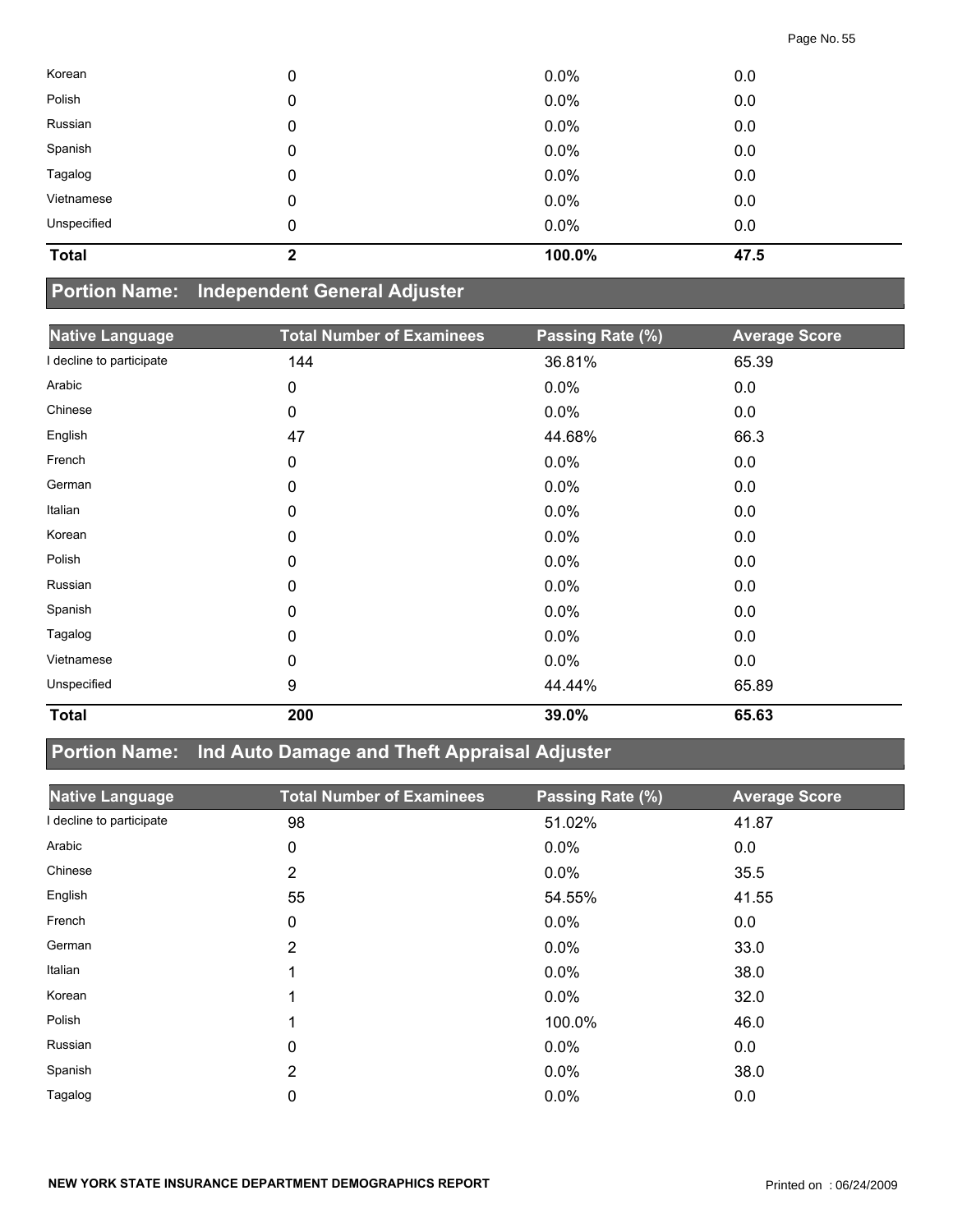| <b>Total</b> | 173 | 49.13%  | 41.33   |
|--------------|-----|---------|---------|
| Unspecified  |     | 36.36%  | 39.36   |
| Vietnamese   |     | $0.0\%$ | $0.0^-$ |

## **Portion Name: Ind Motor Vehicle No-Fault Work Comp Health Adj**

| <b>Native Language</b>   | <b>Total Number of Examinees</b> | Passing Rate (%) | <b>Average Score</b> |
|--------------------------|----------------------------------|------------------|----------------------|
| I decline to participate | 99                               | 46.46%           | 40.99                |
| Arabic                   | 0                                | 0.0%             | 0.0                  |
| Chinese                  | 0                                | 0.0%             | 0.0                  |
| English                  | 53                               | 50.94%           | 40.43                |
| French                   | 1                                | 0.0%             | 40.0                 |
| German                   | 0                                | 0.0%             | 0.0                  |
| Italian                  | 1                                | 100.0%           | 43.0                 |
| Korean                   | 0                                | 0.0%             | 0.0                  |
| Polish                   | 0                                | 0.0%             | 0.0                  |
| Russian                  | 0                                | 0.0%             | 0.0                  |
| Spanish                  | 1                                | 0.0%             | 41.0                 |
| Tagalog                  | $\mathbf 0$                      | 0.0%             | 0.0                  |
| Vietnamese               | 0                                | 0.0%             | 0.0                  |
| Unspecified              | 4                                | 25.0%            | 34.0                 |
| <b>Total</b>             | 159                              | 47.17%           | 40.64                |

#### **Portion Name: Life, Accident and Health Ins Laws and Regs**

| <b>Native Language</b>                                                 | <b>Total Number of Examinees</b> | Passing Rate (%) | <b>Average Score</b> |
|------------------------------------------------------------------------|----------------------------------|------------------|----------------------|
| I decline to participate                                               | 4                                | 50.0%            | 33.75                |
| Arabic                                                                 | 0                                | 0.0%             | 0.0                  |
| Chinese                                                                | 0                                | 0.0%             | 0.0                  |
| English                                                                | $\overline{2}$                   | 0.0%             | 33.0                 |
| French                                                                 | 0                                | 0.0%             | 0.0                  |
| German                                                                 | 0                                | 0.0%             | 0.0                  |
| Italian                                                                | 0                                | 0.0%             | 0.0                  |
| Korean                                                                 | 0                                | 0.0%             | 0.0                  |
| Polish                                                                 | 0                                | 0.0%             | 0.0                  |
| Russian                                                                | 0                                | 0.0%             | 0.0                  |
| Spanish                                                                | 0                                | 0.0%             | 0.0                  |
| Tagalog                                                                | 0                                | 0.0%             | 0.0                  |
| Vietnamese                                                             | 0                                | 0.0%             | 0.0                  |
| Unspecified                                                            | 1                                | $0.0\%$          | 28.0                 |
| <b>Total</b>                                                           | $\overline{7}$                   | 28.57%           | 32.71                |
| <b>Portion Name:</b><br><b>Property and Casualty Ins Laws and Regs</b> |                                  |                  |                      |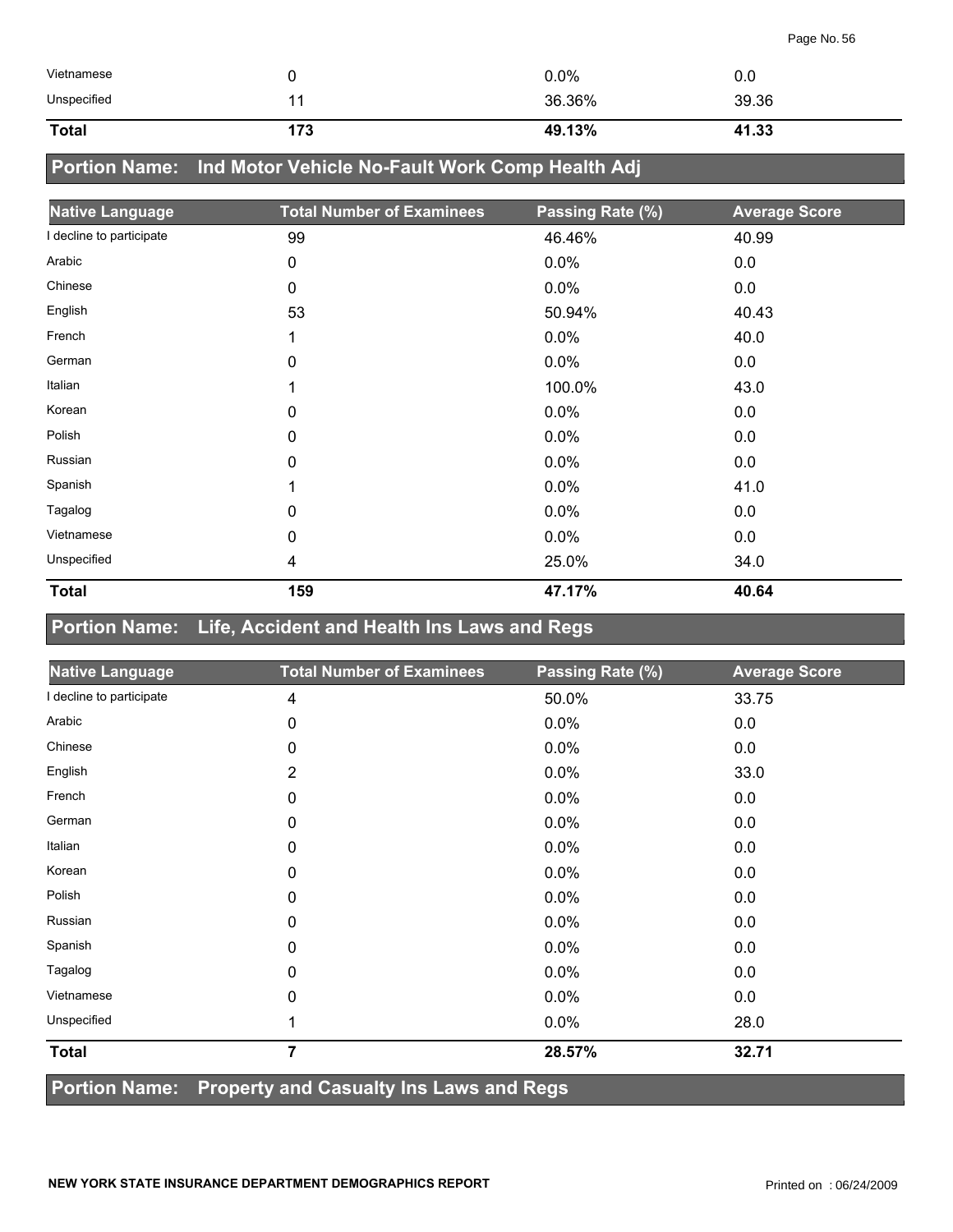| <b>Native Language</b>   | <b>Total Number of Examinees</b> | Passing Rate (%) | <b>Average Score</b> |
|--------------------------|----------------------------------|------------------|----------------------|
| I decline to participate |                                  | 100.0%           | 42.0                 |
| Arabic                   | 0                                | 0.0%             | 0.0                  |
| Chinese                  | 0                                | 0.0%             | 0.0                  |
| English                  | $\overline{2}$                   | 50.0%            | 33.0                 |
| French                   | 0                                | 0.0%             | 0.0                  |
| German                   | 0                                | 0.0%             | 0.0                  |
| Italian                  | 0                                | 0.0%             | 0.0                  |
| Korean                   | 0                                | 0.0%             | 0.0                  |
| Polish                   | 0                                | 0.0%             | 0.0                  |
| Russian                  | $\Omega$                         | 0.0%             | 0.0                  |
| Spanish                  |                                  | 100.0%           | 36.0                 |
| Tagalog                  | 0                                | 0.0%             | 0.0                  |
| Vietnamese               | 0                                | 0.0%             | 0.0                  |
| Unspecified              | 0                                | 0.0%             | 0.0                  |
| <b>Total</b>             | 4                                | 75.0%            | 36.0                 |

# **Portion Name: NY Life Insurance Agent/Broker Exam - Spanish**

| <b>Native Language</b>   | <b>Total Number of Examinees</b> | Passing Rate (%) | <b>Average Score</b> |
|--------------------------|----------------------------------|------------------|----------------------|
| I decline to participate | 282                              | 13.48%           | 60.71                |
| Arabic                   | $\mathbf 0$                      | 0.0%             | 0.0                  |
| Chinese                  | 0                                | 0.0%             | 0.0                  |
| English                  | 0                                | 0.0%             | 0.0                  |
| French                   | 0                                | 0.0%             | 0.0                  |
| German                   | $\mathbf 0$                      | 0.0%             | 0.0                  |
| Italian                  | 0                                | 0.0%             | 0.0                  |
| Korean                   | 0                                | 0.0%             | 0.0                  |
| Polish                   | 0                                | 0.0%             | 0.0                  |
| Russian                  | 0                                | 0.0%             | 0.0                  |
| Spanish                  | 17                               | 29.41%           | 57.0                 |
| Tagalog                  | 0                                | $0.0\%$          | 0.0                  |
| Vietnamese               | 0                                | 0.0%             | 0.0                  |
| Unspecified              | 20                               | 10.0%            | 59.3                 |
| <b>Total</b>             | 319                              | 14.11%           | 60.42                |

## **Portion Name: NY Life, Accident and Health Insurance Agent/Broker Exam - SPANISH**

| <b>Native Language</b>   | <b>Total Number of Examinees</b> | Passing Rate (%) | <b>Average Score</b> |
|--------------------------|----------------------------------|------------------|----------------------|
| I decline to participate |                                  | $0.0\%$          | 73.5                 |
| Arabic                   |                                  | $0.0\%$          | 0.0                  |
| Chinese                  |                                  | $0.0\%$          | 0.0                  |
| English                  |                                  | $0.0\%$          | 0.0                  |